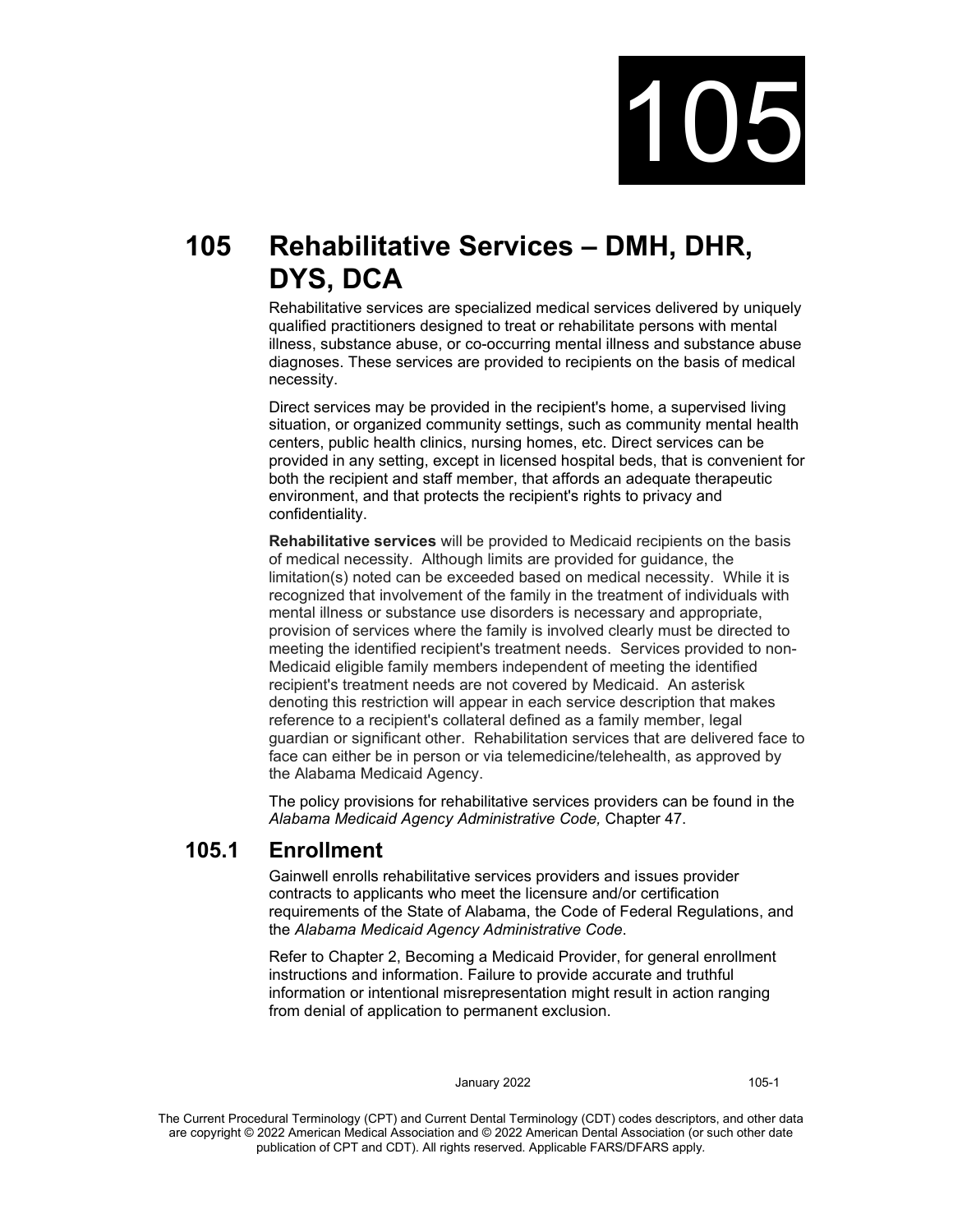Federal requirements mandate providers re-validate periodically with the Alabama Medicaid program. Providers will be notified when they are scheduled to re-validate. Failure to re-validate and provide appropriate documentation to complete enrollment will result in an end-date being placed on the provider file. Once a provider file has been closed for failure to timely re-validate, providers will have to submit a new application for enrollment.

#### **National Provider Identifier, Type, and Specialty**

A provider who contracts with the Alabama Medicaid Agency as a rehabilitative services provider is added to the Medicaid system with the National Provider Identifiers provided at the time application is made. Appropriate provider specialty codes are assigned to enable the provider to submit requests and receive reimbursements for rehabilitation-related claims.

#### **NOTE:**

The 10-digit NPI is required when filing a claim.

Rehabilitative services providers are assigned a provider type of 11 (State Rehabilitative Services). The valid specialties for State Rehabilitative Services are:

- Rehabilitative Services DMH (111)
- Rehabilitative Services DHR, DYS, DCA (118)
- Psychiatry (Psychiatrist only) (339)

#### **Enrollment Policy for Rehabilitative Services Providers**

To participate in the Alabama Medicaid Program, rehabilitative services providers must meet the following requirements. Service providers must demonstrate that they meet the criteria in either (1), (2), OR (3) and both (4) AND (5) below.

- 1. A provider must be certified as a 310-board community mental health center by DMH and must have demonstrated the capacity to provide access to the following services through direct provision or referral arrangements:
	- Inpatient services through referral to community hospitals and through the attending physician for community hospitalizations
	- Substance abuse services including intensive outpatient services and residential services
	- Must submit an application to and receive approval from DMH to provide mental health rehabilitative services under the Medicaid Rehabilitative Option program.
- 2. For the provision of Substance Abuse Rehabilitative Services an entity:
	- Must be an organization that is currently certified by the Alabama Department of Mental Health (DMH) to provide alcohol and other drug treatment services under the provisions of Chapter 580 of the Alabama Administrative Code; and

#### 105-2 January 2022

The Current Procedural Terminology (CPT) and Current Dental Terminology (CDT) codes descriptors, and other data are copyright © 2022 American Medical Association and © 2022 American Dental Association (or such other date publication of CPT and CDT). All rights reserved. Applicable FARS/DFARS apply*.*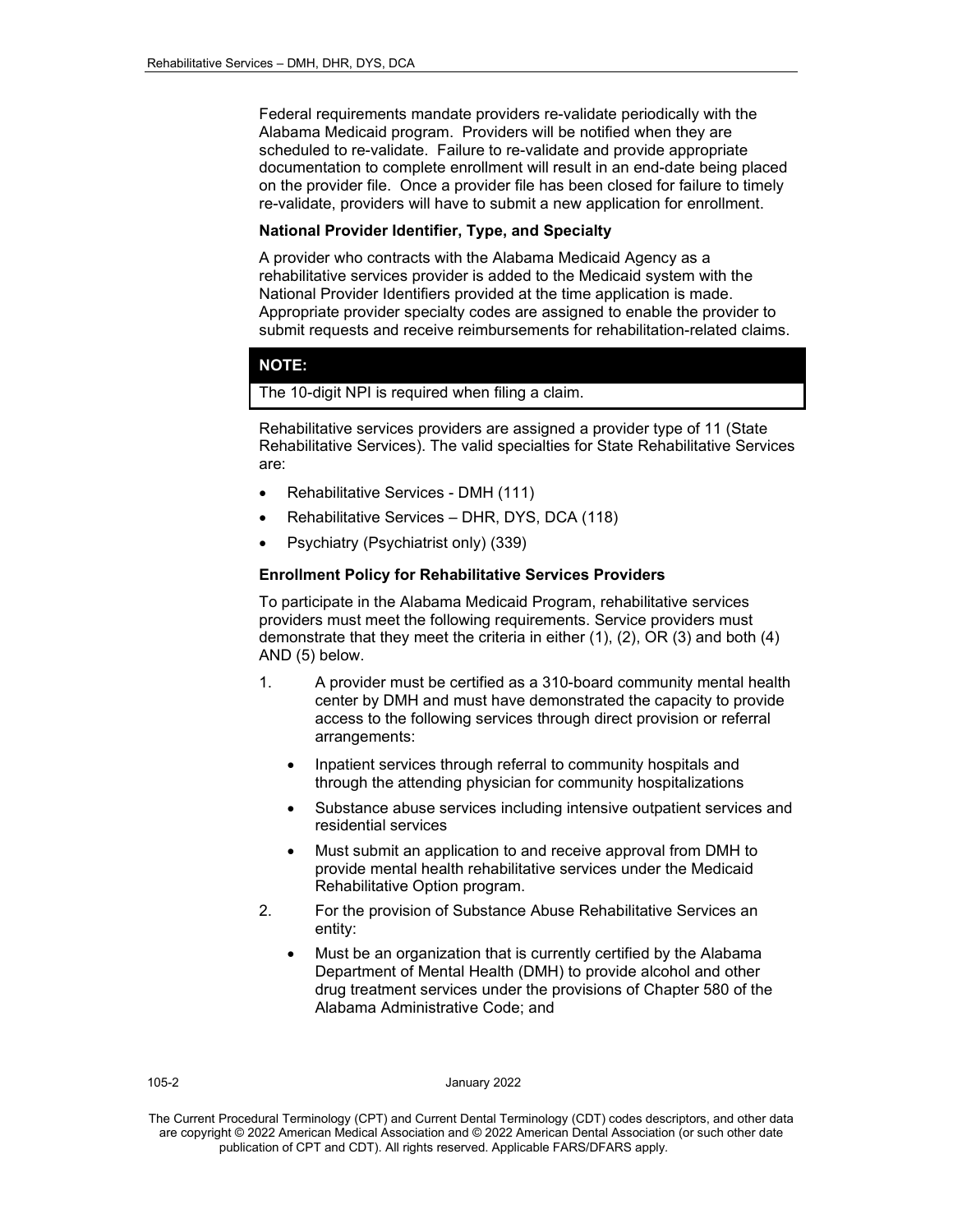- Must submit an application to and receive approval by DMH to provide Substance Abuse Rehabilitative Services under the Medicaid Rehabilitative Option program.
- 3. The Department of Human Resources (DHR), the Department of Youth Services (DYS), and the Department of Children's Services (DCA) are eligible to be rehabilitative services providers for children under age 21 if they have demonstrated the capacity to provide an array of medically necessary services, either directly or through contract.

Additionally, DHR may provide these services to adults in protective service status. At a minimum, this array includes the following:

- Individual, group, and family counseling
- Crisis intervention services
- Consultation and education services
- Case management services Assessment and evaluation
- 4. A provider must demonstrate the capacity to provide services off-site in a manner that assures the recipient's right to privacy and confidentiality and must demonstrate reasonable access to services as evidenced by service location(s), hours of operation, and coordination of services with other community resources.
- 5. A provider must ensure that Medicaid recipients receive quality services in a coordinated manner and have reasonable access to an adequate array of services delivered in a flexible manner to best meet their needs. Medicaid does not cover all services listed above, but the provider must have demonstrated the capacity to provide these services.

# *105.1.1 Minimum Qualifications for Rehabilitative Services Professional Staff (DMH/DHR/DYS)*

A Rehabilitative Services Professional is defined as the following:

- Rehabilitative Services Professional:
- A psychologist licensed under Alabama law
- A professional counselor licensed under Alabama law
- A certified social worker licensed under Alabama law
- A marriage and family therapist licensed under Alabama law
- A registered nurse licensed under Alabama law who has completed a master's degree in psychiatric nursing
- A Masters Level Clinician is an individual possessing a master's degree or above from a university or college with an accredited program for the respective degree in psychology, social work, counseling or other human service field areas who meets at least one of the following qualifications:
	- Has successfully completed a clinical practicum as a part of the requirement for the degree OR
	- Has six months of post master's level clinical experience supervised by a master's level or above clinician with two years of postgraduate clinical experience.
	- AND is also required to have:

January 2022 105-3

The Current Procedural Terminology (CPT) and Current Dental Terminology (CDT) codes descriptors, and other data are copyright © 2022 American Medical Association and © 2022 American Dental Association (or such other date publication of CPT and CDT). All rights reserved. Applicable FARS/DFARS apply*.*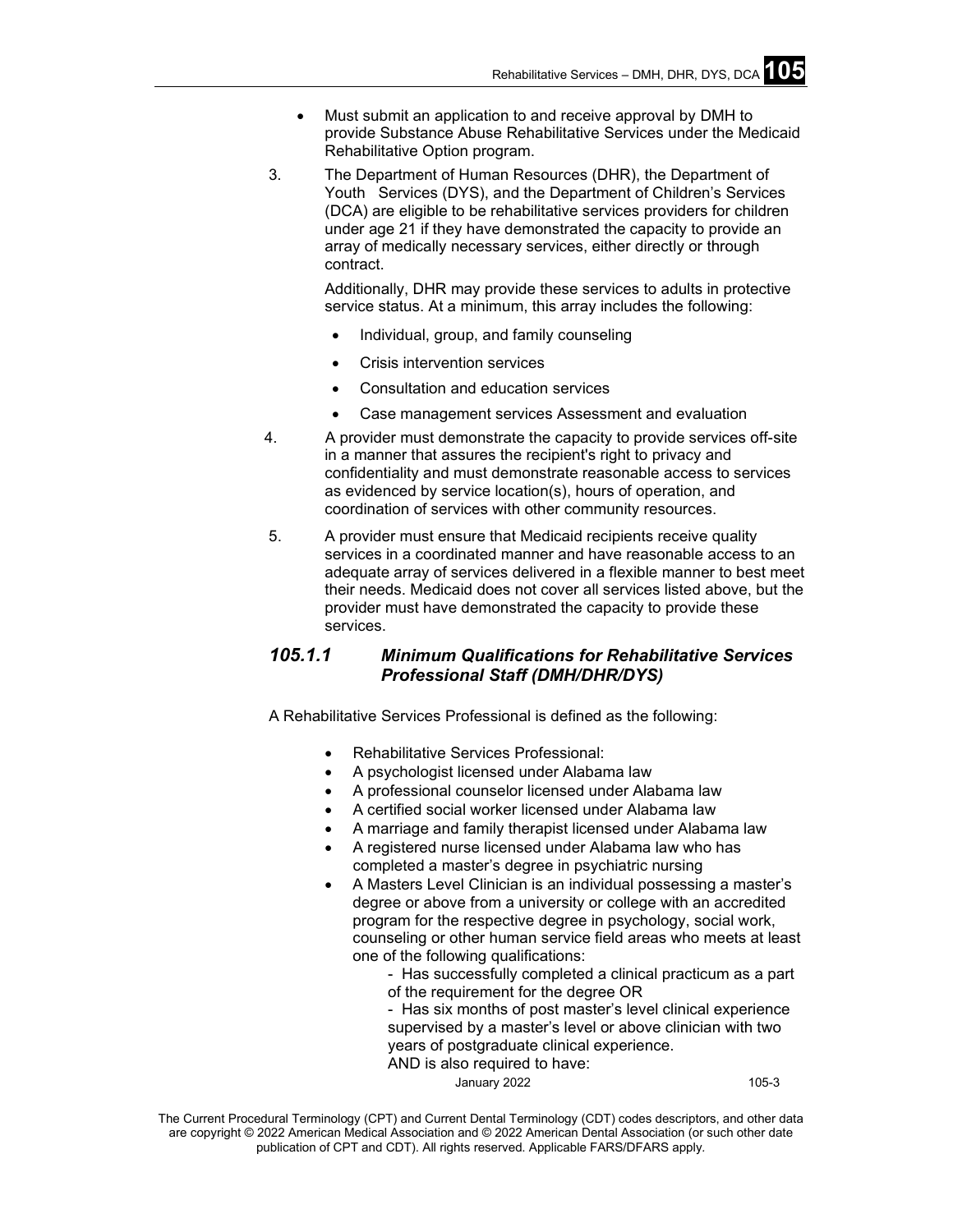- Supervision by a master's level or above clinician with two years of postgraduate clinical experience.

• QSAP I (Substance Abuse): A Qualified Substance Abuse Professional I shall consist of: (i) An individual licensed in the State of Alabama as a: (I) Professional Counselor, Graduate Level Social Worker, Psychiatric Clinical Nurse Specialist, Psychiatric Nurse Practitioner, Marriage and Family Therapist, Clinical Psychologist, Physician's Assistant, Physician; or (ii) An individual who: (I) Has a master's Degree or above from a nationally or regionally accredited university or college in psychology, social work, counseling, psychiatric nursing, and \* (II) Has successfully completed a clinical practicum or has six month's post master's clinical experience; and \* (III) Holds a substance abuse counselor certification credential from the Alabama Association of Addiction Counselors, National Association of Alcoholism and Drug Abuse Counselors, Alabama Alcohol and Drug Abuse Association, or International Certification and Reciprocity Consortium/Alcohol and Other Drug Abuse, Inc. which shall be obtained within thirty (30) months of date of hire.

# *105.1.2 Minimum Qualifications for Rehabilitative Services Other Eligible Service Providers (DMH Mental Illness, DMH Substance Abuse, DHR, and DYS)*

Rehabilitative Services Mental Illness Professional Staff Other Eligible Service Providers qualifications are as follows (in addition to the practitioners listed in Section 105.1.1):

- A physician licensed under Alabama law to practice medicine or osteopathy
- A physician assistant licensed under Alabama law and practicing within the guidelines as outlined by the Alabama Board of Medical **Examiners**
- A Certified Registered Nurse Practitioner (CRNP) licensed under Alabama law practicing within the scope as defined by the Joint Committee of the Alabama Board of Nursing and the Alabama Board of Medical Examiners for Advanced Practice Nurses
- A pharmacist licensed under Alabama state law may provide medication monitoring
- A Registered Nurse licensed under Alabama state law
- A Practical Nurse licensed under Alabama state law
- Qualified Mental Health Provider Bachelor's A person with a Bachelor's Degree in a human services field
- Qualified Mental Health Provider– Non-Degreed A person with a high school diploma or GED supervised by a Rehabilitative Services Professional
- A Nursing Assistant certified pursuant to Alabama State Law.
- Medication Assistant Certified (MAC) Worker A person working under a Medication Assistance Supervising (MAS) nurse that meets the Alabama Board of Nursing requirements.
- A Certified Mental Health Youth Peer Specialist Youth who has personal verified lived experience with children and adolescent's

105-4 January 2022

The Current Procedural Terminology (CPT) and Current Dental Terminology (CDT) codes descriptors, and other data are copyright © 2022 American Medical Association and © 2022 American Dental Association (or such other date publication of CPT and CDT). All rights reserved. Applicable FARS/DFARS apply*.*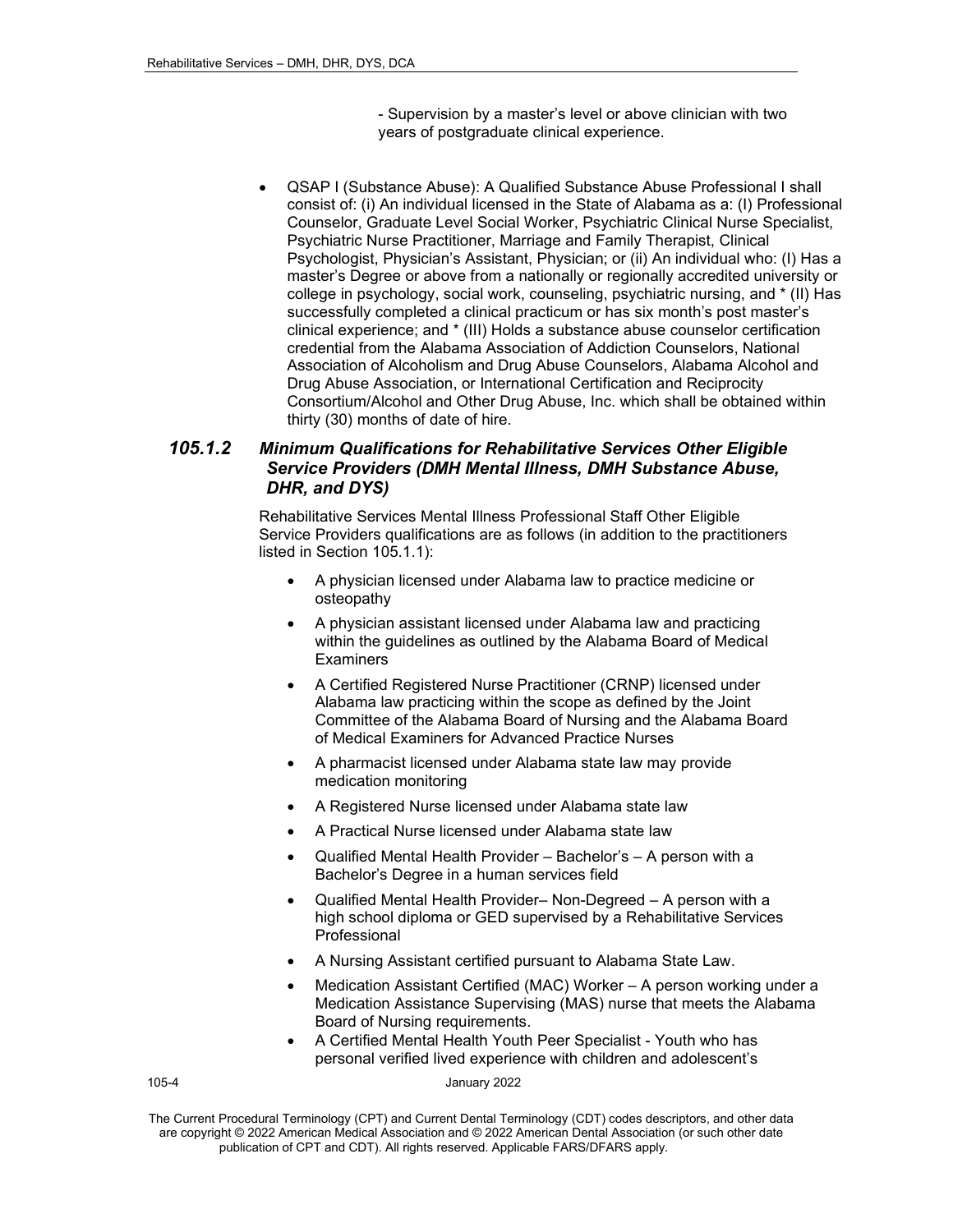mental health, who is willing to share his/her personal experiences, who has at least a high school diploma or GED, and who has satisfactorily completed a Mental Health Youth Peer Specialist training program approved by the state within six (6) months of date of hire. Certified Mental Health Peer Specialist must be supervised by a Rehabilitative Services Professional.

- A Certified Mental Health Adult Peer Specialist who has personal verified lived experience with recovery from mental illness, who is willing to share his/her personal experiences, who has at least a high school diploma or GED, and who has satisfactorily completed a Mental Health Peer Specialist training program approved by the state within six (6) months of date of hire. A Mental Health Certified Adult Peer Specialist must be supervised by a Rehabilitative Services Professional.
- A Mental Health Youth Parent Peer Support Specialist provider who is parenting or has parented a child experiencing mental, emotional or behavioral health disorders and can articulate the understanding of their lived experience with another parent or family member. This individual may be a birth parent, adoptive parent, family member standing in for an absent parent, or other person chosen by the family or youth to have the role of parent. This individual has at least a high school diploma or GED and has satisfactorily completed a Mental Health Youth Parent Peer Support Provider training program approved by state within six (6) months of date of hire. A Mental Health Youth Parent Peer Support Specialist must be supervised by a Rehabilitative Services Professional.

Rehabilitative Other Eligible Services Substance Abuse Service Providers are as follows (in addition to the practitioners listed in Section 105.1.1):

- QSAP II shall consist of: (i) An individual who: (I) Has a Bachelor's Degree from a nationally or regionally accredited university or college in psychology, social work, community-rehabilitation, pastoral counseling, family therapy, or other behavioral health area that requires equivalent clinical course work, and (II) Is licensed in the State of Alabama as a Bachelor Level Social Worker; or (III) Has a Bachelor's Degree from a nationally or regionally accredited college or university in psychology, social work, community-rehabilitation, pastoral counseling, family therapy, or other behavioral health area that requires equivalent clinical course work, and (IV) Holds a substance abuse counselor certification credential from the Alabama Association of Addiction Counselors, National Association of Alcoholism and Drug Abuse Counselors, Alabama Alcohol and Drug Abuse Association, or International Certification and Reciprocity Consortium.
- QSAP III shall consist of: (i) An individual who: (I) Has a Bachelor's Degree from a nationally or regionally accredited university or college in psychology, social work, community-rehabilitation, pastoral counseling, family therapy, or other behavioral health area that requires equivalent clinical course work, and (II) Participates in ongoing supervision by a certified or licensed QSAP I for a minimum of one (1) hour individual per week until attainment of a substance abuse

January 2022 105-5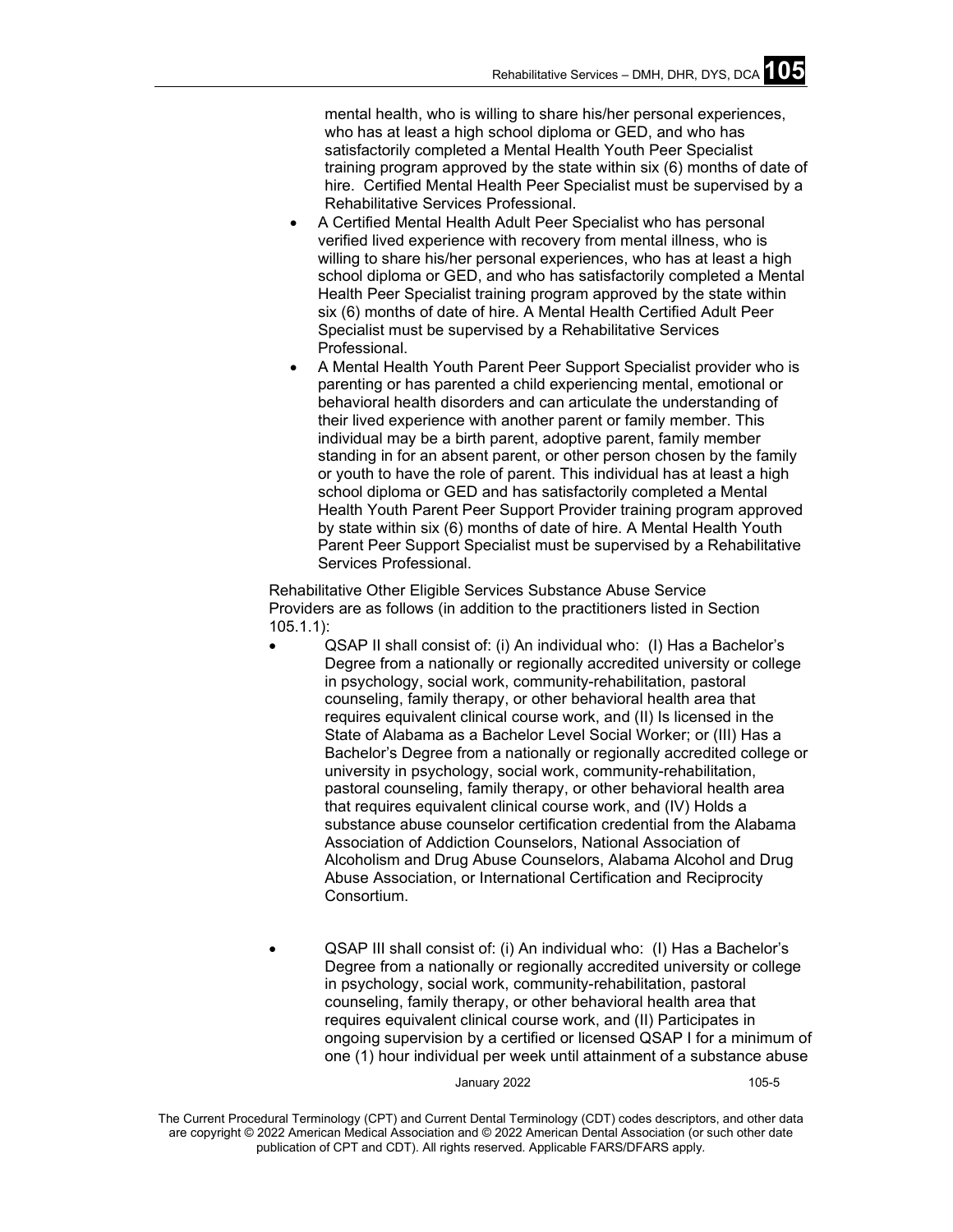counselor certification credential from the Alabama Association of Addiction Counselors, National Association of Alcoholism and Drug Abuse Counselors, or Alabama Alcohol and Drug Abuse Association, or International Certification and Reciprocity Consortium/Alcohol and Other Drug Abuse, Inc. which shall be obtained within thirty (30) months of hire.

- Qualified Paraprofessionals (QPP) shall have the following minimum qualifications: (i) A high school diploma or equivalent, and (ii) One (1) year of work experience directly related to job responsibilities and (iii) Concurrent participation in clinical supervision by a licensed or certified QSAP I.
- Certified Recovery Support Specialist (CRSS) must meet the following minimum qualifications: (i) Certified by ADMH as a Certified Recovery Support Specialist (CRSS) within six (6) months of date of hire, (ii) and has 2 years verified lived experience and (iii) Concurrent participation in clinical supervision by a licensed or certified QSAP I.
- A Certified Registered Nurse Practitioner (CRNP) licensed under Alabama law practicing within the scope as defined by the Joint Committee of the Alabama Board of Nursing and the Alabama Board of Medical Examiners for Advanced Practice Nurses
- A Pharmacist licensed under Alabama state law.
- A Registered Nurse licensed under Alabama state law.
- A Practical Nurse licensed under Alabama state law.
- Medication Assistant Certified (MAC) Worker A person working under a Medication Assistance Supervising (MAS) nurse that meets the Alabama Board of Nursing requirements.

Rehabilitative Services DHR/DHR Adult Protective Services Professional Staff qualifications are as follows (in addition to the practitioners listed in Section 105.1.1 and Other Eligible Mental Illness Service Providers above)

- A physician licensed under Alabama law to practice medicine or osteopathy
- A physician assistant licensed under Alabama law and practicing within the guidelines as outlined by the Alabama Board of Medical **Examiners**
- A pharmacist licensed under Alabama state law may provide medication monitoring
- Senior Social Work Supervisor Master's degree in Social Work from a social work program accredited by the Council on Social Work Education. Two years of professional social work experience in child welfare and/or adult services in a public welfare agency.
- 105-6 January 2022 Service Supervisor – Bachelor's degree from an accredited\* four year college or university in any major AND three (3) years of professional social work experience in child protective services, adult protective services, child/adult foster care, and/or adoption operations OR Bachelor's degree from an accredited\* four year college or university AND 30 semester or 45 quarter hours in social or behavioral science courses AND two (2) years of professional social work experience in child protective services, adult protective services, child/adult foster care, and/or adoption operations. A Master's Degree in Social Work from a social work program accredited\* by the Council on Social Work

The Current Procedural Terminology (CPT) and Current Dental Terminology (CDT) codes descriptors, and other data are copyright © 2022 American Medical Association and © 2022 American Dental Association (or such other date publication of CPT and CDT). All rights reserved. Applicable FARS/DFARS apply*.*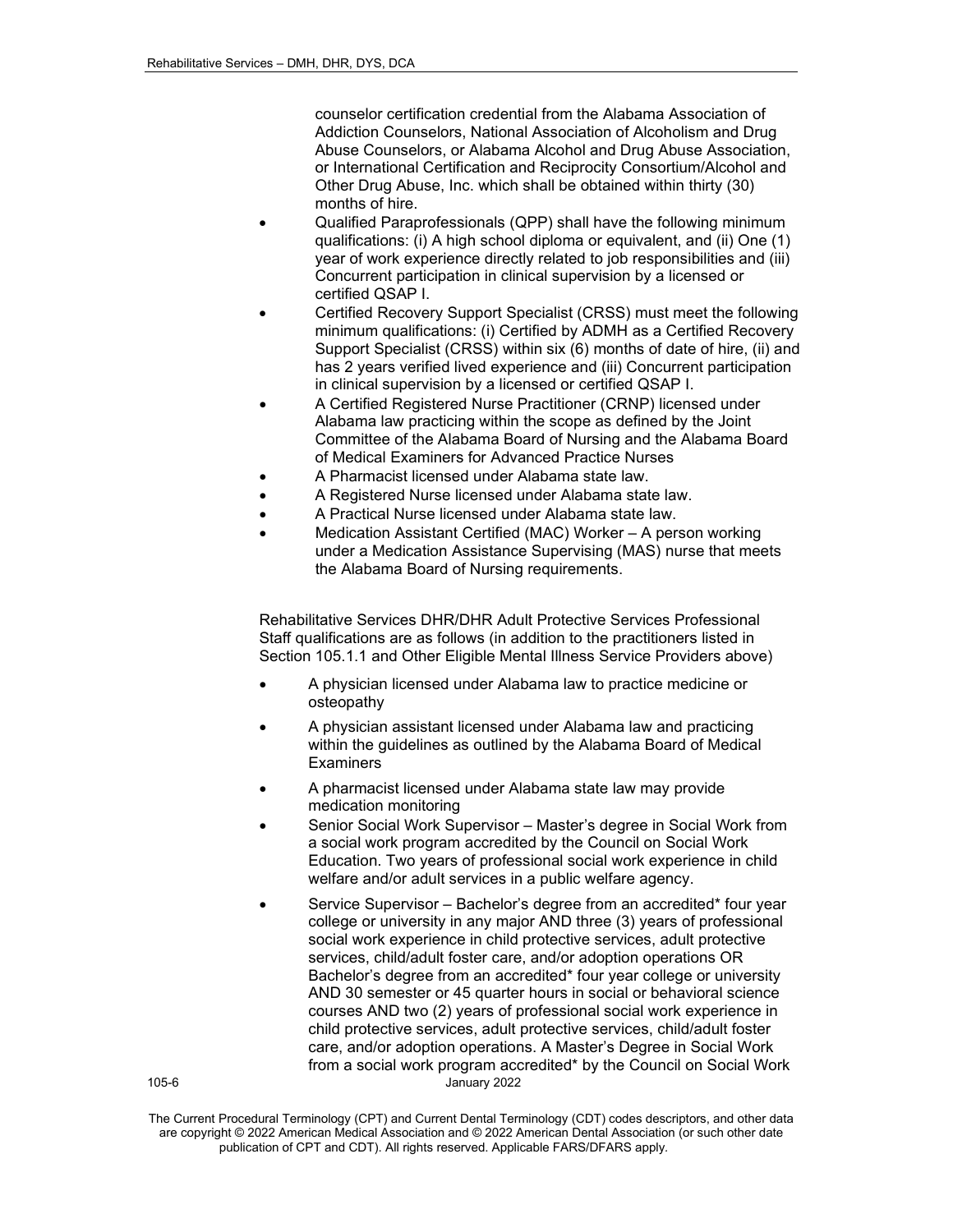Education will substitute for one year of the required professional experience in child protective services, adult protective services, child/adult foster care, and/or adoption operations.

- Senior Social Worker Master's degree in Social Work from a social work program accredited by the Council on Social Work Education. Eligibility for Licensure as issued by the Alabama Board of Social Work Examiners.
- Social Worker Bachelor's degree in Social Work from a social work program accredited by the Council on Social Work Education. Eligibility for Licensure as issued by the Alabama Board of Social Work Examiners
- Social Service Caseworker- Bachelor's degree from an accredited\* college or university in a social science OR a Bachelor's degree from an accredited\* college or university with a degree in any major and at least 30 semester or 45 quarter hours in social or behavioral science courses.

# **105.2 Benefits and Limitations**

This section describes program-specific benefits and limitations. Refer to Chapter 3, Verifying Recipient Eligibility, for general benefit information and limitations. Refer to Chapter 7, Understanding Your Rights and Responsibilities as a Provider, for general criteria on Medical Necessity/ Medically Necessary Care.

Treatment eligibility is limited to individuals with a primary diagnosis within the range of F0150-F69 and F90-F99 for ICD-10, assigned by a licensed physician, a licensed psychologist, a licensed physician's assistant, a certified nurse practitioner, or a licensed professional counselor of mental illness or substance abuse as listed in the most current International Classification of Diseases - 10<sup>th</sup> Revision - Clinical Modification (ICD-10-CM). Medicaid will cover diagnostic testing, status exam even if the resulting diagnosis is intellectual/developmental disability secondary to a primary mental health diagnoses. Medicaid does not cover the Z codes for adult treatment services; however, it does cover intake evaluation and diagnostic assessment even if the resulting diagnosis is a Z code. For treatment services provided to children under 21, or those adults receiving DHR protective services, the only Z code Medicaid covers for reimbursement is Z65.9 unspecified psychosocial circumstance.

# *105.2.1 Covered Services*

While Medicaid recognizes that family involvement in the treatment of individuals in need of rehabilitative services is necessary and appropriate, provision of services where the family is involved clearly must be directed to meeting the recipient's treatment needs. Medicaid does not cover services for non-Medicaid eligible family members independent of meeting the recipient's treatment needs.

Only the following rehabilitative services qualify for reimbursement under this program:

- Intake Evaluation
- Medical Assessment and Treatment

January 2022 105-7

The Current Procedural Terminology (CPT) and Current Dental Terminology (CDT) codes descriptors, and other data are copyright © 2022 American Medical Association and © 2022 American Dental Association (or such other date publication of CPT and CDT). All rights reserved. Applicable FARS/DFARS apply*.*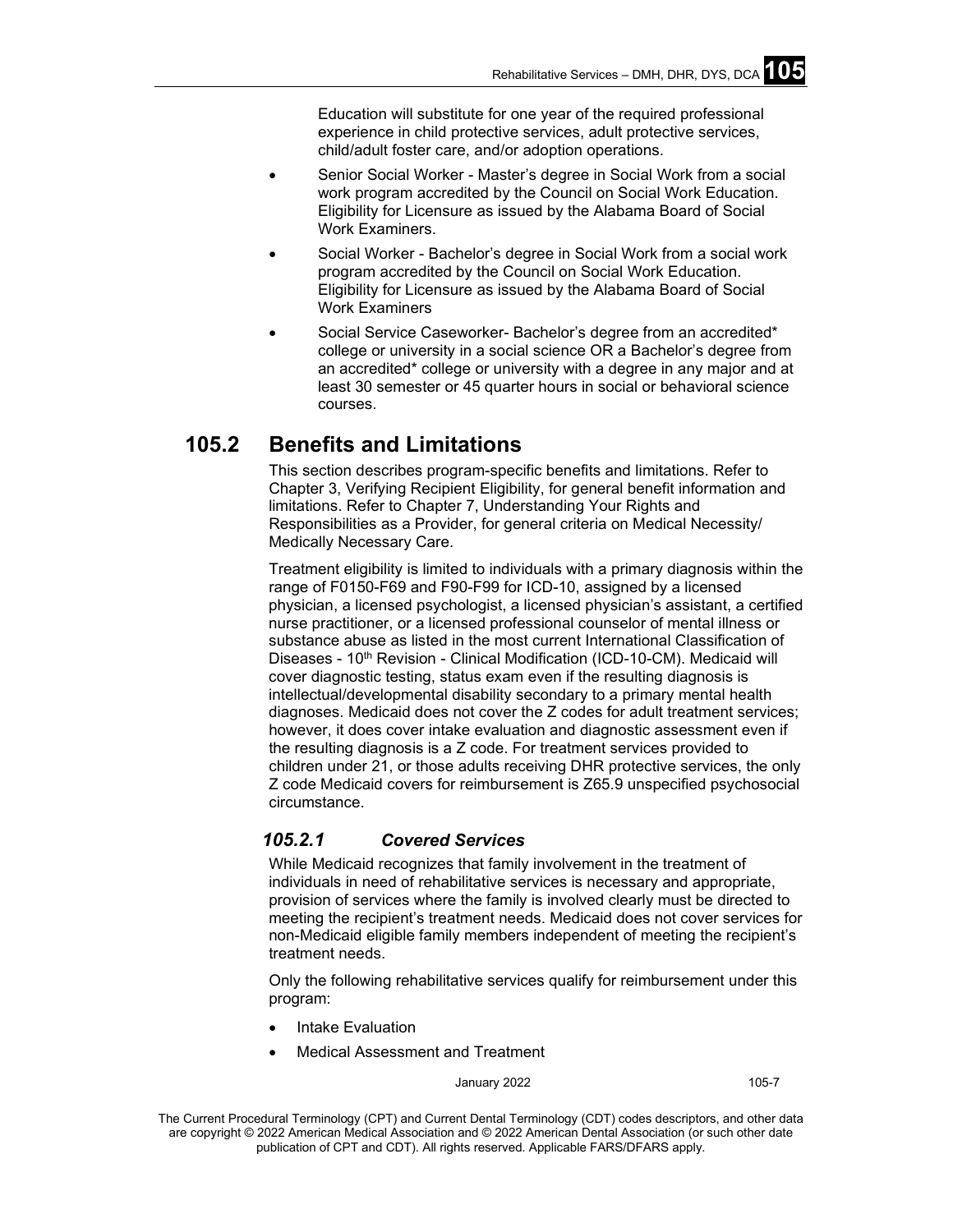- Diagnostic Testing
- Crisis Intervention
- Individual Counseling
- Family Counseling
- Group Counseling
- Medication Administration
- **Medication Monitoring**
- Partial Hospitalization Program
- Adult Intensive Day Treatment
- Adult Rehabilitative Day Program
- Child and Adolescent Mental Illness Day Treatment
- Treatment Plan Review
- Mental Health Care Coordination
- Adult In-home Intervention
- Child and Adolescent In-Home Intervention
- Mental Health and Substance Use Disorders Update
- Behavioral Health Placement Assessment
- **Basic Living Skills**
- Psychoeducational Services
- Assertive Community Treatment (ACT)
- Program for Assertive Community Treatment (PACT)
- Opioid Use Disorder Treatment
- Child and Adolescent Peer Support Services
- Adult Peer Support Services
- Youth Peer Support Services
- Family Peer Support Services
- Psychosocial Rehabilitation Services Working Environment
- **Screening**
- **Brief Intervention**
- Nursing Assessment and Care
- Outpatient Detoxification
- Therapeutic Mentoring

This section contains a complete description of each covered service along with benefit limitations.

Services must be provided in a manner that meets the supervisory requirements of the respective certifying authority or as authorized by state law.

#### 105-8 January 2022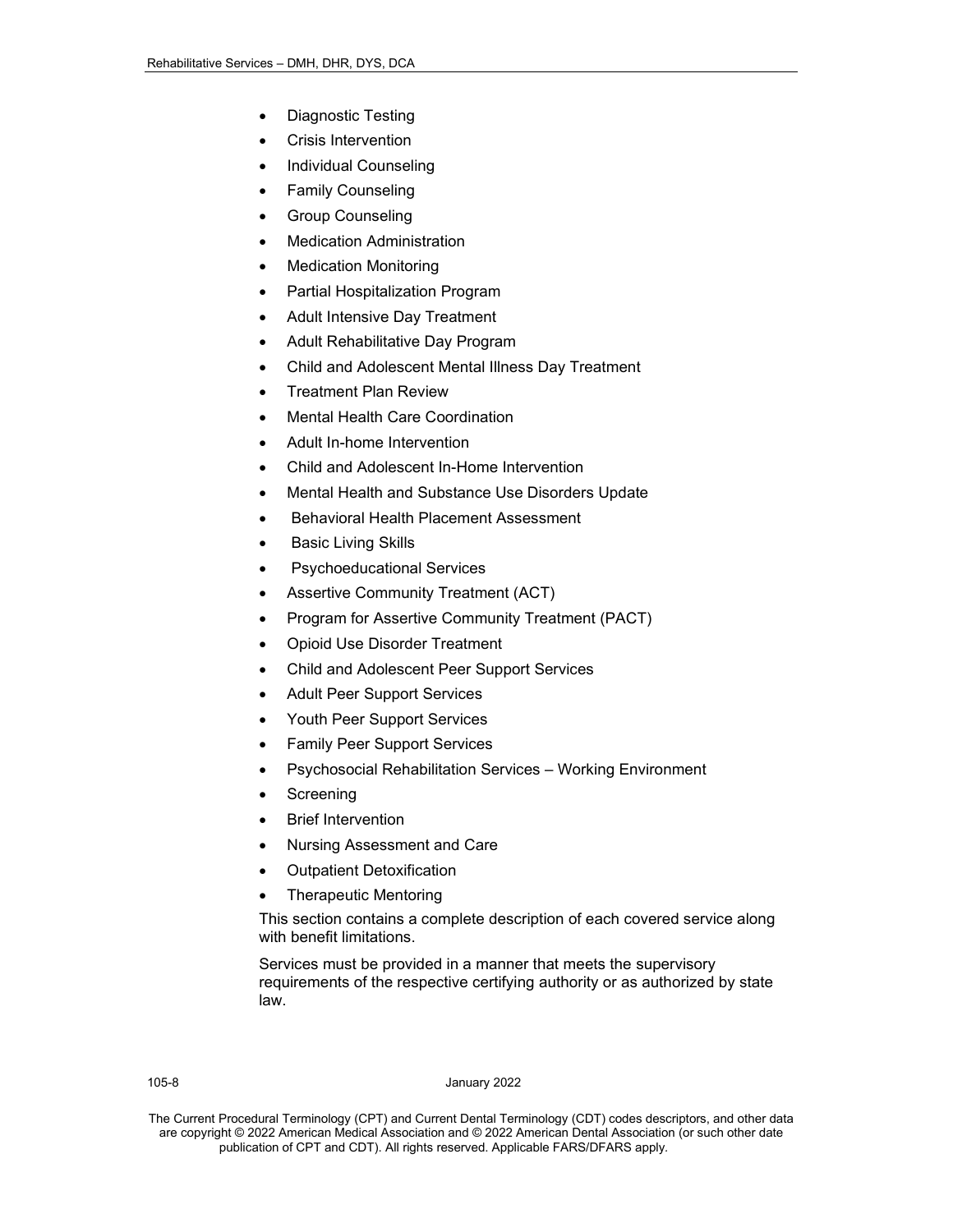#### **Telehealth Billing Guidelines**

Effective (**date TBD**) the end of the public health emergency transition period please follow the guidelines below. Until further notice continue to bill the currently approved codes (as posted on the Alabama Medicaid Agency website with the '02' and 'CR' modifiers---your State Agency provider will notify you when to begin utilizing the codes, modifier and processes below).

The following codes **only** are approved for the use of telehealth billing. Please follow the guidelines outlined below.

| 90791    | H0031-HF              | 96138             |
|----------|-----------------------|-------------------|
| 90832    | H0034                 | 96139             |
| 90834    | H0038-HE:HA or HF:HA  | 96146             |
| 90837    | H0038- HE:HB or HF:HB | H2027             |
| 90846    | H0038- HE:HC or HF:HC | H2027-HQ          |
| 90847    | H0038 HF:HQ           | H0049-HF          |
| 90853    | 96130                 | H0050-HF          |
| H0002    | 96131                 | T <sub>1001</sub> |
| H0004    | 96136                 | T <sub>1002</sub> |
| H0020-HF | 96137                 | T <sub>1003</sub> |

All services (including those rendered via teleconference with a direct service or consultation recipient) must be rendered by an approved Medicaid treatment provider (operating within their scope of practice) as outlined in Section 105.1.1 and 105.1.2.

If any of these services are provided via video telecommunication, it **must** be provided in the most private available setting and must be conducted through two-way interactive audio and video technology system which permits twoway communication between the treatment provider and the Medicaid recipient. This service does **not** include a telephone conversation, electronic mail message, or facsimile transmission between the treatment provider, recipient, or a consultation between two treatment providers.

The origination site for treatment services can be delivered in any setting that is convenient for both the family and staff member, that affords an adequate therapeutic environment, and that protects the recipient's rights to privacy and confidentiality. In order for providers to qualify for Medicaid reimbursement for telehealth services, the origination site must be located in the state of Alabama.

The distant site is the location of the treatment provider providing the telehealth professional services. For physicians, telemedicine can be provided within or outside of the state of Alabama as long as the physician has an Alabama license and is enrolled as an Alabama Medicaid provider. For all other treatment providers, treatment services can only be provided by a treatment provider located within the state of Alabama.

#### January 2022 105-9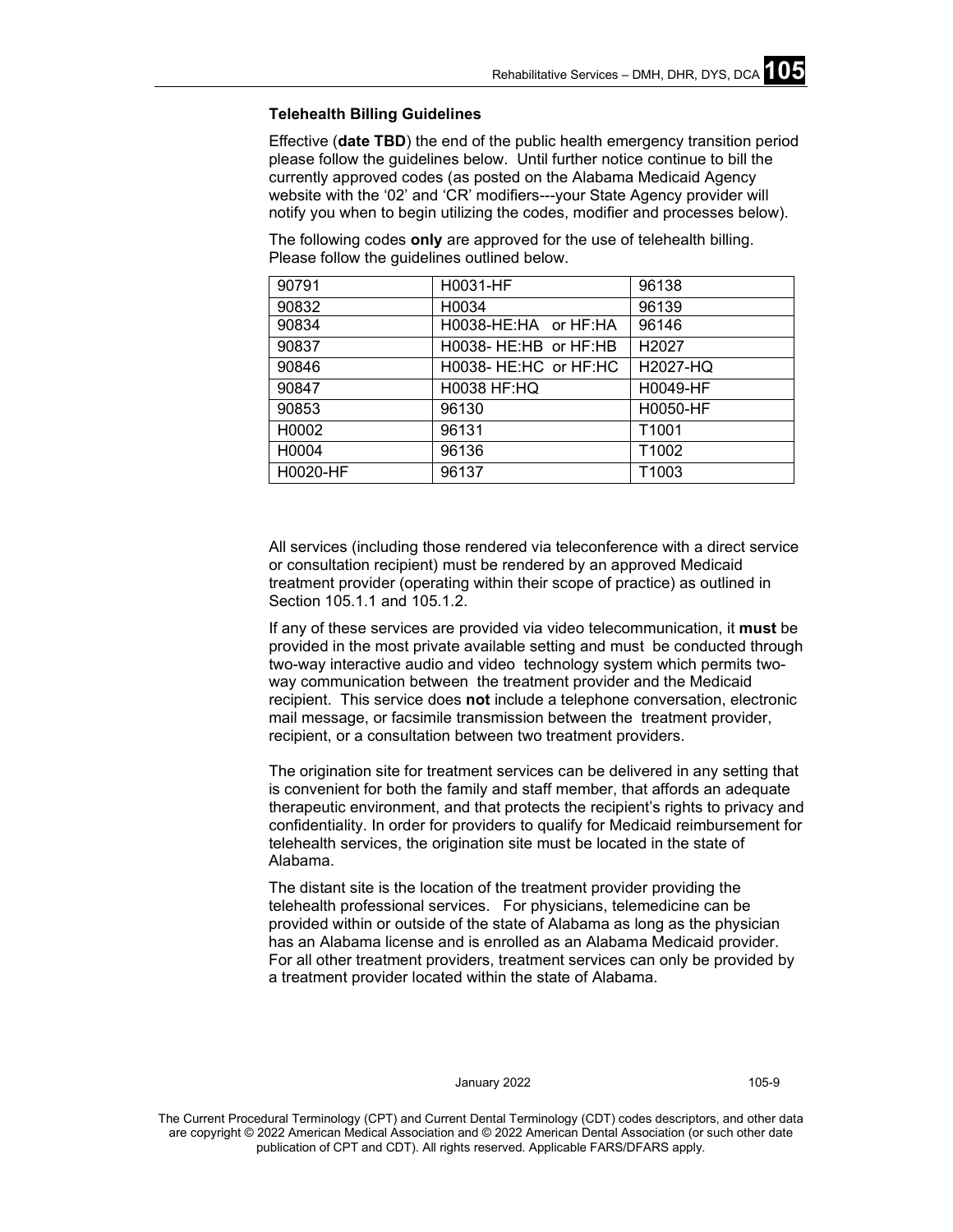#### **Standards for Recipient/Provider Participation:**

Medicaid covers services provided via telehealth for eligible recipients when the service is medically necessary, the procedure is individualized, specific, consistent with symptoms or confirmed diagnosis of an illness or injury under treatment, and not in excess of the recipient's needs.

In order for physicians to participate in the telemedicine program:

- a. Physicians must be enrolled with Alabama Medicaid with a specialty type of 931 (Telemedicine Service).
- b. Physician must submit the Telemedicine Service Agreement/Certification form which is located on the Medicaid website at:

[http://medicaid.alabama.gov/content/9.0\\_Resources/9.4\\_Forms\\_Library/9](http://medicaid.alabama.gov/content/9.0_Resources/9.4_Forms_Library/9.4.16_Provider_Enrollment_Forms.aspx) .4.16 Provider Enrollment Forms.aspx. Select Telemedicine Agreement.

c. Physician must obtain prior consent from the recipient before services are rendered; this will count as part of each recipient's benefit limit of 14 annual physician office visits currently allowed. A sample recipient consent form is located on the Medicaid website at: [http://medicaid.alabama.gov/content/9.0\\_Resources/9.4\\_Forms\\_Library/9](http://medicaid.alabama.gov/content/9.0_Resources/9.4_Forms_Library/9.4.16_Provider_Enrollment_Forms.aspx) [.4.16\\_Provider\\_Enrollment\\_Forms.aspx](http://medicaid.alabama.gov/content/9.0_Resources/9.4_Forms_Library/9.4.16_Provider_Enrollment_Forms.aspx)

In order for other treatment providers to participate in the telemedicine program:

- a) Treatment provider must be enrolled with Alabama Medicaid through their participating state agency, following all approved guidelines for enrollment.
- b) Treatment provider must obtain prior consent from the recipient before services are rendered; Consent form has to be approved by the participating state agency.

All confidentiality laws and other requirements that apply to written medical records shall apply to electronic medical records, including the actual transmission of the service and any recordings made during the time of the transmission.

All transmissions must utilize an acceptable method of encryption adequate to protect the confidentiality and integrity of the transmission information. Transmissions must employ acceptable authentication and identification procedures by both the sender and the receiver.

Treatment providers of telehealth services shall implement confidentiality protocols that include, but are not limited to:

- specifying the individuals who have access to electronic records;
- usage of unique passwords or identifiers for each employee or other person with access to the recipient records;
- ensuring a system to prevent unauthorized access, particularly via the internet

105-10 January 2022

The Current Procedural Terminology (CPT) and Current Dental Terminology (CDT) codes descriptors, and other data are copyright © 2022 American Medical Association and © 2022 American Dental Association (or such other date publication of CPT and CDT). All rights reserved. Applicable FARS/DFARS apply*.*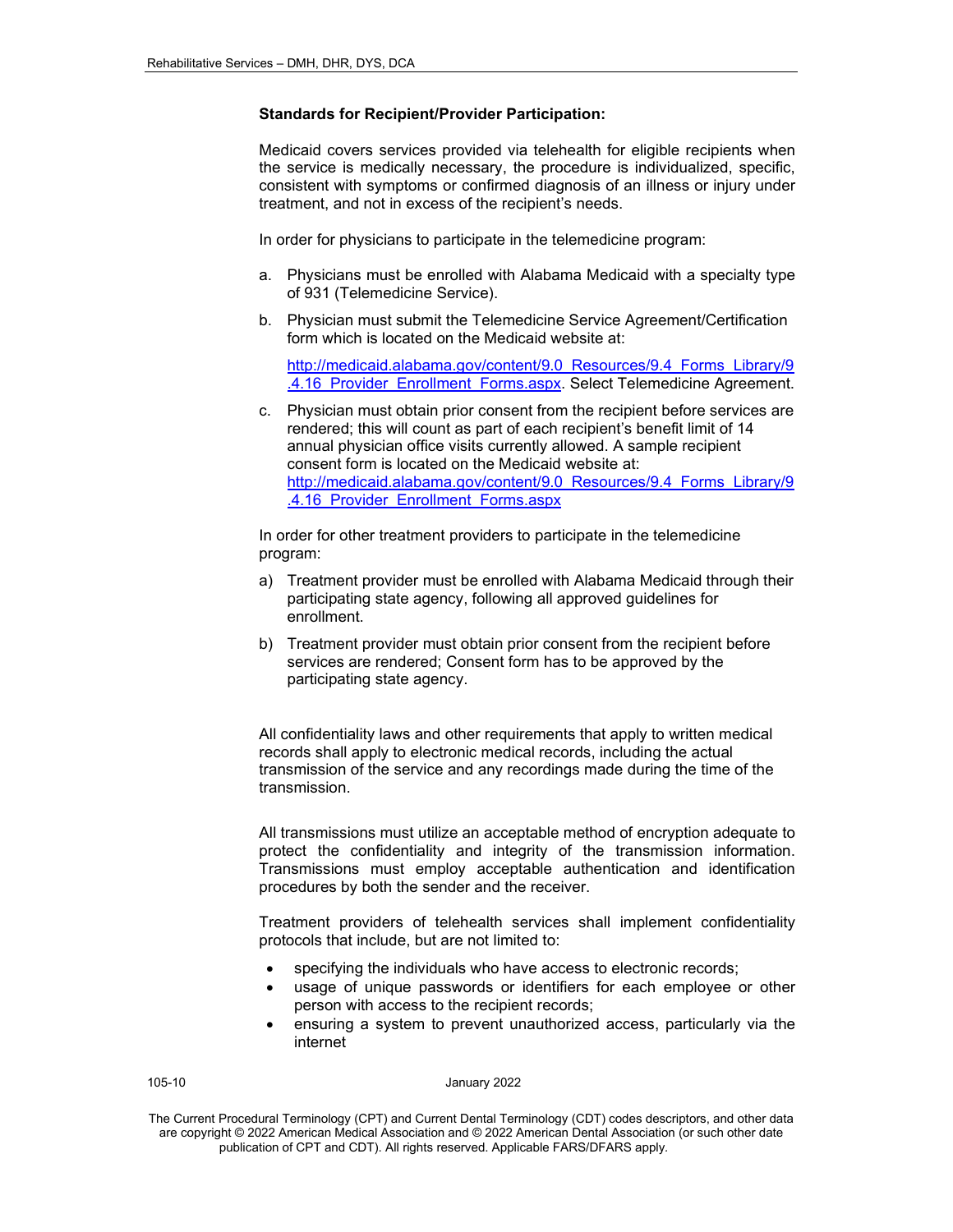• ensuring a system to routinely track and permanently record access to such electronic medical information.

Each treatment provider providing telehealth services shall have established written quality of care protocols and patient confidentiality guidelines to ensure telemedicine services meet the requirements of state and federal laws and professional care standards for recipients.

The treatment provider shall make the protocols and guidelines available for inspection at the telehealth site, and to the Medicaid Agency upon request.

The treatment provider shall keep a complete medical record on all telehealth services provided to recipients with documentation of the use of telehealth technology documented, to include the HIPAA compliant platform, in the record. This will include the treatment plan, progress notes, and treatment plan reviews.

An appropriately trained staff or employee familiar with the recipient's treatment plan or familiar to the recipient must be immediately available in-person to the recipient receiving a telehealth service to attend to any urgencies or emergencies that may occur during the service. "Immediately available" means the staff or employee must be either in the room or in the area outside the telehealth room in easy access for the recipient.

If the recipient chooses to waive this requirement, the health care provider administering the telehealth service shall document this fact in the medical record.

Additionally, in providing telehealth services, treatment providers shall ensure that the telecommunication technology and equipment used at the recipient site, and at the treatment provider site, is sufficient to allow the treatment provider to appropriately evaluate, diagnose, or treat the recipient for services billed to Medicaid.

Treatment providers shall follow all applicable state and federal laws and regulations governing their practice, including, but not limited to, the requirements for maintaining confidentiality and obtaining informed consent. They shall also verify recipient eligibility prior to administering medical or behavioral health treatments.

#### **Informed Consent:**

Prior to an initial telehealth service, the treatment provider who delivers the service to a recipient shall ensure that the following written information is provided to the recipient in a form and manner which the recipient can understand, using reasonable accommodations when necessary, that:

- S/he retains the option to refuse the telehealth service at any time without affecting the right to future care or treatment and without risking the loss or withdrawal of any program benefits to which the recipient would otherwise be entitled;
- Alternative options are available, including in-person services, and these options are specifically listed on the recipient's informed consent statement;

January 2022 105-11

The Current Procedural Terminology (CPT) and Current Dental Terminology (CDT) codes descriptors, and other data are copyright © 2022 American Medical Association and © 2022 American Dental Association (or such other date publication of CPT and CDT). All rights reserved. Applicable FARS/DFARS apply*.*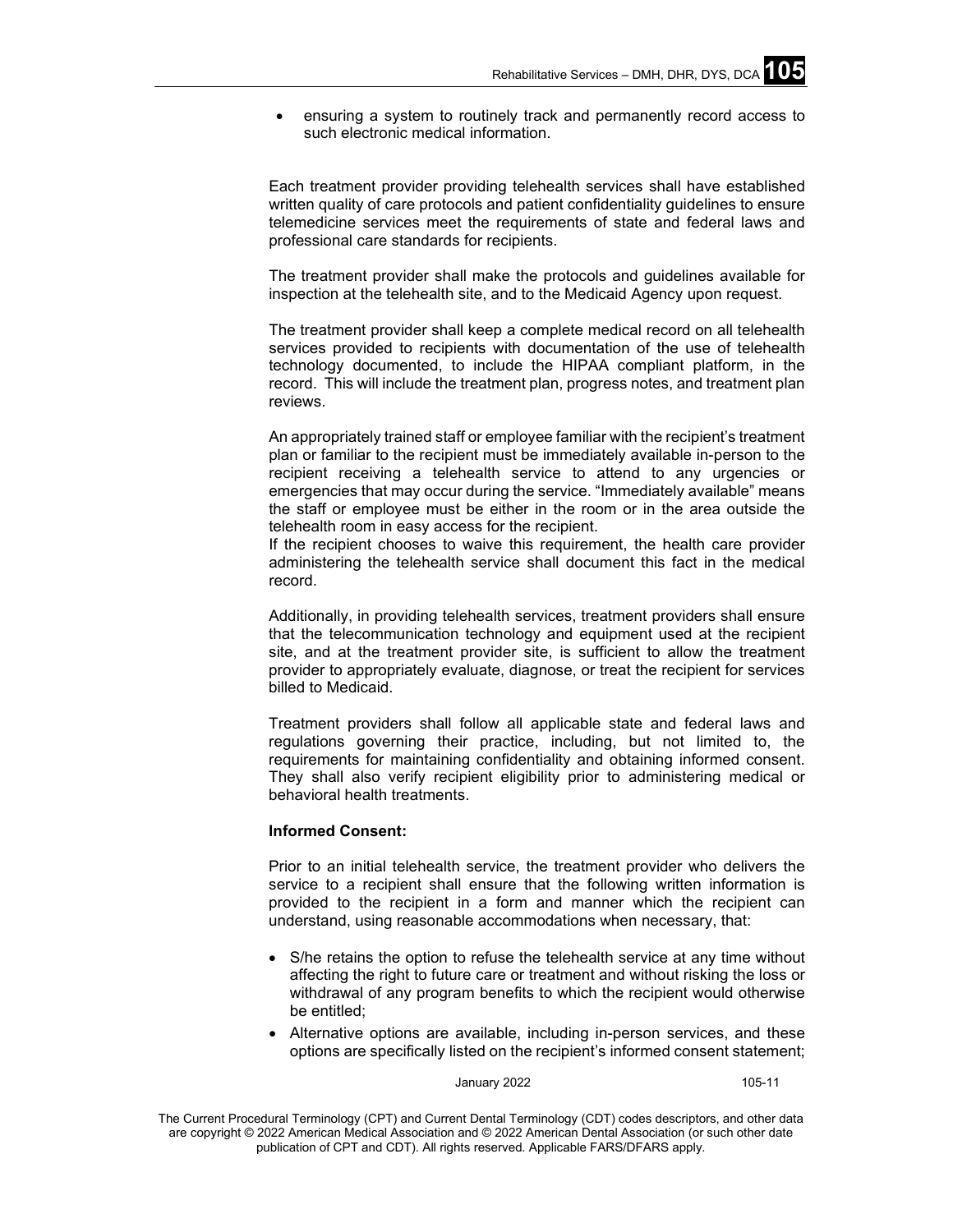- All existing confidentiality protections apply to the telemedicine consultation (this applies to physicians only);
- All existing confidentiality protections apply to the telehealth treatment services provider by treatment providers;
- S/he has access to all medical information resulting from the telemedicine consultation/telehealth treatment services as provided by law for patient access to his/her medical records;
- The dissemination of any recipient identifiable images or information from the telemedicine consultation/telehealth treatment services to anyone, including researchers, will not occur without the written consent of the recipient;
- S/he has a right to be informed of the parties who will be present at each end of the telemedicine consultation/telehealth treatment services and s/he has the right to exclude anyone from either site; and
- S/he has a right to see an appropriately trained staff or employee in-person immediately after the telemedicine consultation/telehealth treatment service if an urgent need arises, or to be informed ahead of time that this is not available.

The treatment provider shall ensure that the recipient's informed consent has been obtained before providing the initial service. The recipient's signature indicates that s/he understands the information, has discussed this information with the treatment provider or his/her designee, and understands the informed consent may apply to follow-up treatment services with the same treatment provider. The treatment provider providing the telehealth treatment service, or staff at the recipient site, shall retain the signed statement and the statement must become a part of the recipient's medical record. A copy of the signed informed consent must also be given to the recipient and documented in the medical record.

If the recipient is a minor or is incapacitated or is mentally incompetent such that s/he is unable to sign the statement, the recipient's legally authorized representative shall sign the informed consent statement to give consent, and retention and distribution of the consent form shall follow previously noted protocol.

#### **Modifiers:**

• In addition to modifier HE or HF, only Medicaid approved procedure codes for Telehealth billing can be billed for telemedicine services and must be billed with modifier **GT** (via interactive audio and video telecommunications system). The Agency will **not** reimburse providers for origination site or transmission fees.

105-12 January 2022

The Current Procedural Terminology (CPT) and Current Dental Terminology (CDT) codes descriptors, and other data are copyright © 2022 American Medical Association and © 2022 American Dental Association (or such other date publication of CPT and CDT). All rights reserved. Applicable FARS/DFARS apply*.*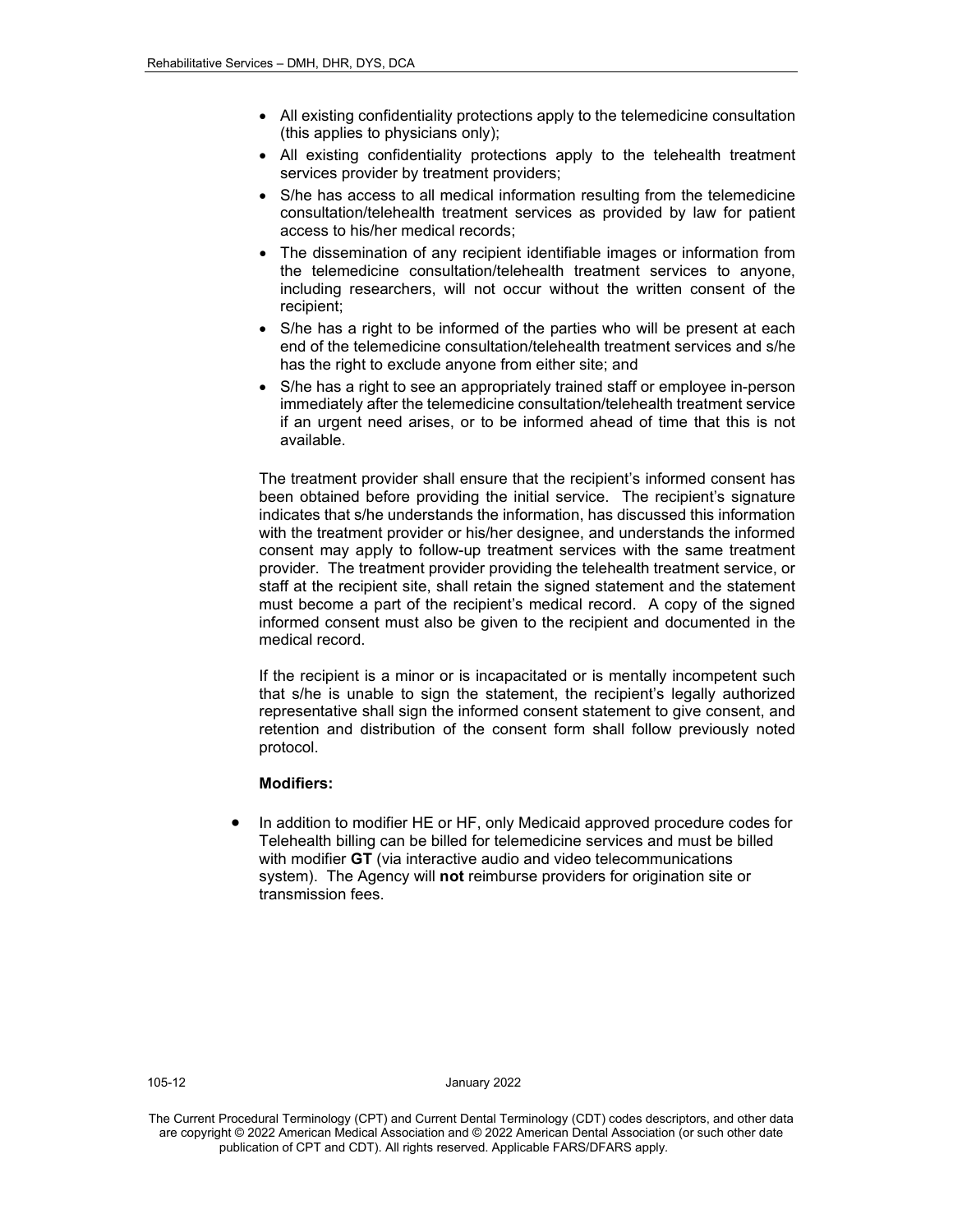#### **Intake Evaluation (90791-HE 90791-HF)**

#### **HE = Mental Illness HF = Substance Abuse**

#### *Definition*

Initial clinical evaluation of the recipient's request for assistance. Substance abuse recipients undergo standardized psychosocial assessment. The intake evaluation presents psychological and social functioning, recipient's reported physical and medical condition, the need for additional evaluation and/or treatment, and the recipient's fitness for rehabilitative services.

Key service functions include the following:

- A clinical interview with the recipient and/or collateral
- Screening for needed medical, psychiatric, or neurological assessment, as well as other specialized evaluations
- A brief mental status evaluation
- Review of the recipient's presenting problem, symptoms, functional deficits, and history
- Initial diagnostic formulation
- Referral to other medical, professional, or community services as indicated

#### *Eligible Provider Type -- DMH Mental Illness/DMH Substance Abuse*

Clinical evaluation and assessments of a recipient may be performed by a person who possesses any one or more of the following qualifications:

• Rehabilitative Services Professional (all types)

Eligible Provider Type – DYS

•Rehabilitative Services Professional as defined in 105.1.1

Eligible Provider Type – DHR

- •Rehabilitative Services Professional (all types)
- •Social Services Caseworker

Eligible Provider Type – DHR / DHR Adult Protective Services

Services may be provided by an individual employed by a public provider department who meets the state merit system qualifications for Social Service Caseworker or above, or an employee of an agency or entity under contract to serve the target population of one of the same public provider agencies who meets an approved equivalency for Social Service Caseworker, or above.

| Billing Unit:         | Episode                                                                                       |
|-----------------------|-----------------------------------------------------------------------------------------------|
| Maximum Units:        | Unlimited                                                                                     |
| Billing Restrictions: | May not be billed in combination with Treatment<br>Plan Review (H0032), Individual Counseling |

January 2022 105-13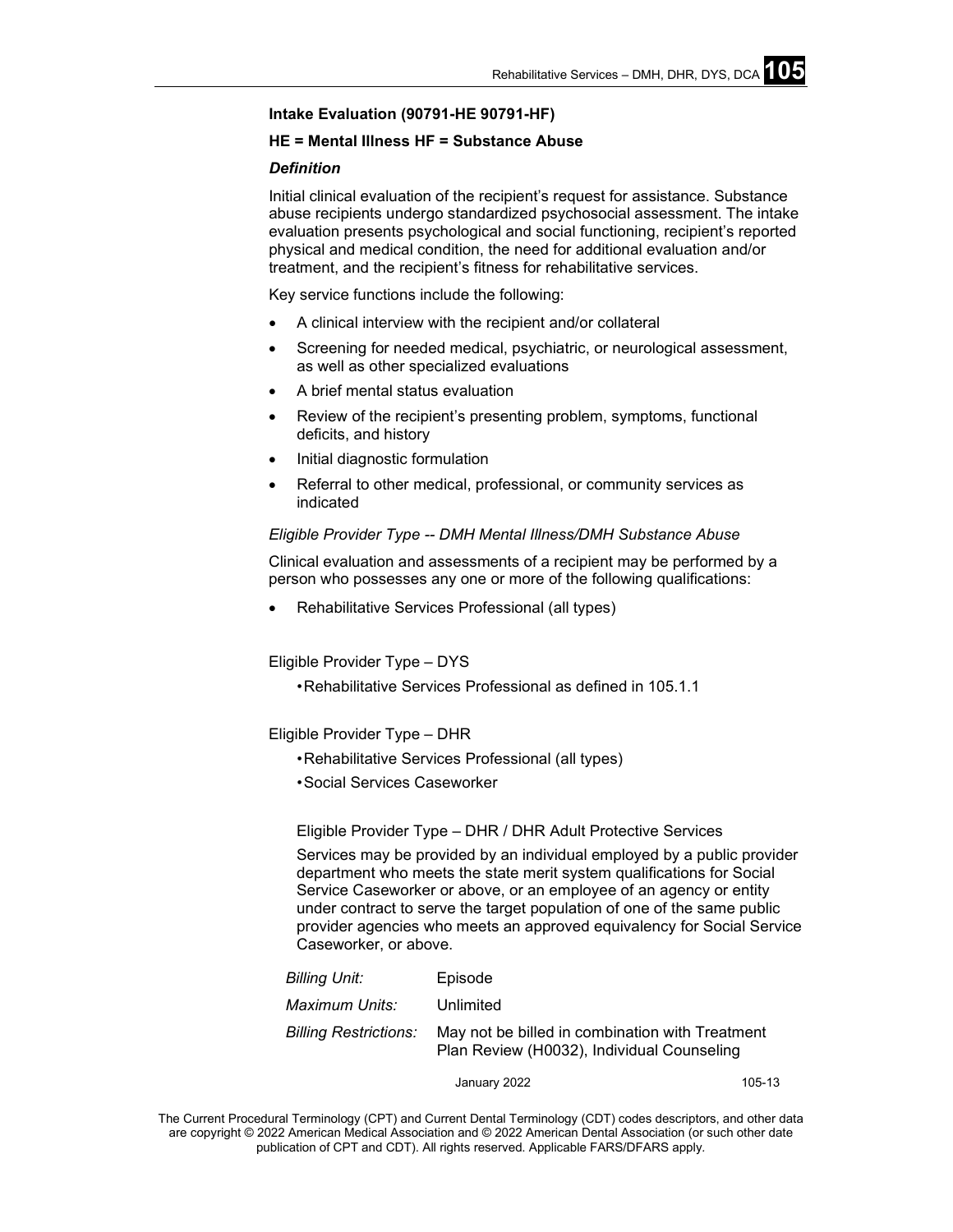(90832-HF, 90834-HF, 90837-HF), Group Counseling (90853-HF), Family Counseling (90846-HF, 90847-HF), Multi Family Group Psychotherapy (90849-HF).

#### *Location*

Services can be delivered in any setting that is convenient for both the recipient and staff member, that affords an adequate therapeutic environment and that protects the recipient's rights to privacy and confidentiality, to include inpatient hospitals and inpatient psychiatric residential facilities.

#### *Additional Information*

An intake evaluation must be performed for each recipient considered for initial entry into a treatment program. This requirement applies to any organized program or course of covered services that a recipient enters or attends to receive scheduled or planned rehabilitative services. Individuals who are transferred between programs within an agency **do not** require a new intake at the time of transfer.

The intake evaluation process determines the recipient's need for rehabilitative services based upon an assessment that must include relevant information from the following areas:

- Family history
- Educational history
- Relevant medical background
- Employment/Vocational history
- Psychological/psychiatric treatment history
- Military service history
- Legal history
- Alcohol/Drug use history
- Mental status examination
- A description/summary of the significant problems that the recipient experiences

The intake evaluation process also results in the development of a written treatment plan (service plan, individualized family service plan, plan of care, etc.) that includes elements defined, completed by the fifth face-to-face outpatient client visit or within ten working days after admission in all day programs or residential program for mental illness recipients; and, completed by the tenth day after admission to an outpatient program or by the fifth day after admission to a residential program, prior to provision of SA treatment services, except as noted below, or within other time limits that may be specified under program specific requirements. The treatment plan will do the following:

- Identify the clinical issues that will be the focus of treatment.
- Specify those services necessary to meet the recipient's needs.
- Include referrals as appropriate for needed services not provided directly by the agency.

|--|--|

#### January 2022

The Current Procedural Terminology (CPT) and Current Dental Terminology (CDT) codes descriptors, and other data are copyright © 2022 American Medical Association and © 2022 American Dental Association (or such other date publication of CPT and CDT). All rights reserved. Applicable FARS/DFARS apply*.*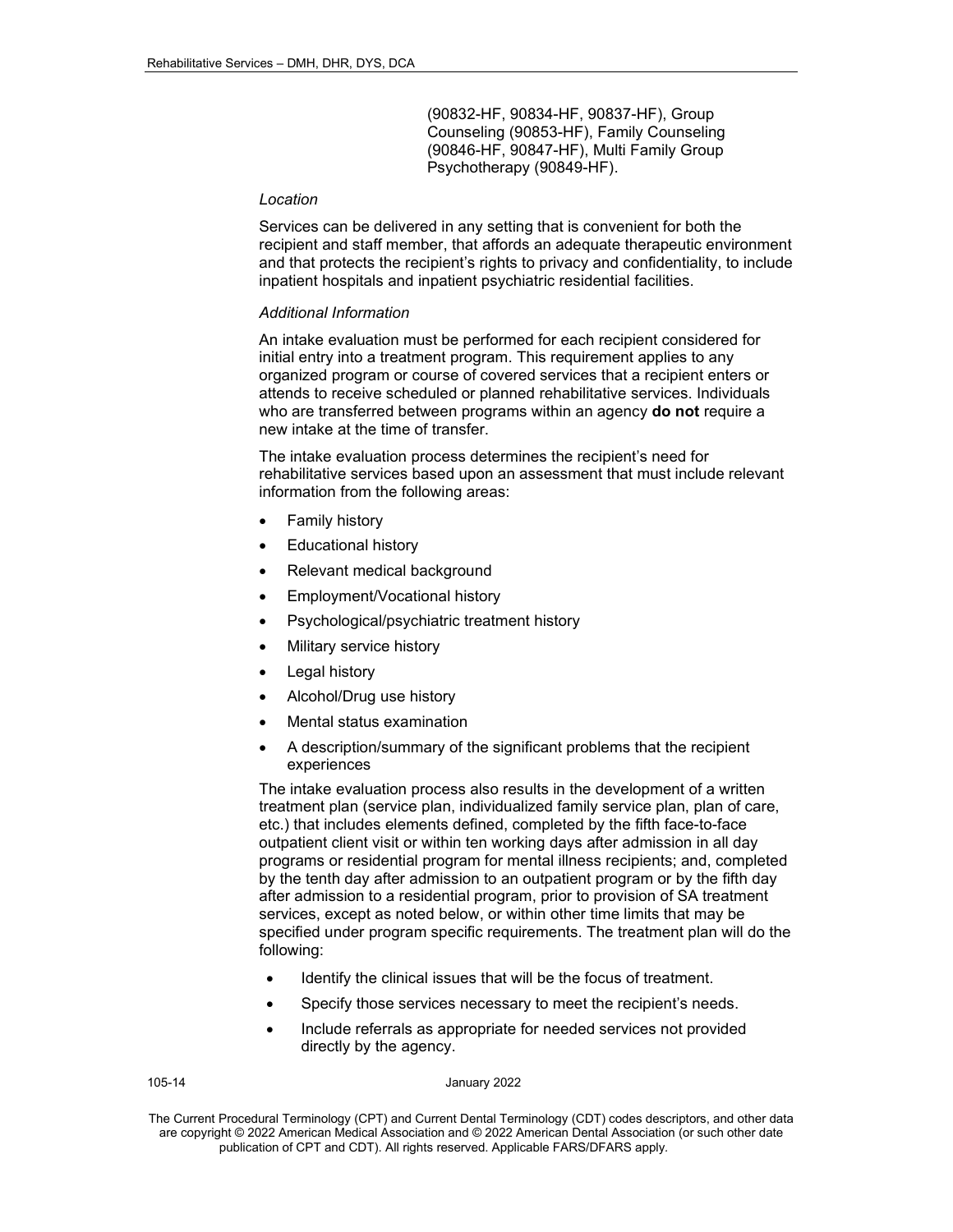- Identify expected processes/outcomes toward which the recipient and therapist will be working to impact upon the specific clinical issues.
- Be approved in writing by a licensed psychologist, graduate level certified licensed social worker, licensed professional counselor, a licensed marriage and family therapist, a Certified Registered Nurse Practitioner (CRNP) licensed under Alabama law practicing within the scope as defined by the Joint Committee of the Alabama Board of Nursing and the Alabama Board of Medical Examiners for Advanced Practice Nurses, a registered nurse licensed under Alabama law with master's degree in psychiatric nursing, a physician licensed under Alabama law, or a physician assistant licensed under Alabama law and practicing within the guidelines as outlined by the Alabama Board of Medical Examiners. For SA services, the patient, counselor, and licensed staff as noted above must all approve the treatment plan prior to the provision of SA treatment services.
	- Except as noted above face-to-face services may be provided and billed between the initial Intake service and the development of the treatment plan within the allowed time frames. Once the Treatment Plan is developed, service types must be specified in the treatment plan in order to be paid by Medicaid, with the exception of crisis intervention and resolution, mental health care coordination, behavioral health placement assessment, and treatment plan review. Changes in the treatment plan must be approved by a person licensed under Alabama law to practice psychology, certified social work, professional counseling, marriage and family therapy, or medicine; or a registered nurse licensed under Alabama law with master's degree in psychiatric nursing. For child and adolescent services or adults receiving DHR protective services, the person who approves the treatment plan must meet the criteria in Requirements for Recipient Intake, Treatment Planning, and Service Documentation section.

January 2022 105-15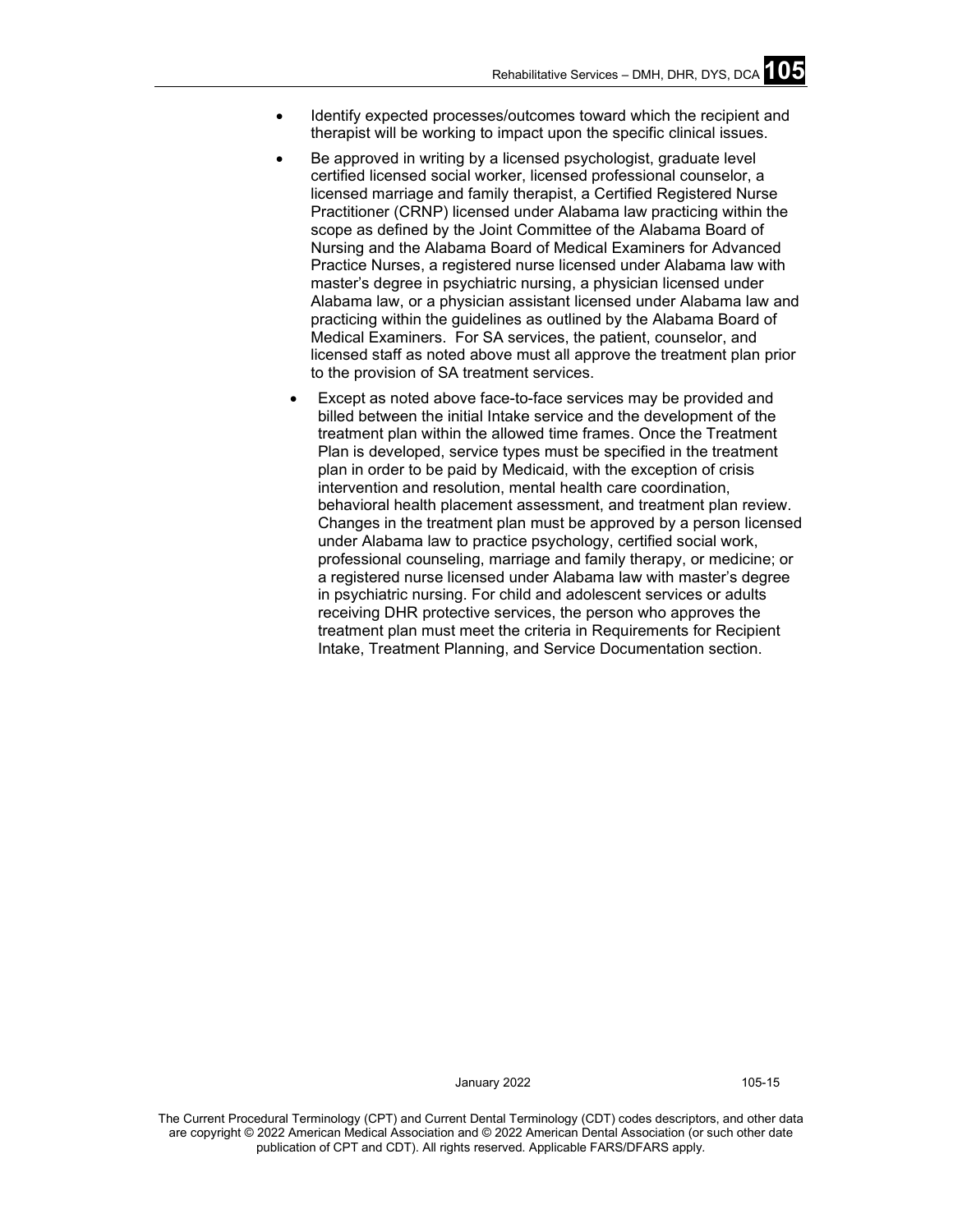#### **Medical Assessment and Treatment (H0004-HE H0004-HF)**

#### *Definition*

Face-to-face contact with a recipient during which a qualified practitioner provides psychotherapy and/or medical management services. Services may include physical examinations, evaluation of co-morbid medical conditions, development or management of medication regimens, the provision of insight oriented, behavior modifying, supportive, or interactive psychotherapeutic services, or the provision of educational services related to management of a physical, mental health, or substance use disorder.

Key service functions include the following:

- Specialized medical/psychiatric assessment of physiological phenomena
- Psychiatric diagnostic evaluation
- Medical/psychiatric therapeutic services
- Assessment of the appropriateness of initiating or continuing the use of psychotropic or detoxification medication

#### *Eligible Provider Type -- (All Agencies)*

Physician medical assessment and treatment may be performed by a physician licensed under Alabama law to practice medicine or osteopathy, a physician assistant licensed under Alabama law and practicing within the guidelines as outlined by the Alabama Board of Medical Examiners, or a Certified Registered Nurse Practitioner (CRNP) licensed under Alabama law practicing within the scope as defined by the Joint Committee of the Alabama Board of Nursing and the Alabama Board of Medical Examiners for Advanced Practice Nurses.

| <b>Billing Unit:</b>     | 15 minutes                                                                                                                                                                                                                                                                                                                              |
|--------------------------|-----------------------------------------------------------------------------------------------------------------------------------------------------------------------------------------------------------------------------------------------------------------------------------------------------------------------------------------|
| Maximum<br>Units:        | 6 per day, 52 per year                                                                                                                                                                                                                                                                                                                  |
| Billing<br>Restrictions: | May not be billed in combination with Partial<br>Hospitalization (H0035), ACT (H0040), PACT<br>(H0040-HQ), Outpatient Detoxification - Ambulatory<br>Detoxification With Extended On-Site Monitoring (II-<br>D) (H0013), Outpatient Detoxification - Ambulatory<br>Detoxification Without Extended On-Site Monitoring<br>(I-D) (H0014). |

#### *Location*

The only excluded settings are hospitals. Services can be delivered in any setting that is convenient for both the recipient and staff member, that affords an adequate therapeutic environment, and that protects the recipient's rights to privacy and confidentiality.

#### 105-16 January 2022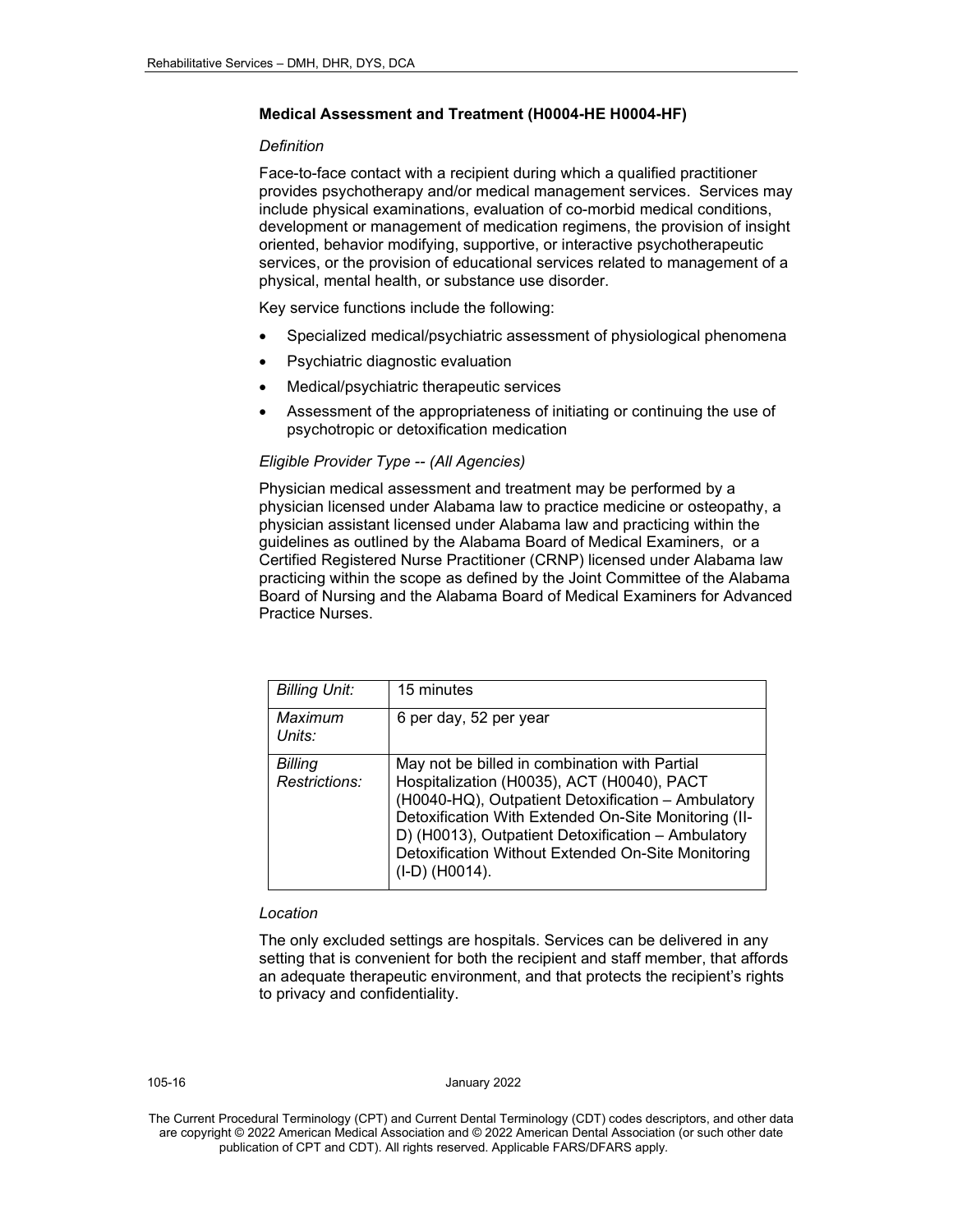#### *Additional Information*

All services rendered by a physician, physician assistant, or nurse practitioner that meet the definition above should be billed under this code including those rendered via teleconference with a direct service or consultation recipient. Please refer to the section titled **Telehealth Billing Guidelines** for more information.

January 2022 105-17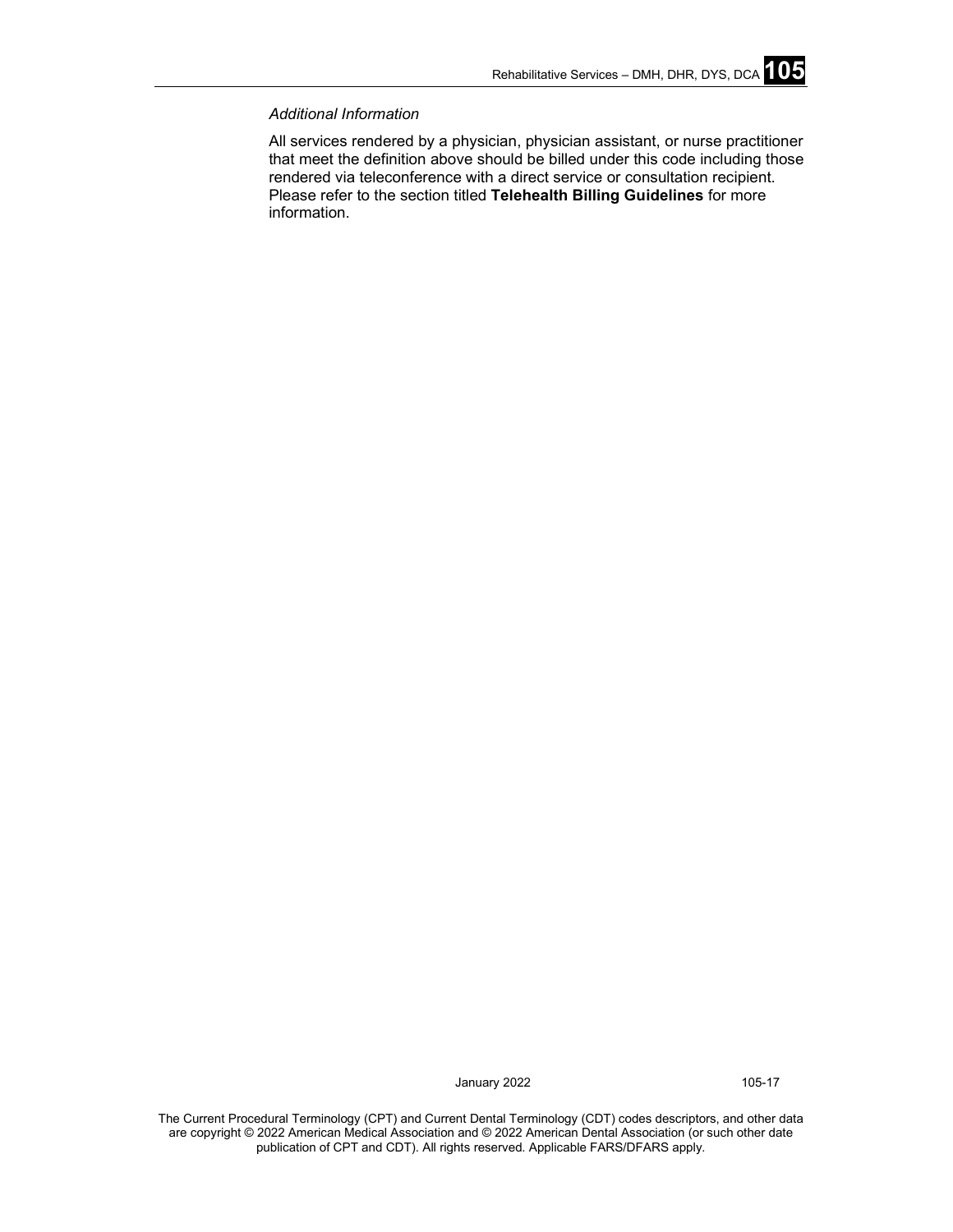#### **Diagnostic Testing done by physician or psychologist (96130-HE 96130- HF 96131-HE 96131-HF 96136-HE 96136-HF, 96137-HE 96137-HF)**

#### **(Previously 96101)**

#### *Definition*

Psychological testing evaluation services by physician or other qualified health care professional,

including integration of patient data, interpretation of standardized test results and clinical data, clinical decision making, treatment planning and report and interactive feedback to the patient, family member(s) or caregiver(s), when performed; **first hour** in a face-to-face interaction between the recipient and the psychologist or psychiatrist and interpretation of the test results to assist with a definitive diagnosis. Once the diagnosis has been confirmed, this information is used to guide proper treatment by the development of an individualized, person-centered treatment plan.

#### *Eligible Staff – All State Agencies*

Procedure codes 96130, 96131, 96137, 96138 -Diagnostic testing may only be performed by:

• A psychiatrist licensed under Alabama law

**OR** STREET STREET AND TO BE STREET AND TO BE STREET AND TO BE STREET AND TO BE STREET AND TO BE STREET AND TO

• A psychologist licensed under Alabama law

| <b>Billing Unit:</b>         | One hour (96130, 96131)             |
|------------------------------|-------------------------------------|
|                              | Thirty Minutes (96136, 96137)       |
| Maximum Units:               | 96130 1 per year 96131 7 per year   |
|                              | 96136 1 per year, 96137 11 per year |
| <b>Billing Restrictions:</b> | None                                |

#### *Location*

The only excluded settings are hospitals. Services can be delivered in any setting that is convenient for both the recipient and staff member, that affords an adequate therapeutic environment, and that protects the recipient's rights to privacy and confidentiality.

#### *Additional Information*

**Professional and Technical Activities Performed by the Psychologist** Please note that the new codes **do not** crosswalk on a one-to-one basis with the deleted codes. The single code, 96101, will now be billed using up to four (4) codes; two (2) codes for Psychological Evaluation Services (96130, 96131) and two (2) for Test Administration and Scoring (96136, 96137).

• Evaluation services include interpretation of test results and clinical data, integration of patient data, clinical decision-making, treatment planning, report generation, and interactive feedback to the patient, family member(s) or caregiver(s).

#### 105-18 January 2022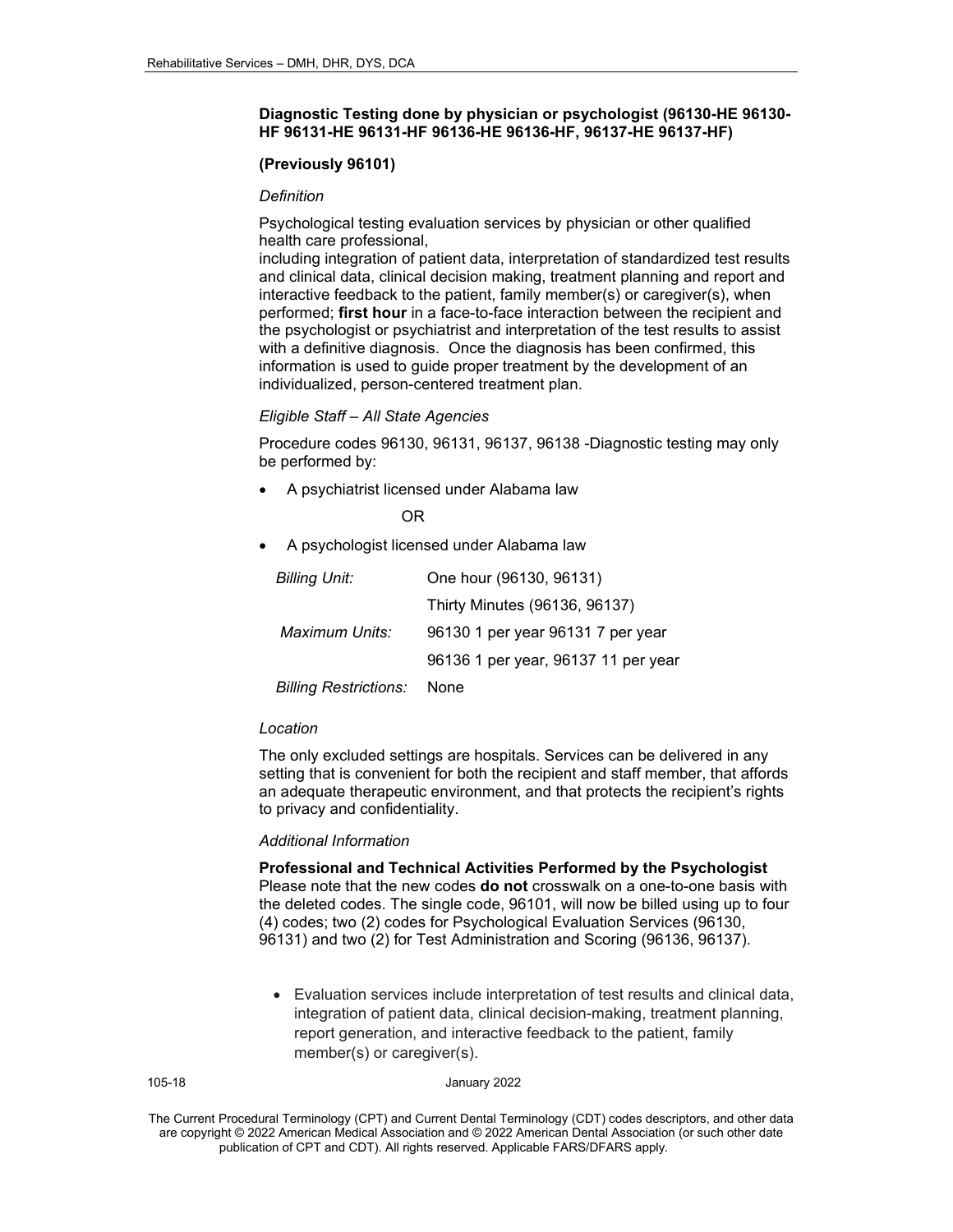- o The **first hour** of psychological evaluation is billed using 96130 and **each additional hour** needed to complete the service is billed with the add-on code 96131.
- $\circ$  CPT Time Rules allow an additional unit of a time-based code to be reported as long as the mid-point of the stated amount of time is passed. Beyond the first hour (96130), at least an additional 31 minutes of work must be performed to bill the first unit of the add-on code 96131.
- Evaluation services must always be performed by the professional prior to test administration, and must be billed on the last date of service, but documented in the medical record the actual date(s) the service is performed.
- Test administration and scoring services **performed by the psychologist** includes time spent to administer and score a minimum of two (2) psychological tests.
	- o The first **30 minutes** of test administration and scoring is billed using 96136 and **each additional 30-minute** increment needed to complete the service is billed with code 96137.
	- $\circ$  CPT time rules apply to the add-on code if, beyond the first 30 minutes, at least an additional 16 minutes of work is performed.

Diagnostic testing may be billed at any time during treatment so long as the annual cap is not exceeded.

The time started and time ended of service delivery will not include time spent for scoring, interpretation and report writing (at this time). Billing should reflect the **total** time for face-to-face administration, scoring, interpretation and report writing. The test(s) given on the date of service billed must be documented in the treatment note for post payment review purposes.

Intellectual Disability and Developmental Disability/Autism Spectrum diagnosis codes (ICD-10 F70-F89 ) are not covered for treatment services; however, Medicaid will cover diagnostic testing*,* status exam (96130/96131, 96136/96137,96138/96139, 96116 and 96146), even if the resulting diagnosis is intellectual/developmental disability secondary to a primary mental health diagnoses.

January 2022 105-19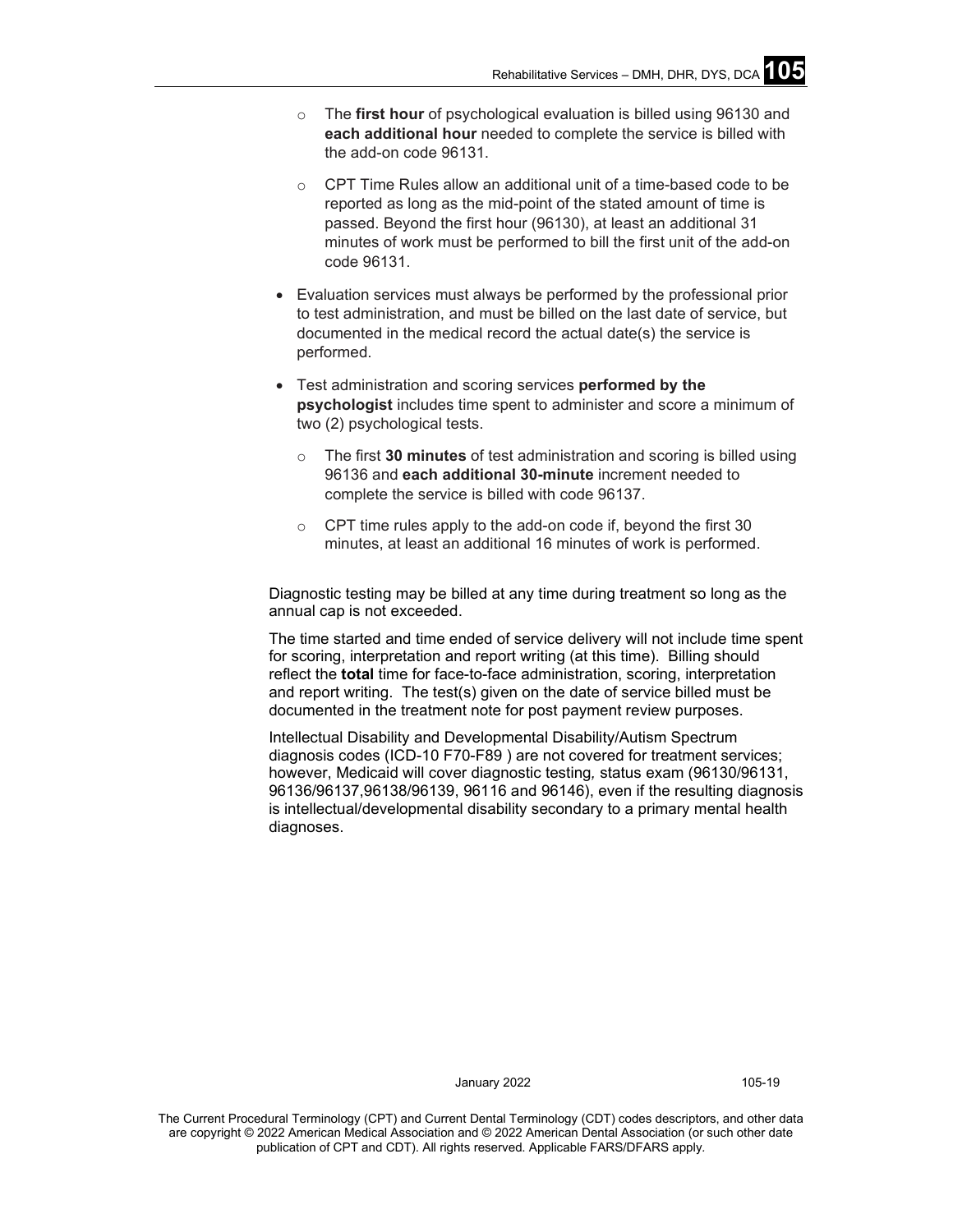#### **Diagnostic Testing done by technician (96130-HE 96130-HF 96131-HE 96131-HF 96138-HE 96138-HF 96139-HE 96139-HF) {Previously 96102}**

#### *Definition*

Psychological testing evaluation services by physician or other qualified health care professional, including integration of patient data, interpretation of standardized test results and clinical data, clinical decision making, treatment planning and report and interactive feedback to the patient, family member(s) or caregiver(s), when performed; **first hour** in a face-to-face interaction between the recipient and the technician and interpreted by a qualified health care professional to assist with a definitive diagnosis. Once the diagnosis has been confirmed, this information is used to guide proper treatment by the development of an individualized, person-centered treatment plan.

*Eligible Staff* – DMH Mental Illness, DHR/DYS/DCA Child and Adolescent Services, DHR Adult Protective Services

Procedure codes 96130, 96131, 96138, 96139 -Diagnostic testing may be performed by: a person who possesses any one or more of the following qualifications:

- Rehabilitative Services Professional licensed, (operating within their scope of practice)
- An individual possessing a master's degree or above from a university or college with an accredited program for the respective degree in psychology, social work, counseling or other human service field areas and who meets at least one of the following qualifications:
	- o Has successfully completed a practicum as a part of the requirements for the degree
	- o Has six months of post master's level clinical experience supervised by a master's level or above clinician with two years of postgraduate clinical experience.

#### *Eligible Staff – DMH Substance Abuse Services*

Procedure codes 96130, 96131, 96138, 96139 - Diagnostic testing may be performed by a Rehabilitative Services Professional as consistent with the individual's training, experience and the scope of practice established by his/her respective professional discipline and Alabama law.

| <b>Billing Unit:</b>         | One hour (96130, 96131)                       |
|------------------------------|-----------------------------------------------|
|                              | Thirty Minutes (96138, 96139)                 |
| Maximum Units:               | 96130 1 per year 96131 7 per year             |
|                              | 96138 1 unit per year 96139 11 units per year |
| <b>Billing Restrictions:</b> | None                                          |

#### *Location*

The only excluded settings are hospitals. Services can be delivered in any setting that is convenient for both the recipient and staff member, that affords an adequate therapeutic environment, and that protects the recipient's rights to privacy and confidentiality.

|--|

The Current Procedural Terminology (CPT) and Current Dental Terminology (CDT) codes descriptors, and other data are copyright © 2022 American Medical Association and © 2022 American Dental Association (or such other date publication of CPT and CDT). All rights reserved. Applicable FARS/DFARS apply*.*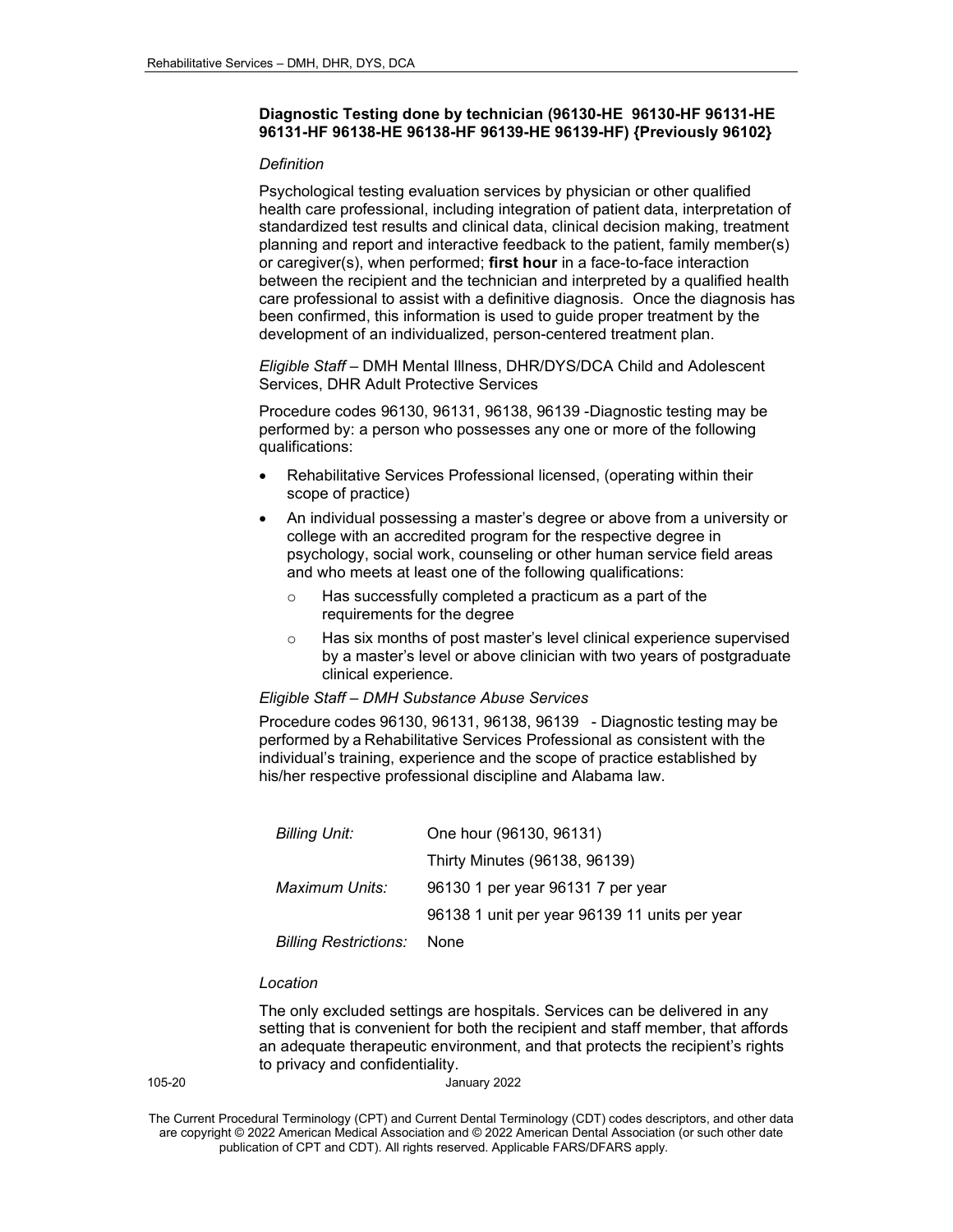#### *Additional Information*

#### **Professional Services Performed by the Psychologist and Technical Services Performed by Technician**

Please note that the new codes **do not** crosswalk on a one-to-one basis with the deleted codes. The single code, 96101, will now be billed using up to four (4) codes; two (2) codes for Psychological Evaluation Services (96130, 96131) and two (2) for Test Administration and Scoring (96138, 96139).

- Psychological Evaluation services include interpretation of test results and clinical data, integration of patient data, clinical decision-making, treatment planning, report generation, and interactive feedback to the patient, family member(s) or caregiver(s).
	- o The first **hour** of psychological evaluation is billed using 96130 **and each additional hour** needed to complete the service is billed with the add-on code 96131.
	- o CPT Time Rules allow an additional unit of a time-based code to be reported as long as the mid-point of the stated amount of time is passed. Beyond the first hour (96130), at least an additional 31 minutes of work must be performed to bill the first unit of the add-on code 96131.
- Evaluation services must always be performed by the professional prior to test administration, and must be billed on the last date of service, but documented in the medical record the actual date(s) the service is performed.
- Test administration and scoring services **performed by the Technician** includes time spent to administer and score a minimum of two (2) psychological tests.
	- o The first **30 minutes** of test administration and scoring is billed using 96138 and **each additional 30-minute** increment needed to complete the service is billed with code 96139.
	- $\circ$  CPT time rules apply to the add-on code if, beyond the first 30 minutes, at least an additional 16 minutes of work is performed.

Diagnostic testing may be billed at any time during treatment so long as the annual cap is not exceeded.

Intellectual Disability and Developmental Disability/Autism Spectrum diagnosis codes (ICD-10 F70-F89 ) are not covered for treatment services; however, Medicaid will cover diagnostic testing, status exam (96130/96131, 96136/96137,96138/96139, 96116 and 96146), even if the resulting diagnosis is intellectual/developmental disability secondary to a primary mental health diagnoses.

#### January 2022 105-21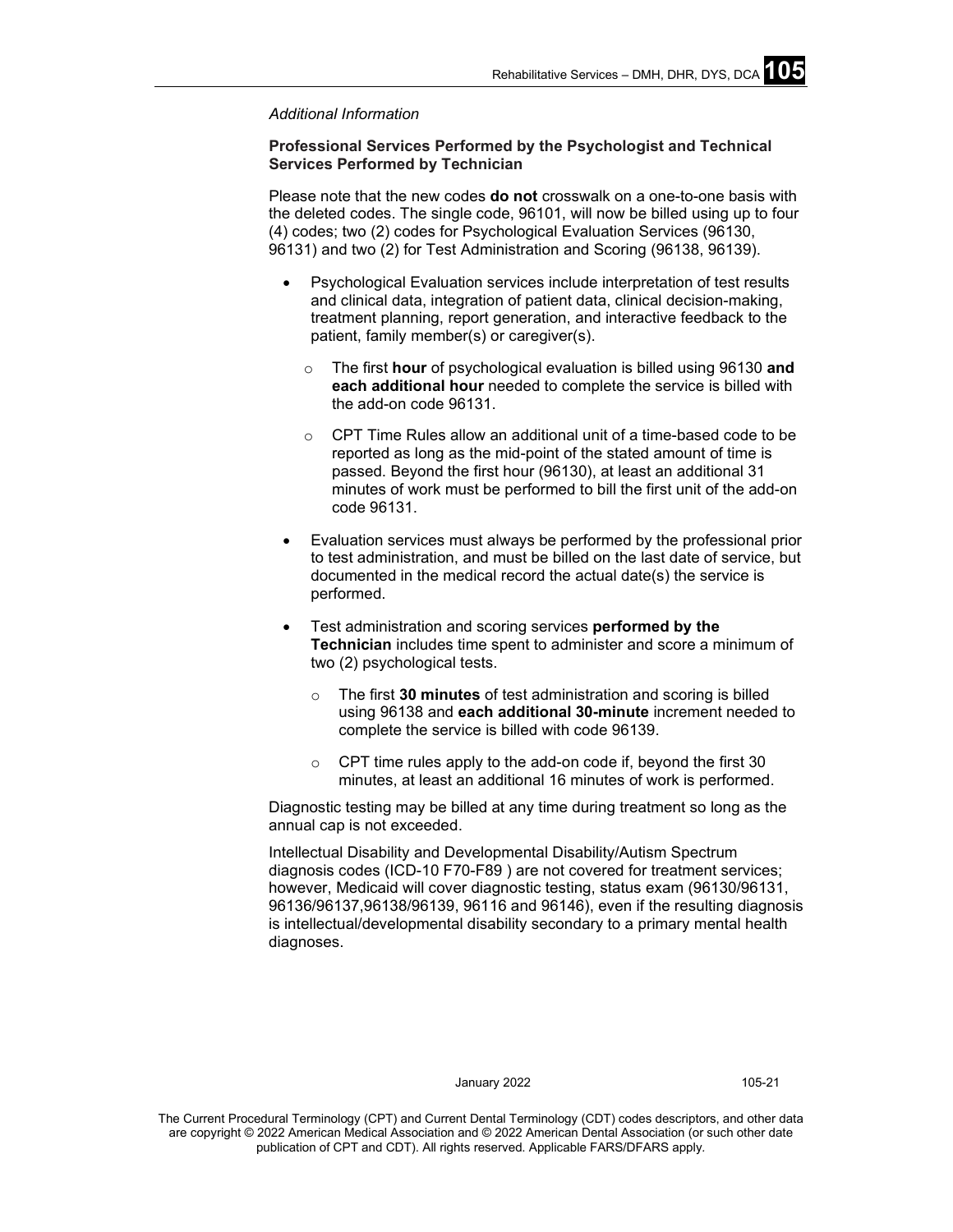#### **Diagnostic Testing administered by a computer (96146-HE 96146-HF) {Previously 96103}**

#### *Definition*

*Psychological or neuropsychological test administration, with single automated instrument via electronic platform, with automated result only*

*Eligible Staff* – DMH Mental Illness, DMH Substance Abuse, DHR/DYS/, DHR Adult Protective Services

Diagnostic testing-procedure code 96146 must be administered by a computer and interpreted by a *computer.*

| <b>Billing Unit:</b>         | One        |
|------------------------------|------------|
| Maximum Units:               | 1 per year |
| <b>Billing Restrictions:</b> | None       |

#### *Location*

The only excluded settings are hospitals. Services can be delivered in any setting that is convenient for both the recipient and staff member, that affords an adequate therapeutic environment, and that protects the recipient's rights to privacy and confidentiality.

#### *Additional Information*

Automated interpretation of diagnostic testing is not billable. Diagnostic testing may be billed at any time during treatment so long as the annual cap is not exceeded.

Intellectual Disability and Developmental Disability/Autism Spectrum diagnosis codes (ICD-10 F70-F89 ) are not covered for treatment services; however, Medicaid will cover diagnostic testing*,* status exam (96130/96131, 96136/96137,96138/96139, 96116 and 96146), even if the resulting diagnosis is intellectual/developmental disability secondary to a primary mental health diagnoses.

105-22 January 2022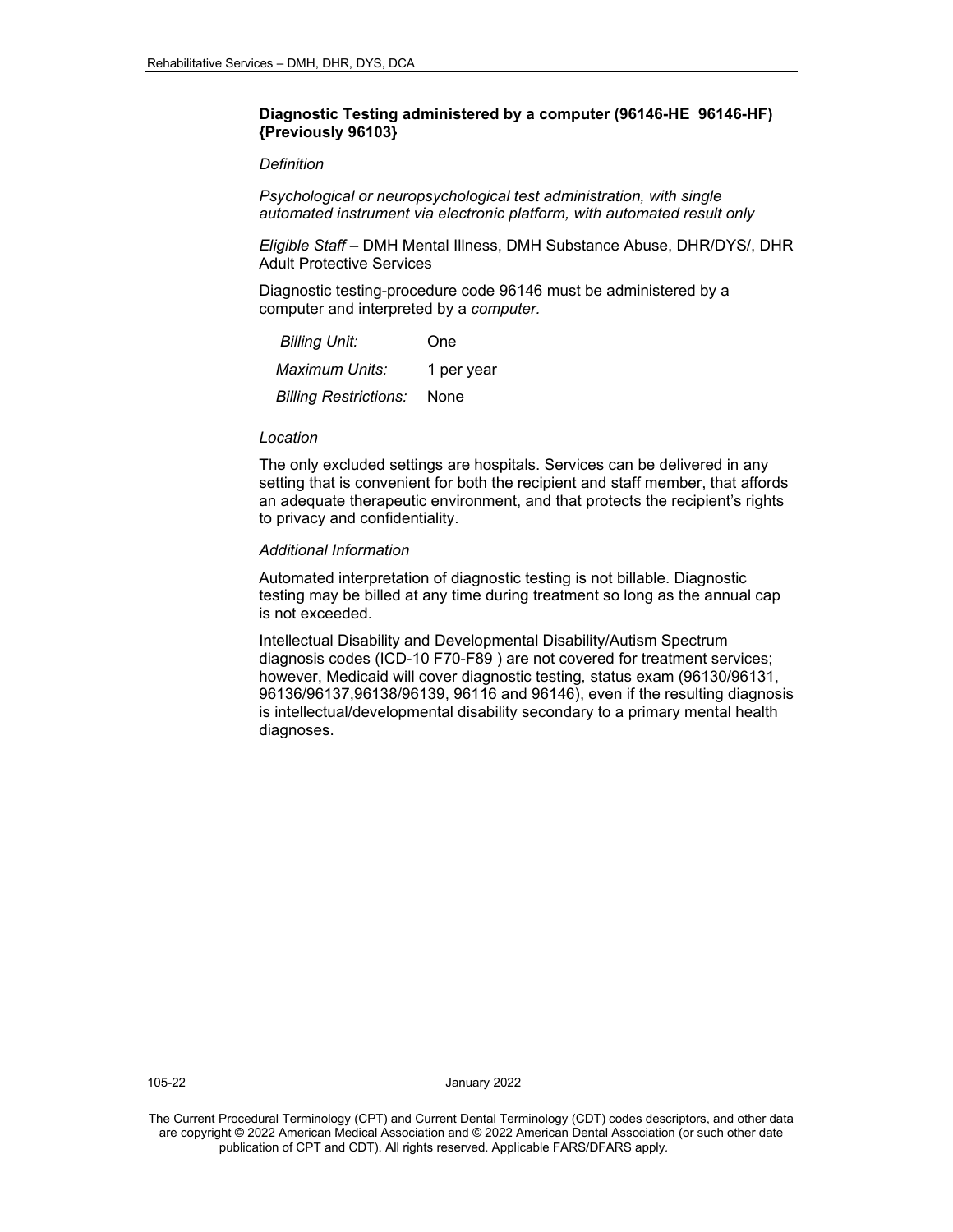#### **Crisis Intervention (H2011)**

#### Definition

Immediate emergency intervention with a recipient, or the recipient's collateral\* (in person or by telephone) to ameliorate a maladaptive emotional/behavioral reaction by the recipient. Service is designed to resolve crisis and develop symptomatic relief, increase knowledge of resources to assist in mitigating a future crisis, and facilitate return to pre-crisis routine functioning. Interventions include a brief, situational assessment; verbal interventions to de-escalate the crisis; assistance in immediate crisis resolution; mobilization of natural and formal support systems; and referral to alternate services at the appropriate level.

Key service functions include the following:

- Specifying factors that led to the recipient's crisis state, when known
- Identifying the maladaptive reactions exhibited by the recipient
- Evaluating the potential for rapid regression
- Resolving the crisis
- Referring the recipient for treatment at an alternative setting, when indicated

#### *Eligible Provider Type – DMH Mental Illness/DMH Substance Abuse*

Crisis intervention and resolution may be performed by a person who possesses any one or more of the following qualifications:

- Rehabilitative Services Professional (all types)
- Licensed Registered Nurse
- **Licensed Practical Nurse**
- Certified Nursing Assistant
- Qualified Mental Health Provider Bachelor's
- Social Service Caseworker (DHR only)
- Certified Mental Health Peer Specialist (Youth, Adult, and Parent)
- QSAP II (DMH Substance Abuse only)
- QSAP III (DMH Substance Abuse only)
- Certified Recovery Support Specialist (CRSS) (DMH Substance Abuse only)

#### *Eligible Provider Type - DYS*

Crisis intervention and resolution may be performed by a person who possesses any one or more of the following qualifications:

- Rehabilitative Services Professional as defined in 105.1.1
- Licensed Registered Nurse

#### *Eligible Provider Type - DHR/ DHR Adult Protective Services*

January 2022 105-23 Services may be provided by an individual employed by a public provider department who meets the state merit system qualifications for Social Service Caseworker or above, or an employee of an agency or entity under contract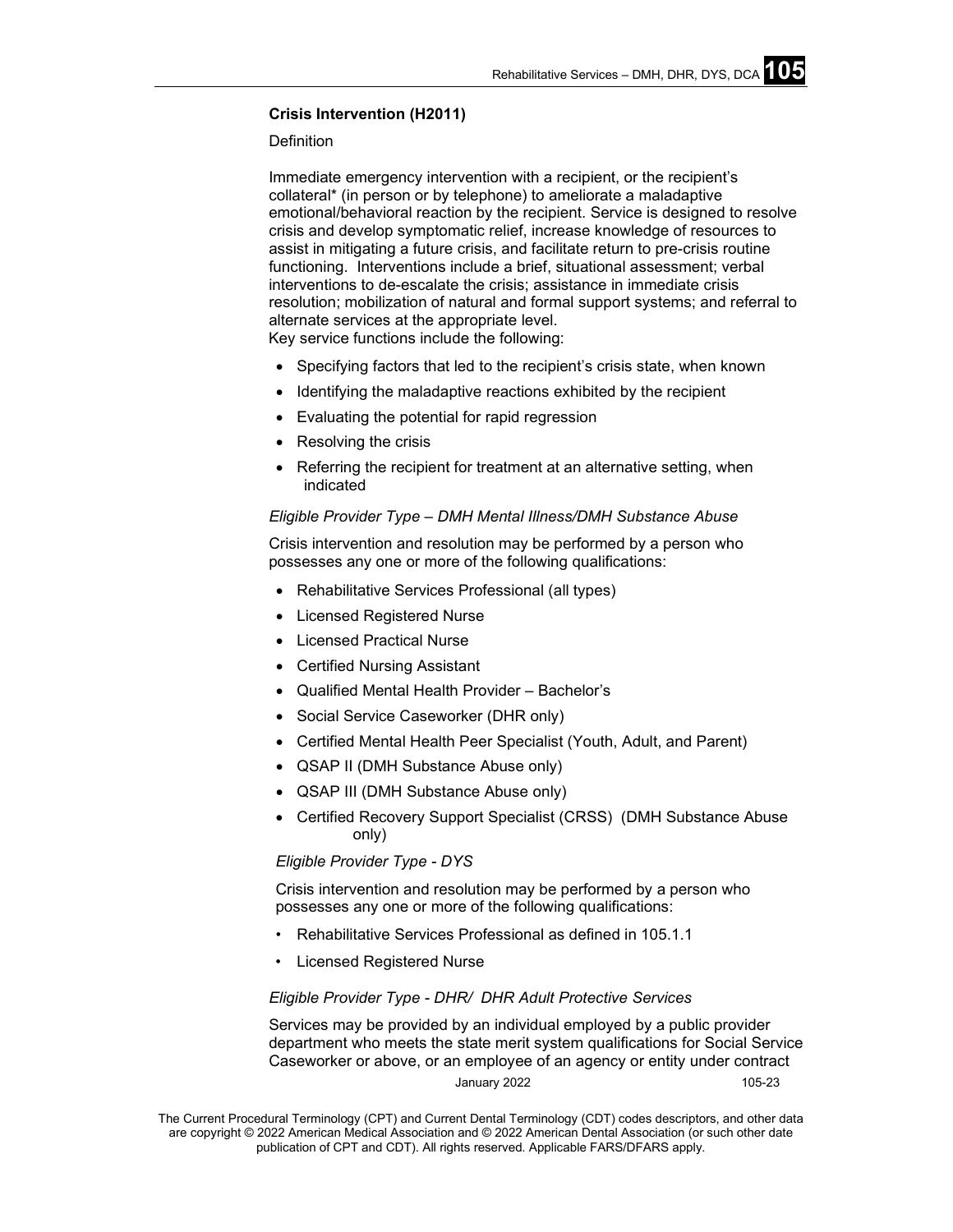to serve the target population of one of the same public provider agencies who meets an approved equivalency for Social Service Caseworker, or above.

| Billing Unit:                | 15 minutes                                                                                                      |
|------------------------------|-----------------------------------------------------------------------------------------------------------------|
| Maximum Units:               | 12 per day, 4380 per calendar year                                                                              |
| <b>Billing Restrictions:</b> | MI:                                                                                                             |
|                              | May not be billed in combination with In-Home<br>Intervention (H2021, H2022-HA), ACT(H0040),<br>PACT (H0040-HQ) |

#### SA:

May not be billed in conjunction with Opioid Use Disorder Treatment (H0020), Outpatient Detoxification – Ambulatory Detoxification With Extended On-Site Monitoring (II-D) (H0013), Outpatient Detoxification – Ambulatory Detoxification Without Extended On-Site Monitoring (I-D) (H0014)

#### *Location*

The only excluded settings are hospitals. Services can be delivered in any setting that is convenient for both the recipient and staff member, that affords an adequate therapeutic environment, and that protects the recipient's rights to privacy and confidentiality.

#### *Additional information*

If the recipient is unable to sign a receipt for service or if the service is rendered by phone, the documentation in the recipient's record should so indicate. The Z code unspecified psychosocial circumstance is covered only for children and adolescents, or adults receiving DHR protective services.

105-24 January 2022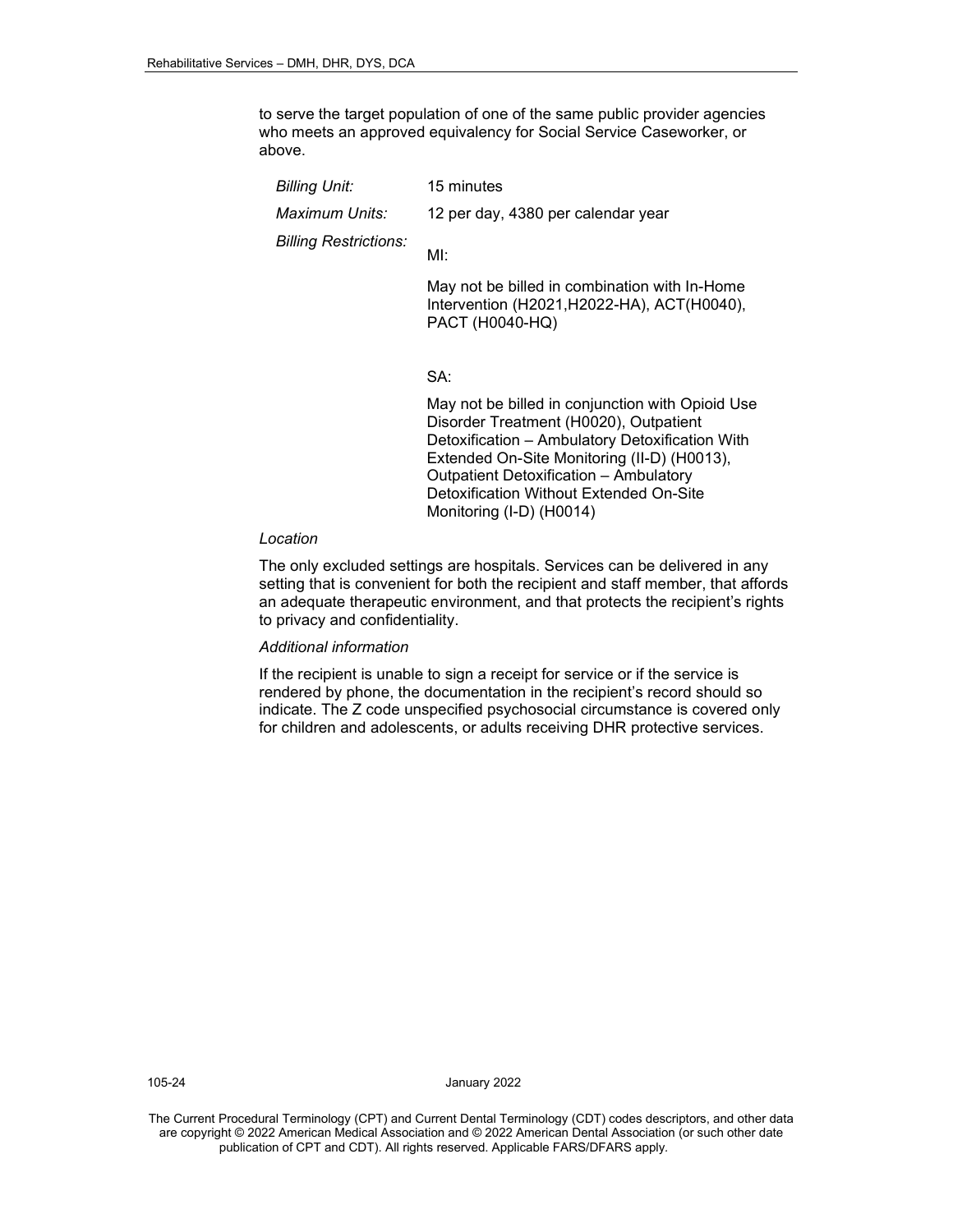### **Individual Counseling - (90832, 90834, 90837-HE 90832, 90834, 90837- HF)**

#### *Definition*

The utilization of professional skills by a qualified practitioner to assist a recipient in a face-to-face, one-to-one psychotherapeutic encounter in achieving specific objectives of treatment or care for a mental health and/or a substance use disorder. Services are generally directed toward alleviating maladaptive functioning and emotional disturbances relative to a mental health and/or substance use disorder, and restoration of the individual to a level of functioning capable of supporting and sustaining recovery. Individual Counseling may consist of insight oriented, behavior modifying, supportive, or interactive psychotherapeutic services.

Key service functions include the following:

- Face-to-face interaction where interventions are tailored toward achieving specific goals and/or objectives of the recipient's treatment plan
- On-going assessment of the recipient's presenting condition and progress made in treatment

*Eligible Provider Type – DMH Mental Illness/DMH Substance Abuse/DHR*

- *Rehabilitative Services Professional (all types)*
- *QSAP II (DMH Substance Abuse only)*

*Eligible Provider Type – DYS*

• *Rehabilitative Services Professional as defined in 105.1.1*

| Billing Unit:                | 1 unit                                                                                                                                                                                                                                                                                                                                                                                                                                                                                                                                    |
|------------------------------|-------------------------------------------------------------------------------------------------------------------------------------------------------------------------------------------------------------------------------------------------------------------------------------------------------------------------------------------------------------------------------------------------------------------------------------------------------------------------------------------------------------------------------------------|
| Maximum Unit:                | 1 per day, 52 per year                                                                                                                                                                                                                                                                                                                                                                                                                                                                                                                    |
| <b>Billing Restrictions:</b> | May not be billed in combination with Partial<br>Hospitalization (H0035), Adult Intensive Day<br>Treatment (H2012), Child & Adolescent Day<br>Treatment (H2012-HA), In-Home Intervention<br>(H2021, H2022-HA), ACT (H0040), PACT (H0040-<br>HQ), Intake (90791-HF), Opioid Use Disorder<br>Treatment (H0020), Outpatient Detoxification -<br>Ambulatory Detoxification With Extended On-Site<br>Monitoring (II-D) (H0013), Outpatient<br>Detoxification - Ambulatory Detoxification Without<br>Extended On-Site Monitoring (I-D) (H0014). |

#### *Location*

The only excluded settings are hospitals. Services can be delivered in any setting that is convenient for both the recipient and staff member, that affords an adequate therapeutic environment, and that protects the recipient's rights to privacy and confidentiality.

#### *Additional information*

The Z code unspecified psychosocial circumstance is covered only for children and adolescents, or adults receiving DHR protective services.

#### January 2022 105-25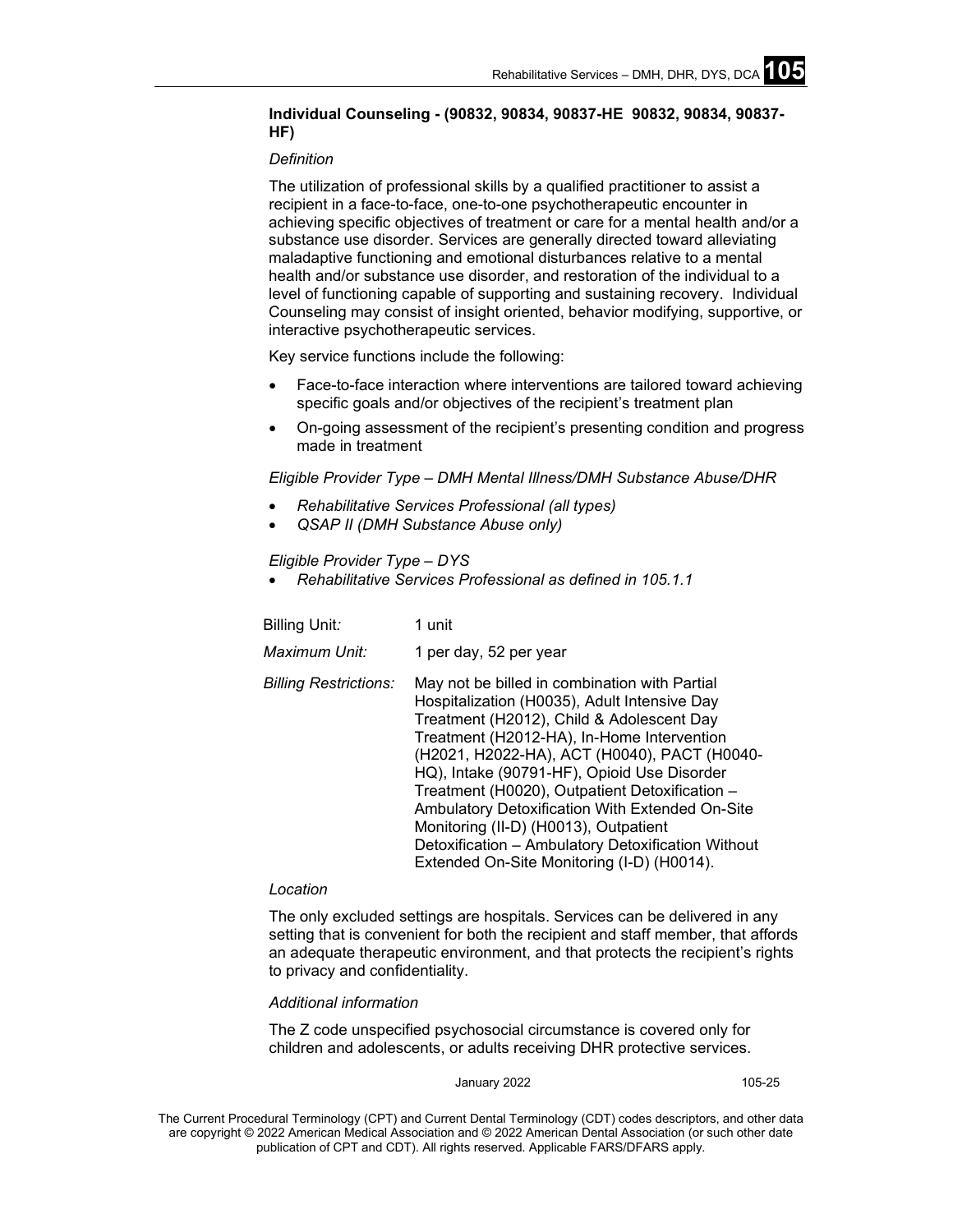#### Max Unit = **1 per day**

Billing = 1 of the following codes:

- Code 90832 = therapy given for 16 to 37 minutes
- Code 90834 = therapy given for 38 to 52 minutes
- Code 90837 = therapy given for 53 minutes or greater

105-26 January 2022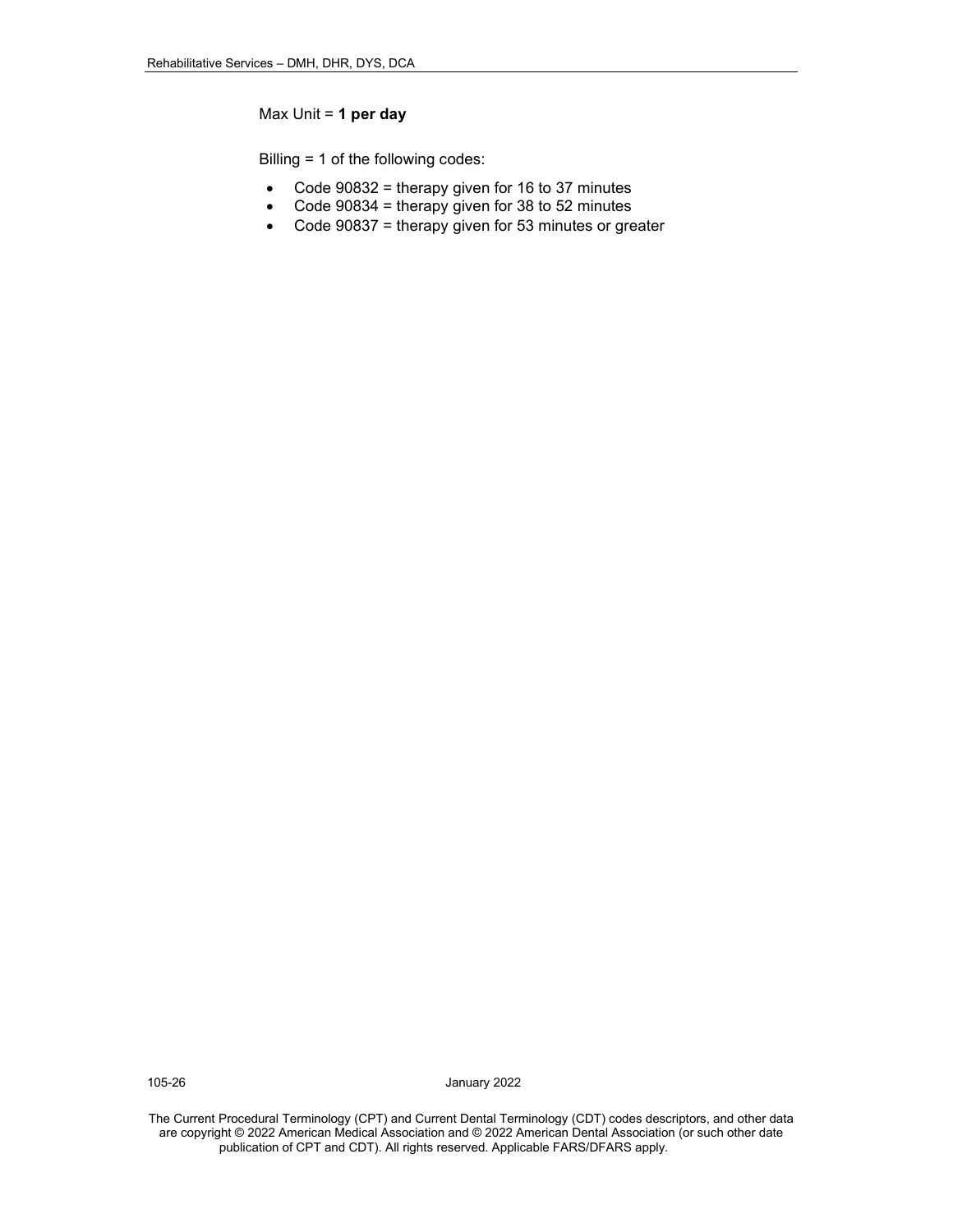#### **Family Counseling 90846-HE 90846-HF (without patient present) 90847-HE 90847-HF (with patient present) 90849-HE 90849-HF (multiple family group)**

#### *Definition*

A recipient focused intervention that may include the recipient, his/her collateral\* and a qualified practitioner. This service is designed to maximize strengths and to reduce behavior problems and/or functional deficits stemming from the existence of a mental health and/or substance use disorder that interferes with the recipient's personal, familial, vocational, and/or community functioning.

Key service functions include the following:

- Face-to-face interaction where interventions are tailored toward achieving specific goals and/or objectives of the recipient's treatment plan
- On-going assessment of the recipient's presenting condition and progress being made in treatment

#### *Eligible Provider Type – DMH Mental Illness/DMH Substance Abuse/DHR*

Family counseling may be performed by a person who possesses any one or more of the following qualifications:

- Rehabilitative Services Professional (all types)
- QSAP II (DMH Substance Abuse only)
- *Eligible Staff – DYS*
- Rehabilitative Services Provider as defined in 105.1

#### MI:

| <b>Billing Unit:</b>         | 1 episode=minimum of 60 minutes                                                                                                                                                                                                                    |
|------------------------------|----------------------------------------------------------------------------------------------------------------------------------------------------------------------------------------------------------------------------------------------------|
| Maximum Units:               | 1 episode per day, 104 per year                                                                                                                                                                                                                    |
| <b>Billing Restrictions:</b> | May not be billed in combination with Partial<br>Hospitalization (H0035), Adult Intensive Day<br>Treatment (H2012), Child and Adolescent Day<br>Treatment (H2012-HA), In-Home Intervention<br>(H2021, H2022-HA), ACT (H0040), PACT (H0040-<br>HQ). |

#### *SA:*

| 1 episode=minimum of 60 minutes (90846-HF/<br>90847HF)                                                                                                                                                                                     |  |
|--------------------------------------------------------------------------------------------------------------------------------------------------------------------------------------------------------------------------------------------|--|
| 1 episode=minimum of 90 minutes (90849-HF)                                                                                                                                                                                                 |  |
| 1 episode per day, 104 per year                                                                                                                                                                                                            |  |
| May not be billed in combination with Partial<br>Hospitalization (H0035), Intake (90791-HF),<br>Opioid Use Disorder Treatment (H0020),<br><b>Outpatient Detoxification - Ambulatory</b><br>Detoxification With Extended On-Site Monitoring |  |
|                                                                                                                                                                                                                                            |  |

January 2022 105-27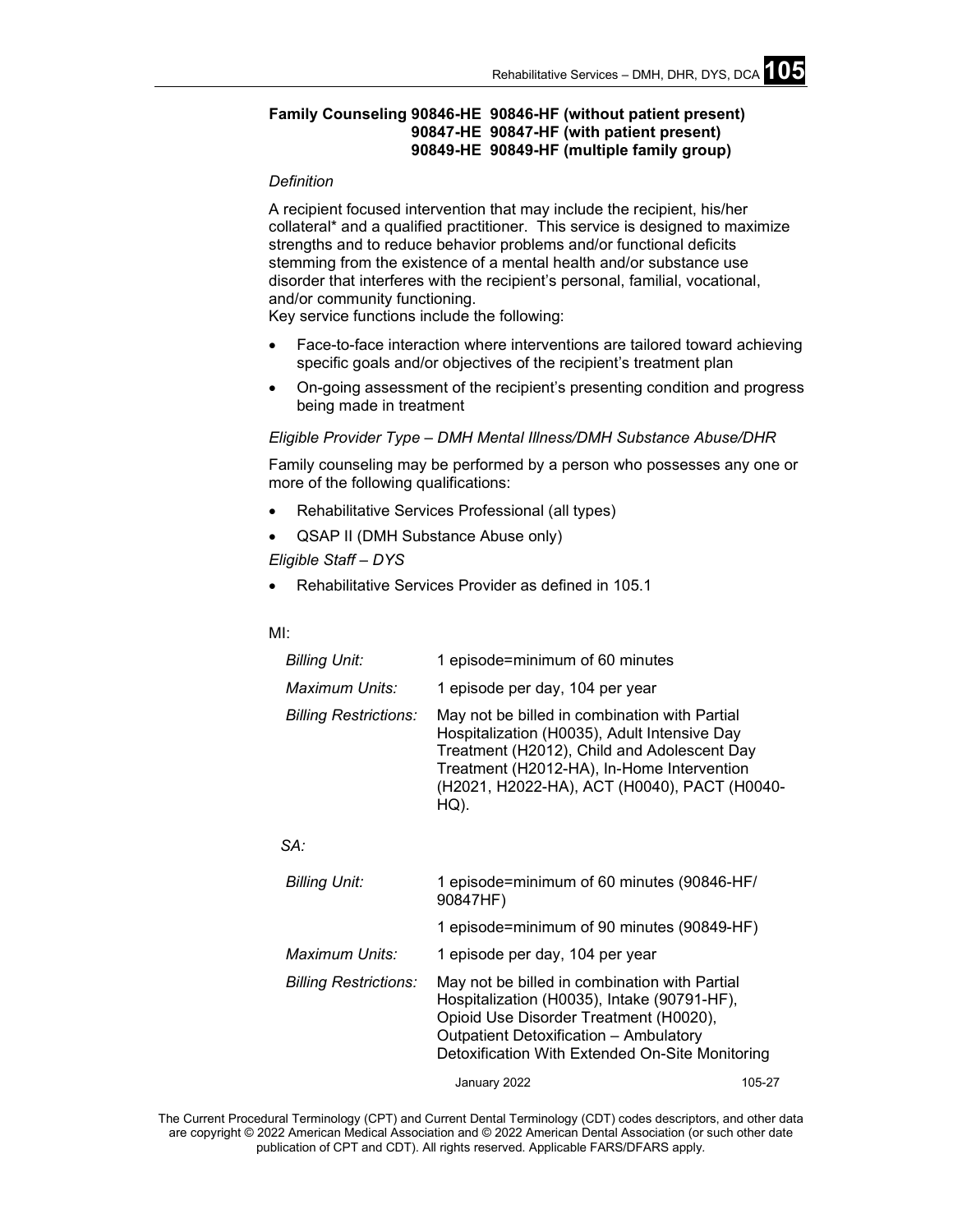(II-D) (H0013), Outpatient Detoxification – Ambulatory Detoxification Without Extended On-Site Monitoring (I-D) (H0014).

#### *Location*

The only excluded settings are hospitals. Services can be delivered in any setting that is convenient for both the recipient and staff member, that affords an adequate therapeutic environment, and that protects the recipient's rights to privacy and confidentiality.

#### *Additional information*

Family therapy is defined as the treatment of family members as a family unit, rather than an individual patient. When family therapy without the patient present (90846) or family therapy with the patient present (90847) is provided, the session is billed as one service (one family unit), regardless of the number of individuals present at the session.

When a family consists of a Medicaid eligible adult and child(ren) and the therapy is *not* directed at one specific child, services may be directed to the adult for effective treatment of the family unit to address the adult's issues and impact on the family. If the adult is *not* eligible and the family therapy is directed to the adult and *not* the child, the service may *not* be billed using the child's recipient id number.

If there is more than one eligible child and no child is exclusively identified as the primary recipient of treatment, then the oldest child's recipient id number *must* be used for billing purposes. When a specific child is identified as the primary patient of treatment, that child's recipient ID number *must* be used for billing purposes. A family may be biological, foster, adoptive or other family unit.

A family is *not* a group and providers may *not* submit a claim for each eligible person attending the same family therapy session.

All members of the family in attendance for the session will sign/mark the signature log or progress note to document their participation in the session (in addition to the therapist documenting their presence/participation).

The Z code unspecified psychosocial circumstance is covered only for children and adolescents, or adults receiving DHR protective services.

105-28 January 2022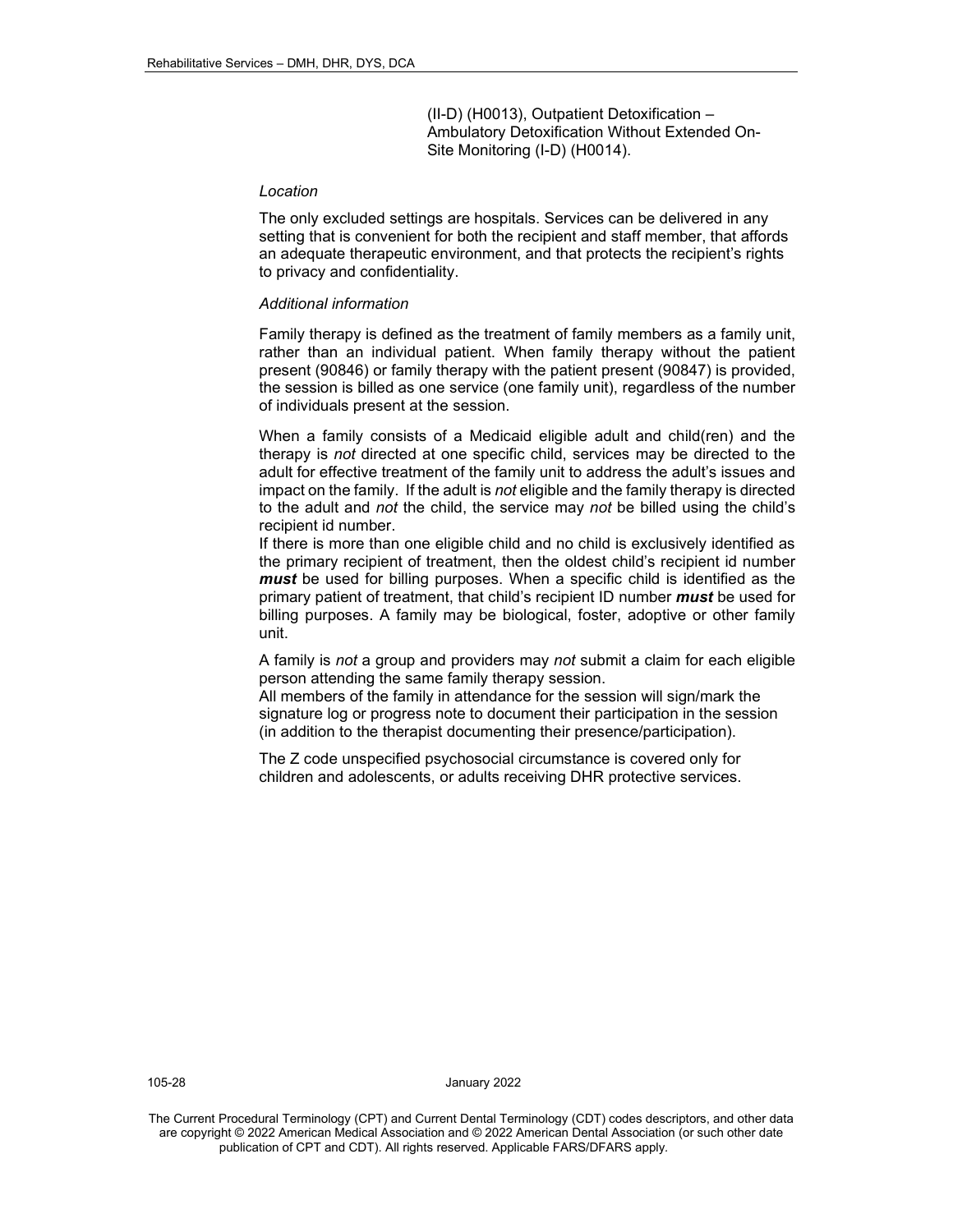#### **Group Counseling (90853-HE, 90853-HF)**

#### *Definition*

The utilization of professional skills by a qualified practitioner to assist two or more recipients in a group setting in achieving specific objectives of treatment or care for mental health or substance use disorder. Services are generally directed toward alleviating maladaptive functioning and behavioral, psychological, and/or emotional disturbances, and utilization of the shared experiences of the group's members to assist in restoration of each participant to a level of functioning capable of supporting and sustaining recovery. Group Counseling may consist of insight oriented, behavior modifying, supportive, or interactive psychotherapeutic service strategies. Key service functions include the following:

- Face-to-face interaction where interventions are tailored toward achieving specific goals and/or objectives of the recipient's treatment plan
- On-going assessment of the recipient's presenting condition and progress being made in treatment

#### *Eligible Provider Type– DMH Mental Illness/DMH Substance Abuse/DHR*

Group counseling may be performed by a person who possesses any one or more of the following qualifications:

- Rehabilitative Services Professional (all types)
- QSAP II (DMH Substance Abuse only)
- *Eligible Provider Type – DYS*
- Rehabilitative Services Professional as defined by 105.1.1

#### MI:

| <b>Billing Unit:</b>         | 1 episode=minimum of 60 minutes                                                                                                                                                                      |  |
|------------------------------|------------------------------------------------------------------------------------------------------------------------------------------------------------------------------------------------------|--|
| Maximum Units:               | 1 episode per day, 104 per year                                                                                                                                                                      |  |
| <b>Billing Restrictions:</b> | May not be billed in combination with Partial<br>Hospitalization (H0035), Adult Intensive Day<br>Treatment (H2012), Child & Adolescent Day<br>Treatment (H2012-HA), ACT (H0040), PACT<br>(H0040-HQ). |  |

#### *SA:*

| <b>Billing Unit:</b>         | 1 episode=minimum of 90 minutes                                                                                                                                                                                                                                                           |  |
|------------------------------|-------------------------------------------------------------------------------------------------------------------------------------------------------------------------------------------------------------------------------------------------------------------------------------------|--|
| Maximum Units:               | 1 episode per day, 104 per year                                                                                                                                                                                                                                                           |  |
| <b>Billing Restrictions:</b> | May not be billed in combination with Partial<br>Hospitalization (H0035), Intake (90791-HF),<br>Opioid Use Disorder Treatment (H0020),<br><b>Outpatient Detoxification - Ambulatory</b><br>Detoxification With Extended On-Site Monitoring<br>(II-D) (H0013), Outpatient Detoxification - |  |

January 2022 105-29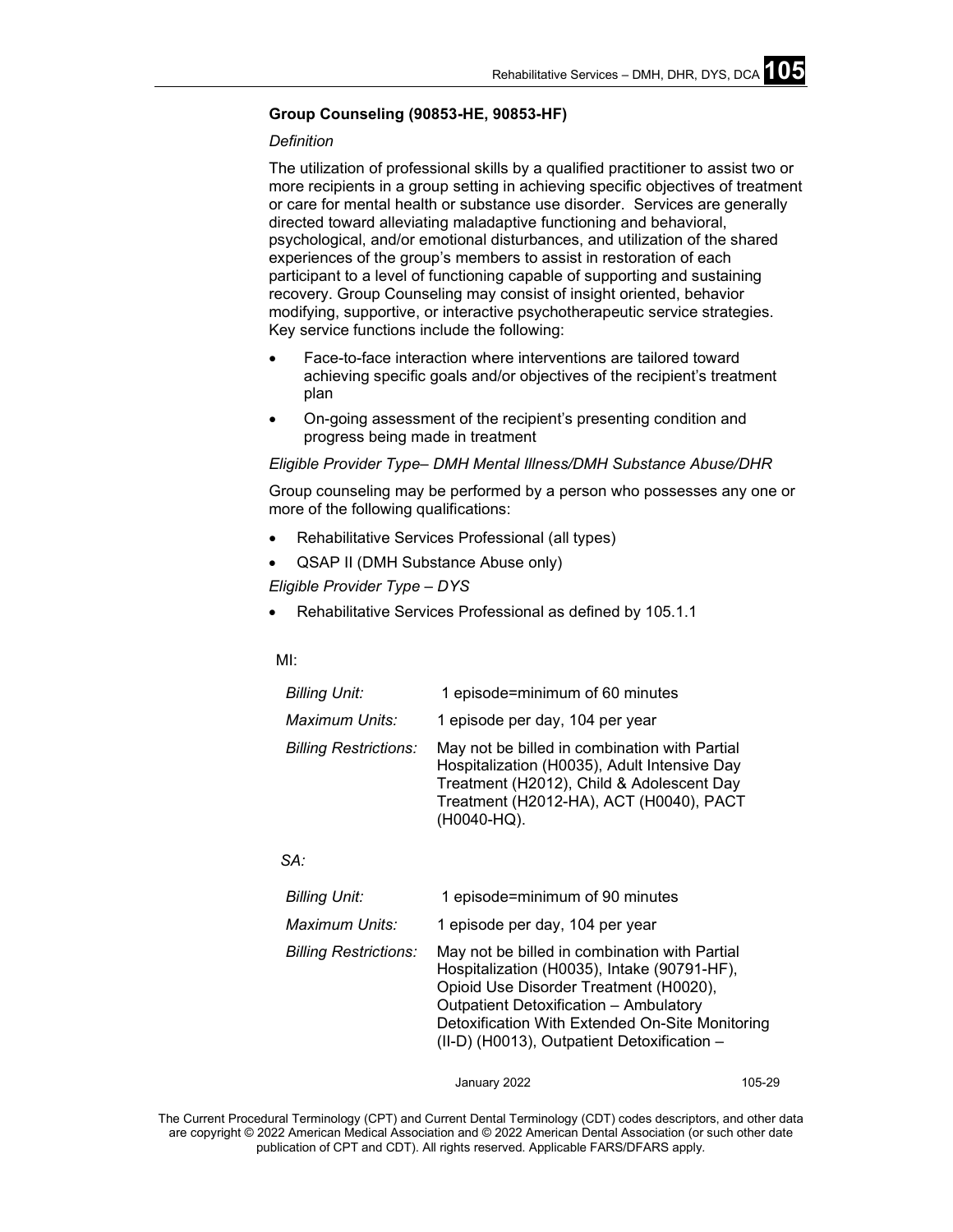Ambulatory Detoxification Without Extended On-Site Monitoring (I-D) (H0014).

#### *Location*

The only excluded settings are hospitals. Services can be delivered in any setting that is convenient for both the recipient and staff member, that affords an adequate therapeutic environment, and that protects the recipient's rights to privacy and confidentiality.

#### *Additional information*

The Z code unspecified psychosocial circumstance is covered only for children and adolescents, or adults receiving DHR Protective Services.

105-30 January 2022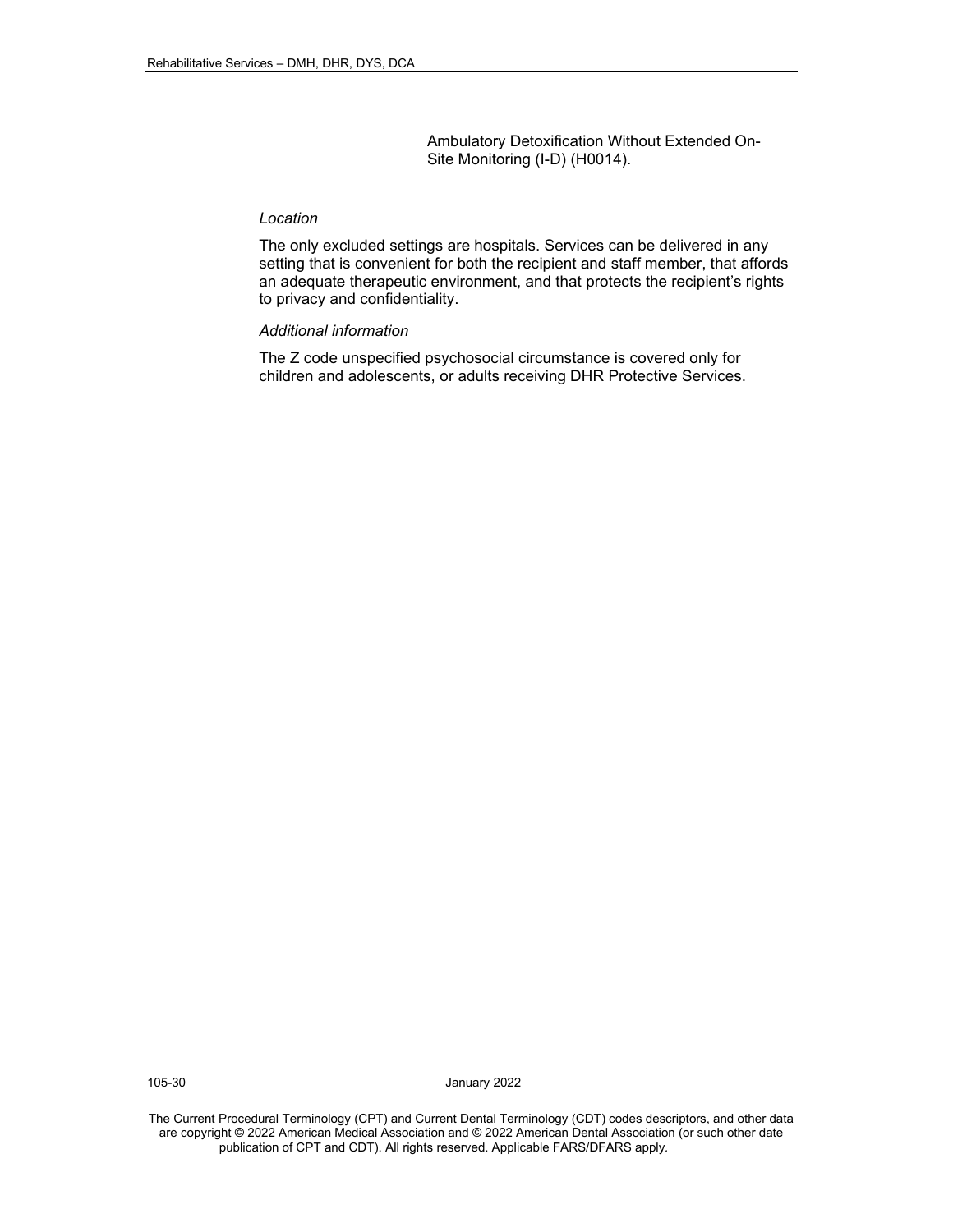#### **Medication Administration 96372-HE 96372-HF (Injectable meds) H0033-HE H0033-HF (oral meds)**

#### **Definition**

Administration of oral or injectable medications under the direction of a physician, physician assistant, or certified registered nurse practitioner.

#### *Eligible Provider Type– All State Agencies*

Medication administration may be performed by a person who possesses any one or more of the following qualifications:

- A registered nurse licensed under Alabama law
- A licensed practical nurse licensed under Alabama law under the direction of a physician
- MAC Worker (Oral Medications Only)

| <b>Billing Unit</b>          | Episode                                                                                                                                                                                                                                                                                                                                                                                             |  |
|------------------------------|-----------------------------------------------------------------------------------------------------------------------------------------------------------------------------------------------------------------------------------------------------------------------------------------------------------------------------------------------------------------------------------------------------|--|
| <b>Maximum Units</b>         | 1 per day, 365 per year                                                                                                                                                                                                                                                                                                                                                                             |  |
| <b>Billing Restrictions:</b> | May not be billed in combination with Partial<br>Hospitalization (H0035), ACT (H0040), PACT<br>(H0040-HQ), Opioid Use Disorder Treatment<br>(H0020), Outpatient Detoxification - Ambulatory<br>Detoxification With Extended On-Site Monitoring<br>(II-D) (H0013), Outpatient Detoxification -<br>Ambulatory Detoxification Without Extended On-<br>Site Monitoring (I-D) (H0014), Vivitrol (J2315). |  |

#### *Location*

The only excluded settings are hospitals. Services can be delivered in any setting that is convenient for both the recipient and staff member, that affords an adequate therapeutic environment, and that protects the recipient's rights to privacy and confidentiality.

#### *Additional Information*

• This service does not include the intravenous administration of medications, nor does it include the preparation of medication trays in a residential setting. Procedure codes 96372 HE, 96372 HF, H0033 HE, or H0033 HF may be span-billed by multiplying the appropriate number of units for the month by the daily rate. Benefits are limited to 365 units per year. Utilization will be monitored through retrospective reviews. For SA recipients, this service cannot be billed if the MAS nurse has determined they are capable of selfadministration.

#### January 2022 105-31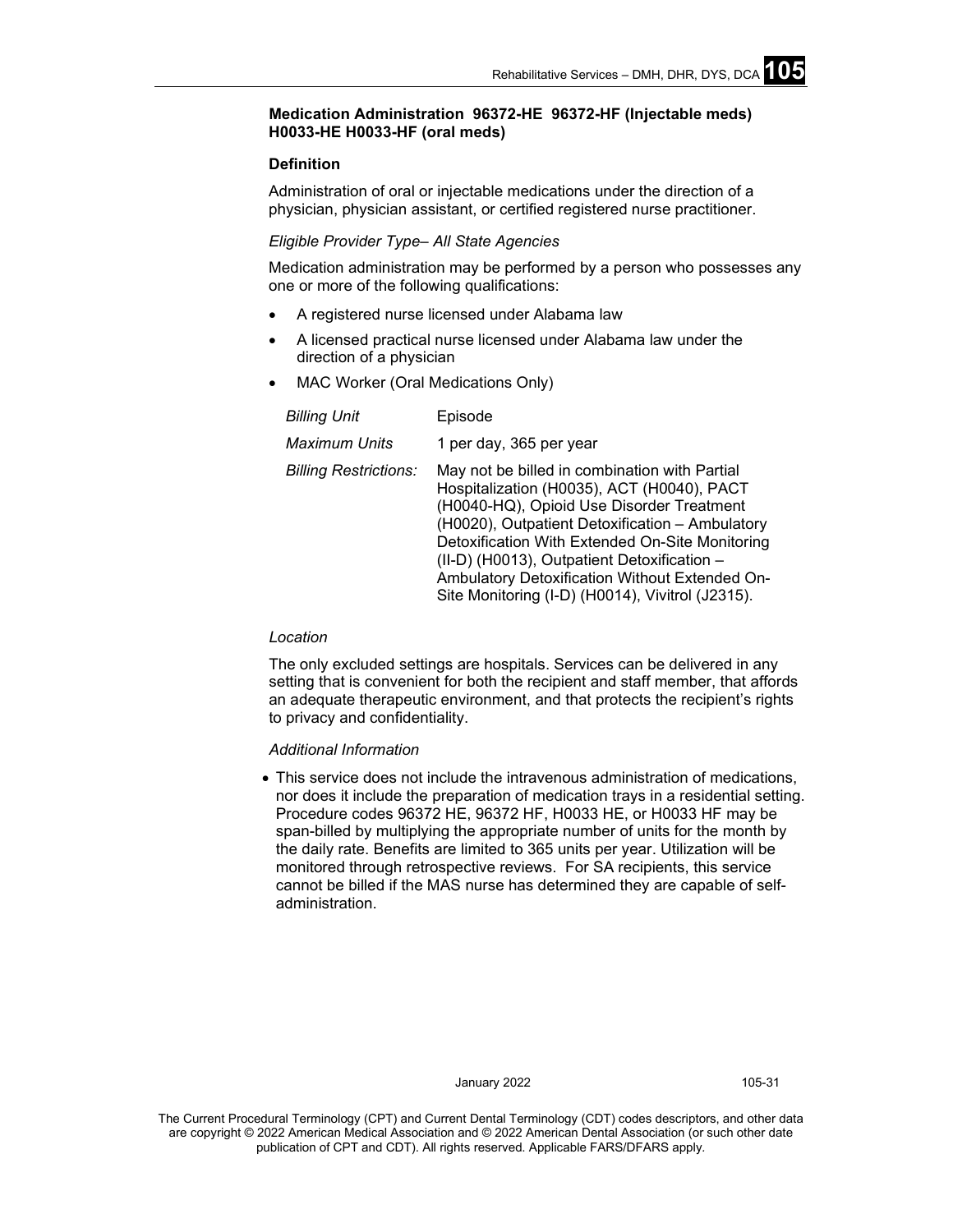#### **Medication Monitoring (H0034)**

#### *Definition*

Face-to-face contact between the recipient and a rehabilitative services, or child and adolescent services/adult protective services professional, monitoring compliance with dosage instructions; educating the recipient and/or collateral of expected effects of medications; and/or identifying changes in the medication regimen.

#### *Eligible Provider Type – DMH Mental Illness/DMH Substance Abuse/DHR*

Medication monitoring for recipients may be performed by a person who possesses any one or more of the following qualifications:

- Rehabilitative Services Professional (all types)
- Qualified Mental Health Provider Bachelor's
- QSAP II (DMH Substance Abuse only)
- QSAP III (DMH Substance Abuse only)
- Registered Nurse licensed under Alabama law
- Licensed Practical Nurse licensed under Alabama law
- Pharmacist licensed under Alabama law

*Eligible Provider Type – DYS*

- Rehabilitative Services Professional as defined in 105.1.1
- Registered Nurse Licensed under Alabama Law
- Licensed Practical Nurse licensed under Alabama law
- Pharmacist licensed under Alabama Law

| Billing Unit                 | 15 minutes                                                                                                                                                                                                                                                                                                                                                                                                                                                                  |
|------------------------------|-----------------------------------------------------------------------------------------------------------------------------------------------------------------------------------------------------------------------------------------------------------------------------------------------------------------------------------------------------------------------------------------------------------------------------------------------------------------------------|
| Maximum Units                | 2 per day, 52 per year                                                                                                                                                                                                                                                                                                                                                                                                                                                      |
| <b>Billing Restrictions:</b> | May not be billed in combination with<br>Partial Hospitalization (H0035), In-<br>Home Intervention (H2021, H2022-<br>HA), ACT (H0040), PACT (H0040-<br>HQ), Opioid Use Disorders Treatment<br>(H0020), Outpatient Detoxification -<br><b>Ambulatory Detoxification With</b><br>Extended On-Site Monitoring (II-D)<br>(H0013), Outpatient Detoxification -<br><b>Ambulatory Detoxification Without</b><br>Extended On-Site Monitoring (I-D)<br>(H0014), or Vivitrol (J2315). |

105-32 January 2022

The Current Procedural Terminology (CPT) and Current Dental Terminology (CDT) codes descriptors, and other data are copyright © 2022 American Medical Association and © 2022 American Dental Association (or such other date publication of CPT and CDT). All rights reserved. Applicable FARS/DFARS apply*.*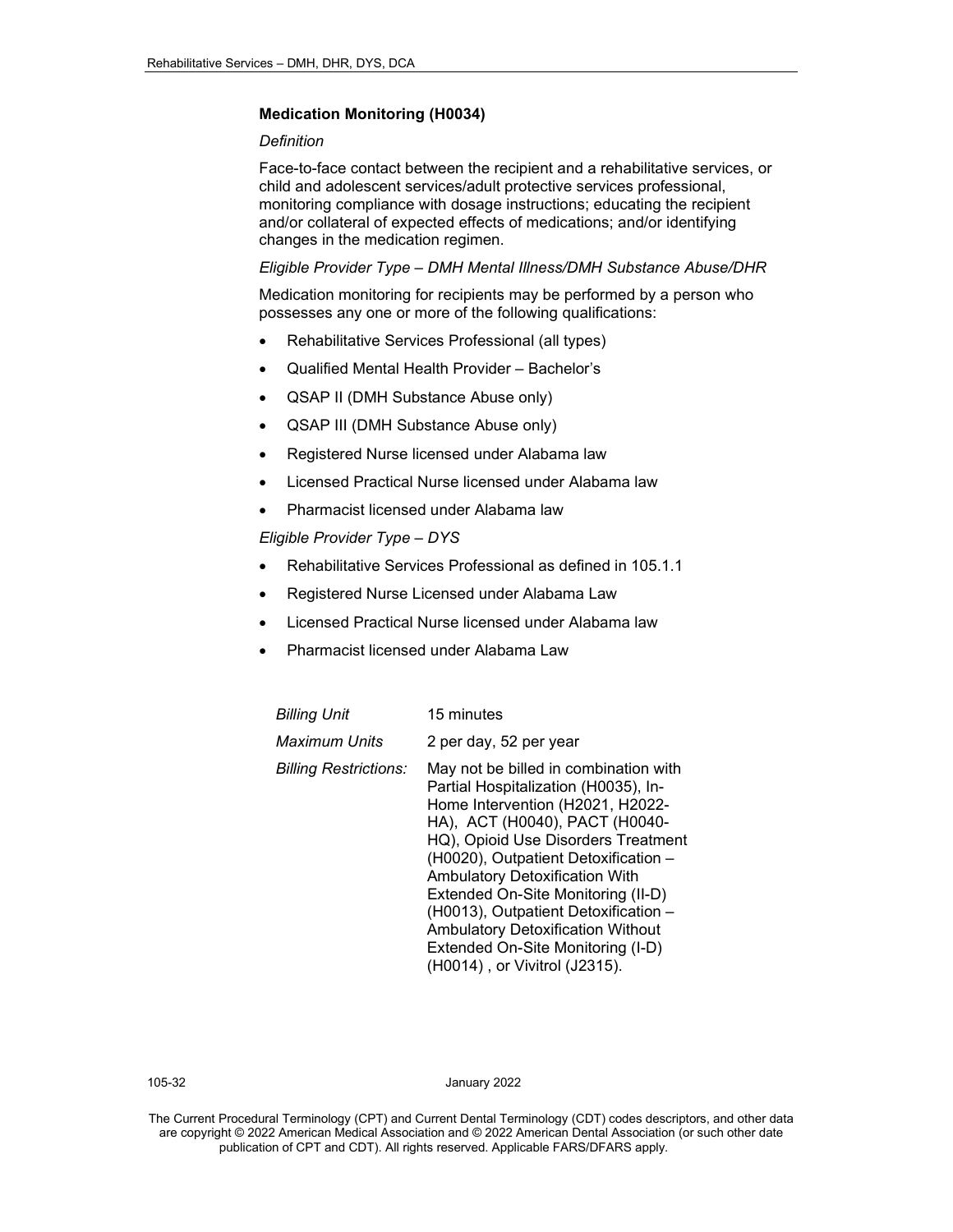#### *Location*

The only excluded settings are hospitals. Services can be delivered in any setting that is convenient for both the recipient and staff member, that affords an adequate therapeutic environment, and that protects the recipient's rights to privacy and confidentiality.

#### *Additional Information*

Medicaid covers this service for mental illness diagnoses only. The code Z 65.9 unspecified psychosocial circumstance is covered only for children and adolescents, or adults receiving DHR protective services.

January 2022 105-33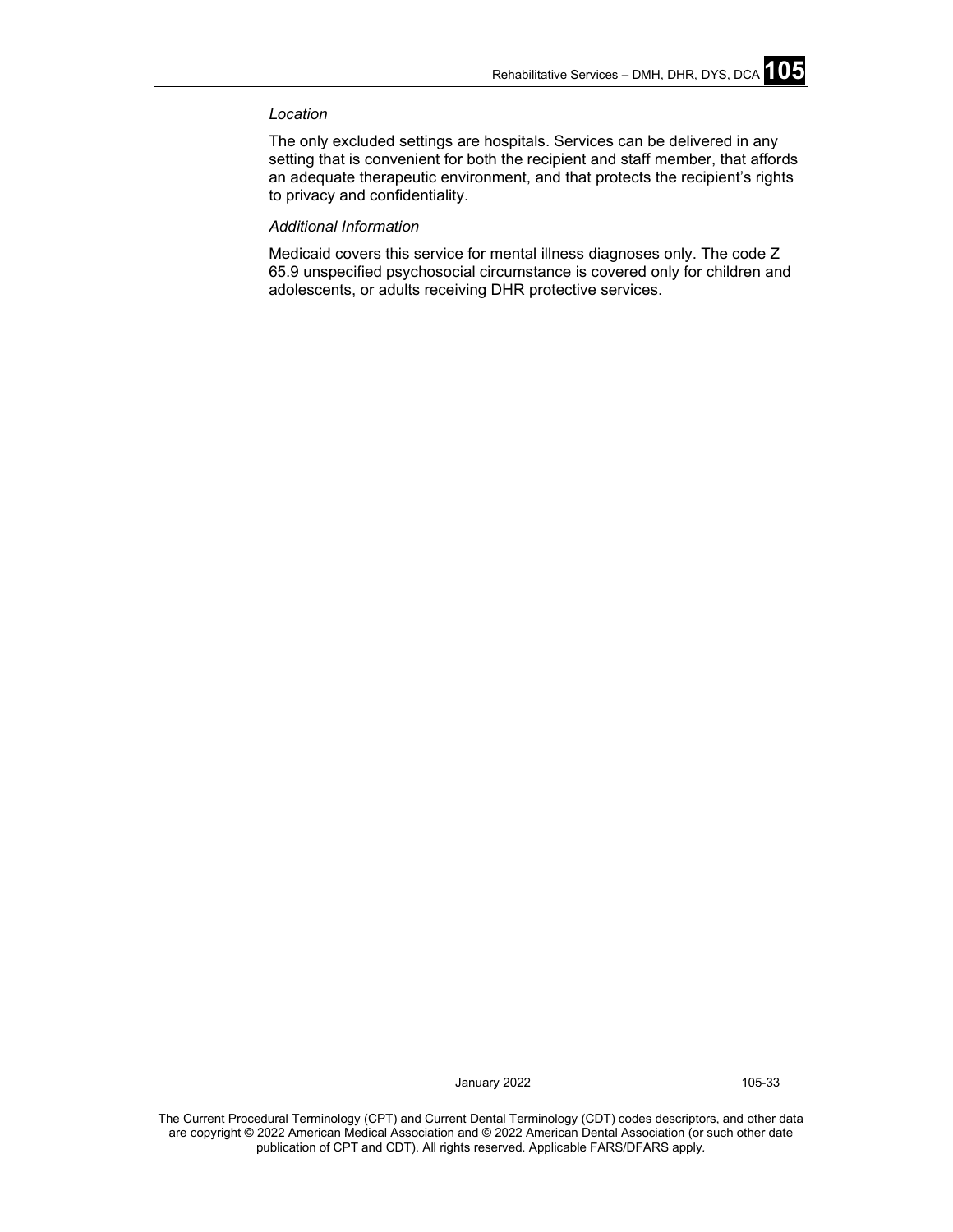#### **Partial Hospitalization Program (H0035-HE, H0035-HF)**

#### *Definition*

A physically separate and distinct organizational unit that provides intensive, structured, active, clinical treatment, less than 24 hours per day, with the goal of acute symptom remission, immediate hospital avoidance, and/or reduction of inpatient length of stay, or reduction of severe persistent symptoms and impairments that have not responded to treatment in a less intensive level of care.

Key service functions include the following services, which must be available with the program as indicated by individual recipient need:

- Initial screening to evaluate the appropriateness of the recipient's participation in the program
- Development of an individualized program plan
- Individual, group, and family counseling
- Coping skills training closely related to presenting problems (e.g., stress management, symptom management, assertiveness training, and problem solving; as opposed to basic living skills, such as money management, cooking, etc.)
- Medication administration
- **Medication monitoring**
- Psychoeducational services
- Patient education closely related to the presenting problems, such as diagnosis, symptoms, medication, etc., rather than academic training

#### *Eligible Provider Type – DMH Mental Illness Services/DMH Substance Abuse Services:*

MI: The program must have a multi-disciplinary treatment team under the direction of a psychiatrist, certified registered nurse practitioner, or physician's assistant. The program staff are required to follow the current Community Mental Health Program Standards Manual or subsequent revisions.

At a minimum, the treatment team will include a:

- Physician, Physician assistant, OR Licensed Certified Registered Nurse Practitioner (CRNP); and
- Rehabilitative Services Professional; (all types); and
- Licensed practical nurse, and/or
- Qualified Mental Health Provider- Bachelor's OR Qualified Mental Health Provider – Non-Degreed OR Certified Mental Health Adult Peer Specialist

SA: The program must be staffed as specified in current and subsequent revisions of regulations established for this service by the Alabama Department of Mental Health Substance Abuse Services Administrative Code.

- Rehabilitative Services Professional (all types)
- QSAP II
- QSAP III
- Certified Recovery Support Specialist (CRSS)
- QPP
- Licensed Practical Nurse

#### 105-34 January 2022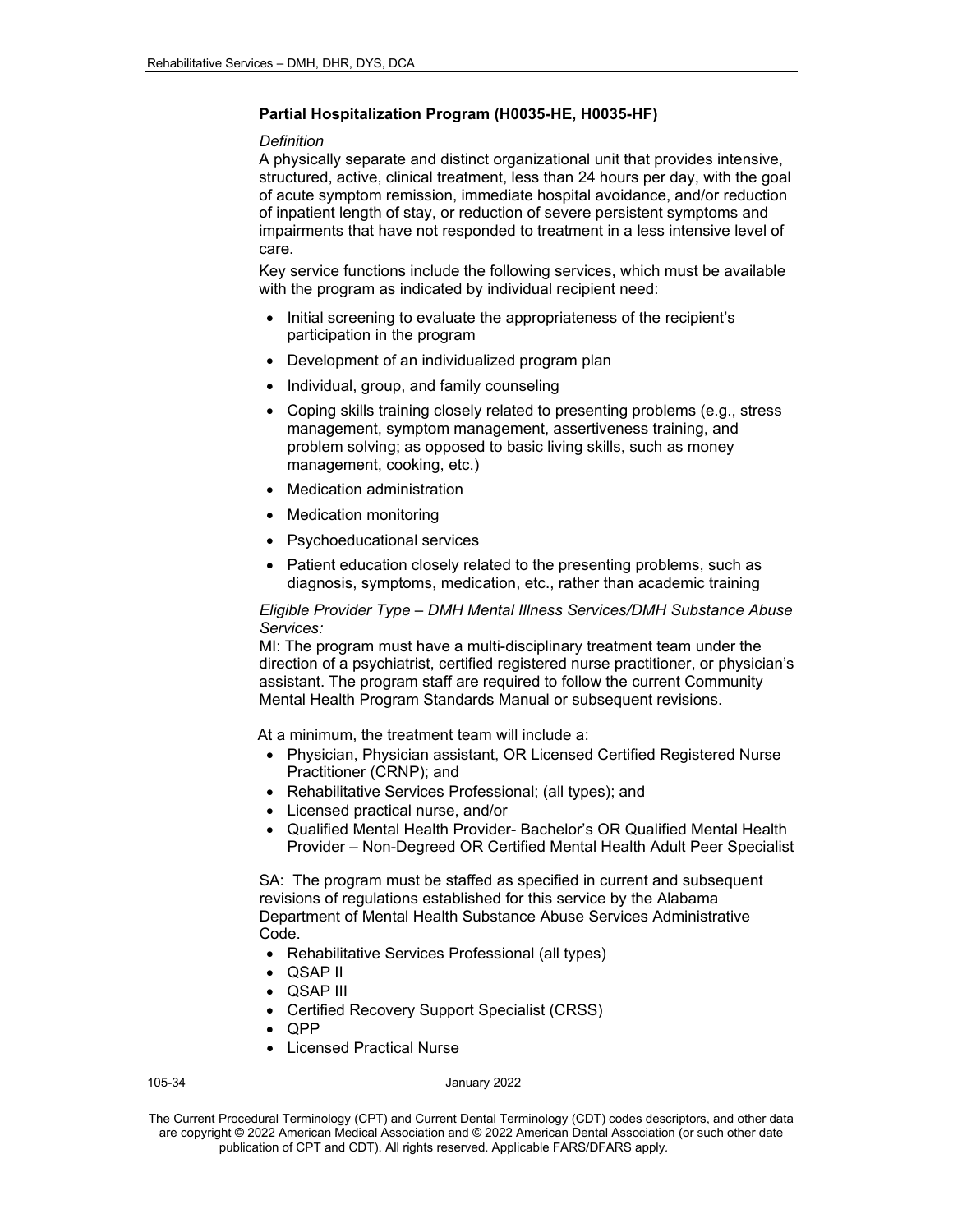| <b>Billing Unit:</b>         | A minimum of 4 hours                                                                                                                                                                                                                                                                                                                                                                                                                                                                                                                                                                                                                                                                                                                                                                                                                             |  |
|------------------------------|--------------------------------------------------------------------------------------------------------------------------------------------------------------------------------------------------------------------------------------------------------------------------------------------------------------------------------------------------------------------------------------------------------------------------------------------------------------------------------------------------------------------------------------------------------------------------------------------------------------------------------------------------------------------------------------------------------------------------------------------------------------------------------------------------------------------------------------------------|--|
| Maximum Units:               | 1 per day, 130 days per year                                                                                                                                                                                                                                                                                                                                                                                                                                                                                                                                                                                                                                                                                                                                                                                                                     |  |
| <b>Billing Restrictions:</b> | May not be billed in combination with Individual<br>(90832), Family (90846, 90847, 90849), or Group<br>Counseling (90853), Physician Medical<br>Assessment and Treatment (H0004), Medication<br>Administration (96372 HE, 96372 HF, H0033),<br>Medication Monitoring (H0034), Intensive Day<br>Treatment (H2012), Rehabilitative Day Program<br>(H2017), and Outpatient Detoxification -<br>Ambulatory Detoxification With Extended On-Site<br>Monitoring (II-D) (H0013), Outpatient Detoxification<br>- Ambulatory Detoxification Without Extended On-<br>Site Monitoring (I-D) (H0014) and Opioid Use<br>Disorder Treatment (H0020). These restrictions<br>apply while a recipient is attending/actively enrolled<br>in Partial Hospitalization whether or not the<br>restricted services occur on the same day as<br>Partial Hospitalization. |  |

#### *Location*

The only excluded settings are hospitals. Services can be delivered in any setting that is convenient for both the recipient and staff member, that affords an adequate therapeutic environment and that protects the recipient's rights to privacy and confidentiality.

#### *Additional Information*

H0035 may be span-billed by multiplying the appropriate number of units for the month by the daily rate. Benefits are limited to 130 units per year. Utilization will be monitored through retrospective reviews.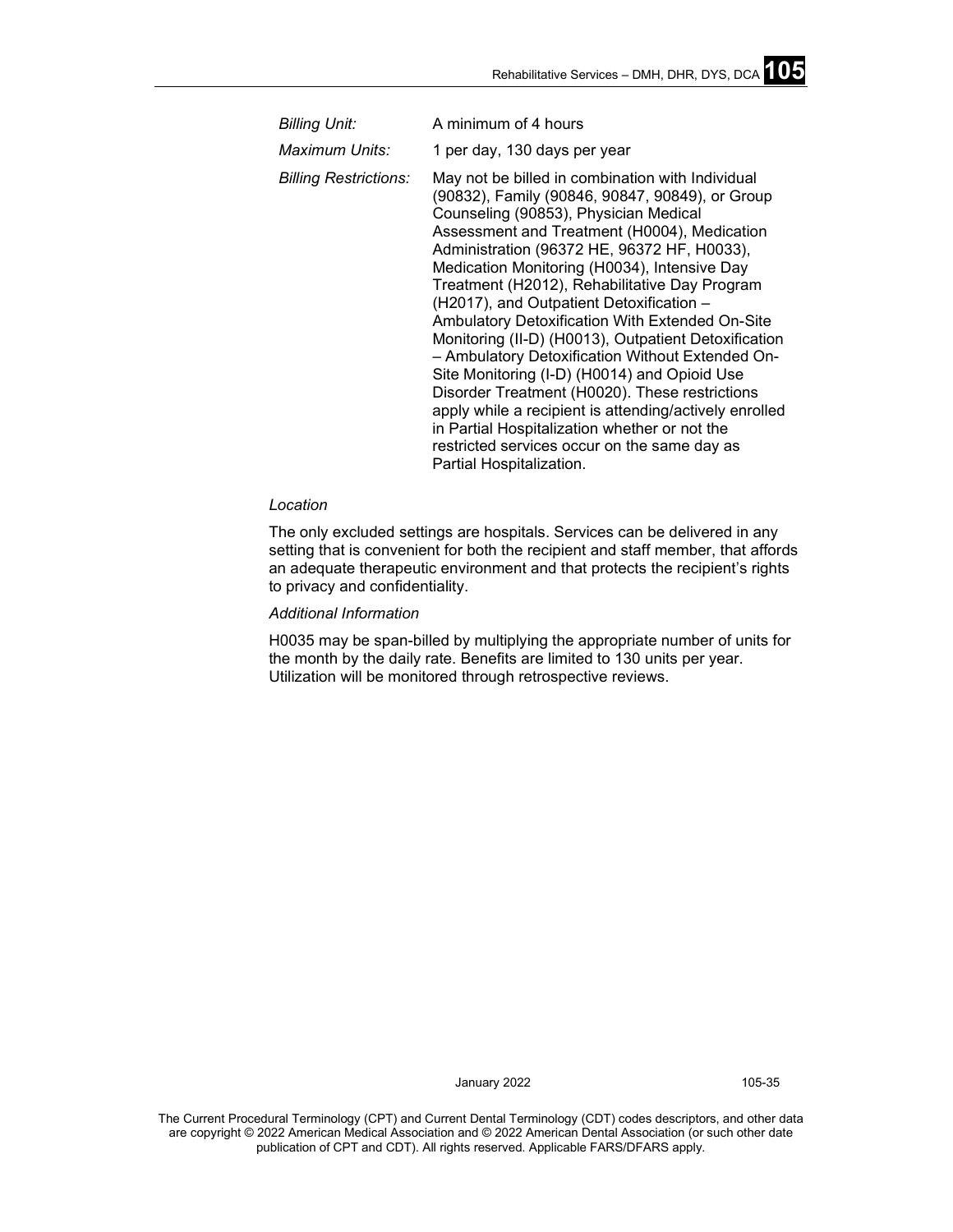#### **Adult Mental Illness Intensive Day Treatment (H2012)**

#### *Definition*

An identifiable and distinct program that provides highly structured services designed to bridge acute treatment and less intensive services, such as Rehabilitative Day Program and Outpatient services, with the goals of community living skills enhancement, increased level of functioning, and enhanced community integration. Intensive Day Treatment shall constitute active, intermediate level treatment that specifically address the recipient's impairments, deficits, and clinical needs.

The following services must be available within the program as indicated by individual recipient need:

- Initial screening to evaluate the appropriateness of the recipient's participation in the program
- Development of an individualized program
- Individual, group, and family counseling
- Coping skills training (e.g., stress management, symptom management, assertiveness training, problem solving)
- Utilization of community resources
- Family education closely related to the presenting problems such as diagnosis, symptoms, medication, coping skills, etc.)
- Basic living skills (e.g., Adult Basic Education, GED, shopping, cooking, housekeeping, grooming)
- Recipient education closely related to presenting problems, such as diagnosis, symptoms, medication, etc. rather than academic training

#### *Eligible Provider Type– DMH Mental Illness Services*

The program staff are required to follow the current Community Mental Health Program Standards Manual or subsequent revisions.

At a minimum, there must be a program coordinator:

- Rehabilitative Services Professional (all types)
- As outlined in Community Mental Health Program Standards Manual, the multi-disciplinary treatment team may also include the following practitioners:
	- o Qualified Mental Health Provider Bachelor's
	- o Qualified Mental Health Provider Non-Degreed
	- o Certified Mental Health Peer Specialist Adult

|        | <b>Billing Unit:</b>     | One hour                                                                                                                                                                                                                                                                                                        |
|--------|--------------------------|-----------------------------------------------------------------------------------------------------------------------------------------------------------------------------------------------------------------------------------------------------------------------------------------------------------------|
|        | Maximum Units:           | 4 per day, 1040 hours per year                                                                                                                                                                                                                                                                                  |
|        | Billing<br>Restrictions: | May not be billed in combination with Individual<br>(90832), Family (90846, 90847, 90849), or Group<br>Counseling (90853), Partial Hospitalization<br>Program (H0035), and Rehabilitative Day Program<br>(H2017). These restrictions apply while a recipient<br>is attending/actively enrolled in Intensive Day |
| 105-36 |                          | January 2022                                                                                                                                                                                                                                                                                                    |

The Current Procedural Terminology (CPT) and Current Dental Terminology (CDT) codes descriptors, and other data are copyright © 2022 American Medical Association and © 2022 American Dental Association (or such other date publication of CPT and CDT). All rights reserved. Applicable FARS/DFARS apply*.*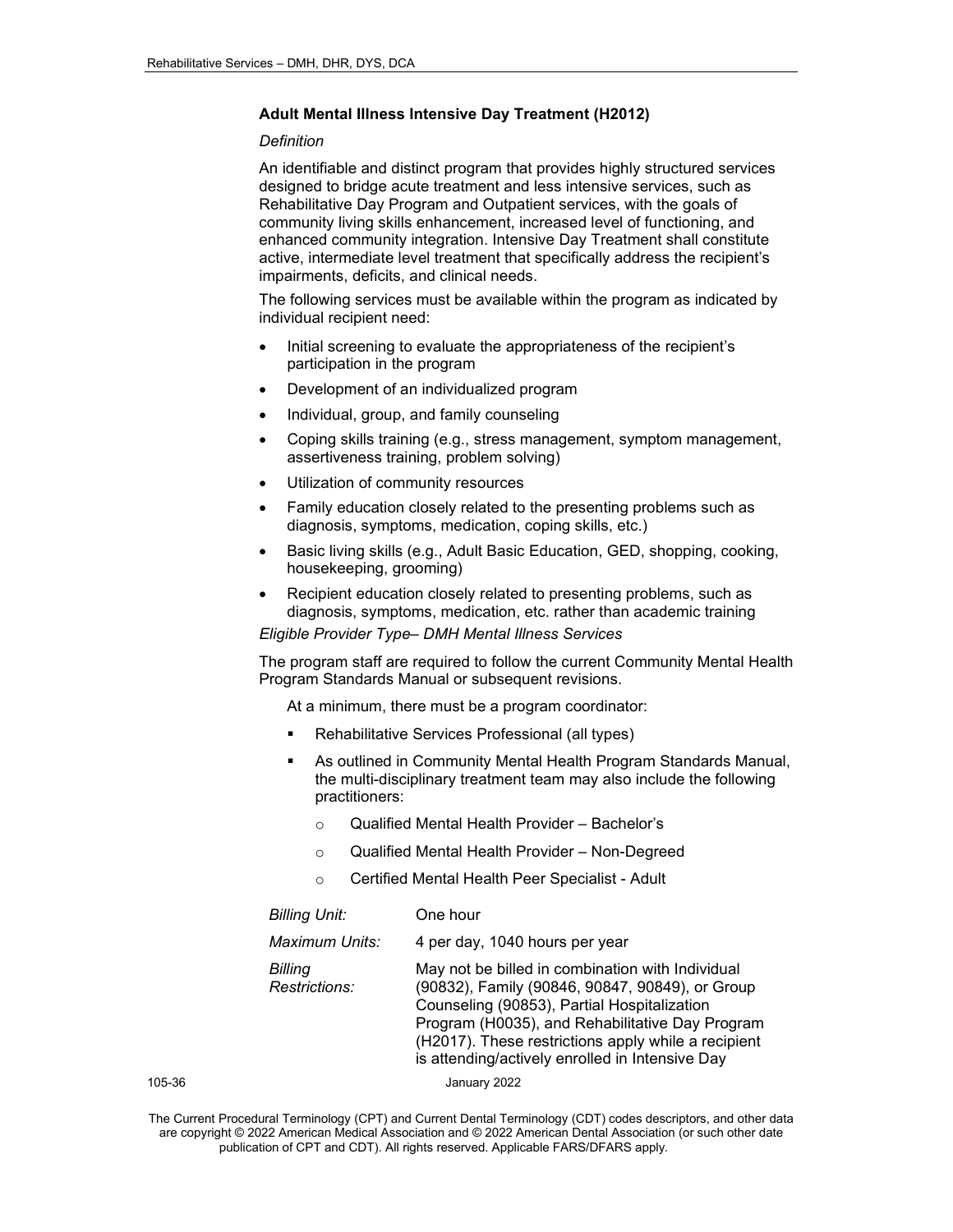Treatment whether or not the restricted services occur on the same day as Intensive Day Treatment.

# *Location*

The only excluded settings are hospitals. Services can be delivered in any setting that is convenient for both the recipient and staff member, that affords an adequate therapeutic environment, and that protects the recipient's rights to privacy and confidentiality.

January 2022 105-37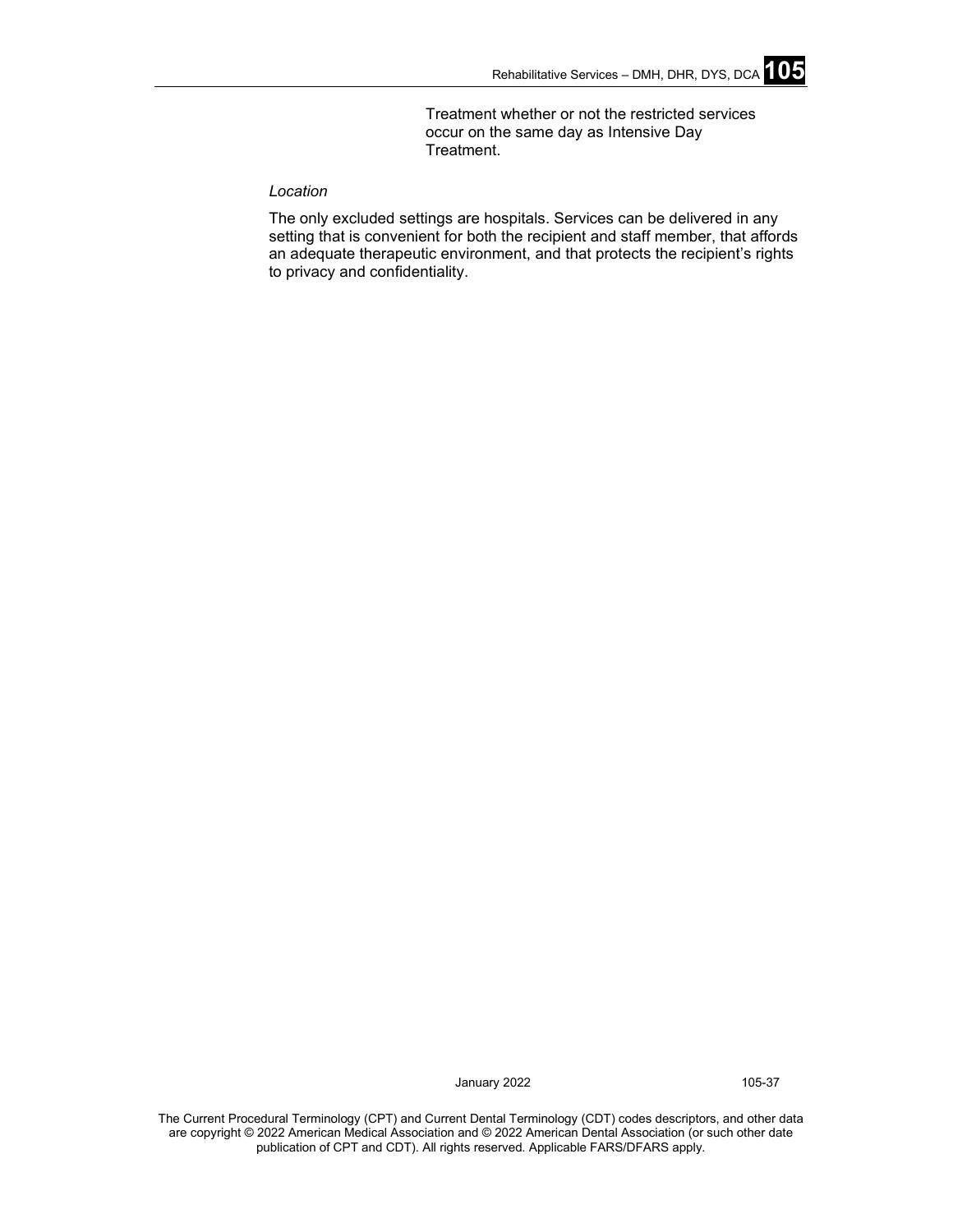# **Adult Rehabilitative Day Program (H2017)**

#### *Definition*

An identifiable and distinct program that provides long-term recovery services with the goals of improving functioning, facilitating recovery, achieving personal life goals, regaining feelings of self-worth, optimizing illness management, and helping to restore a recipient to productive participation in family and community life. The Rehabilitative Day Program constitutes active structure, rehabilitative interventions that specifically address the individual's life goals, builds on personal strengths and assets, improves functioning, increases skills, promotes a positive quality of life, and develops support networks. The Rehabilitative Day Program should provide (1) and (2) below and at least one more service from the following list of services based on the needs and preferences of recipients participating in the program.

Key service functions include the following:

- 1. Initial screening to evaluate the appropriateness of the recipient's participation in the program
- 2. Development of an individualized program plan
	- Psychoeducational services
	- **Basic living Skills**
	- Coping skills training closely related to presenting problems (e.g., stress management, symptom management, assertiveness training, a problem solving)
	- Utilization of community resources

#### *Eligible Provider Type – DMH Mental Illness*

The program staff are required to follow the current Community Mental Health Program Standards Manual or subsequent revisions.

At a minimum, there must be a program coordinator:

- Qualified Mental Health Provider Bachelor's
- As outlined in Community Mental Health Program Standards Manual, the multi-disciplinary treatment team may also include the following practitioners:
	- o Qualified Mental Health Provider Bachelor's
	- o Qualified Mental Health Provider Non-Degreed
	- o Certified Mental Health Peer Specialist Adult

| <b>Billing Unit:</b>         | 15 minutes                                                                                                                                   |
|------------------------------|----------------------------------------------------------------------------------------------------------------------------------------------|
| Maximum Units:               | 16 per day, 4160 per year                                                                                                                    |
| <b>Billing Restrictions:</b> | May not be billed in combination with Partial<br>Hospitalization Program (H0035) or Adult Mental<br>Illness Intensive Day Treatment (H2012). |

105-38 January 2022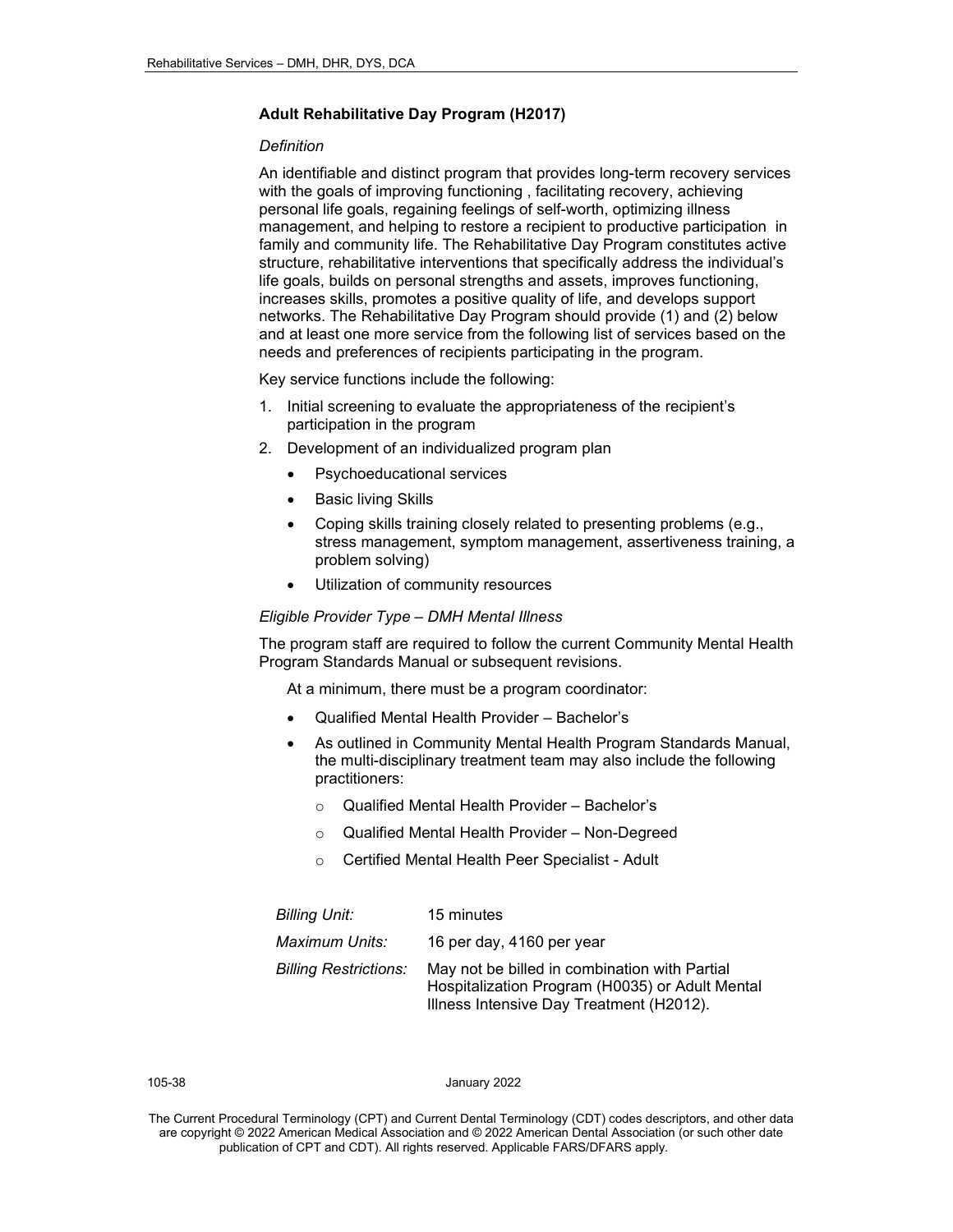# *Location*

The only excluded settings are hospitals. Services can be delivered in any setting that is convenient for both the recipient and staff member, that affords an adequate therapeutic environment, and that protects the recipient's rights to privacy and confidentiality.

January 2022 105-39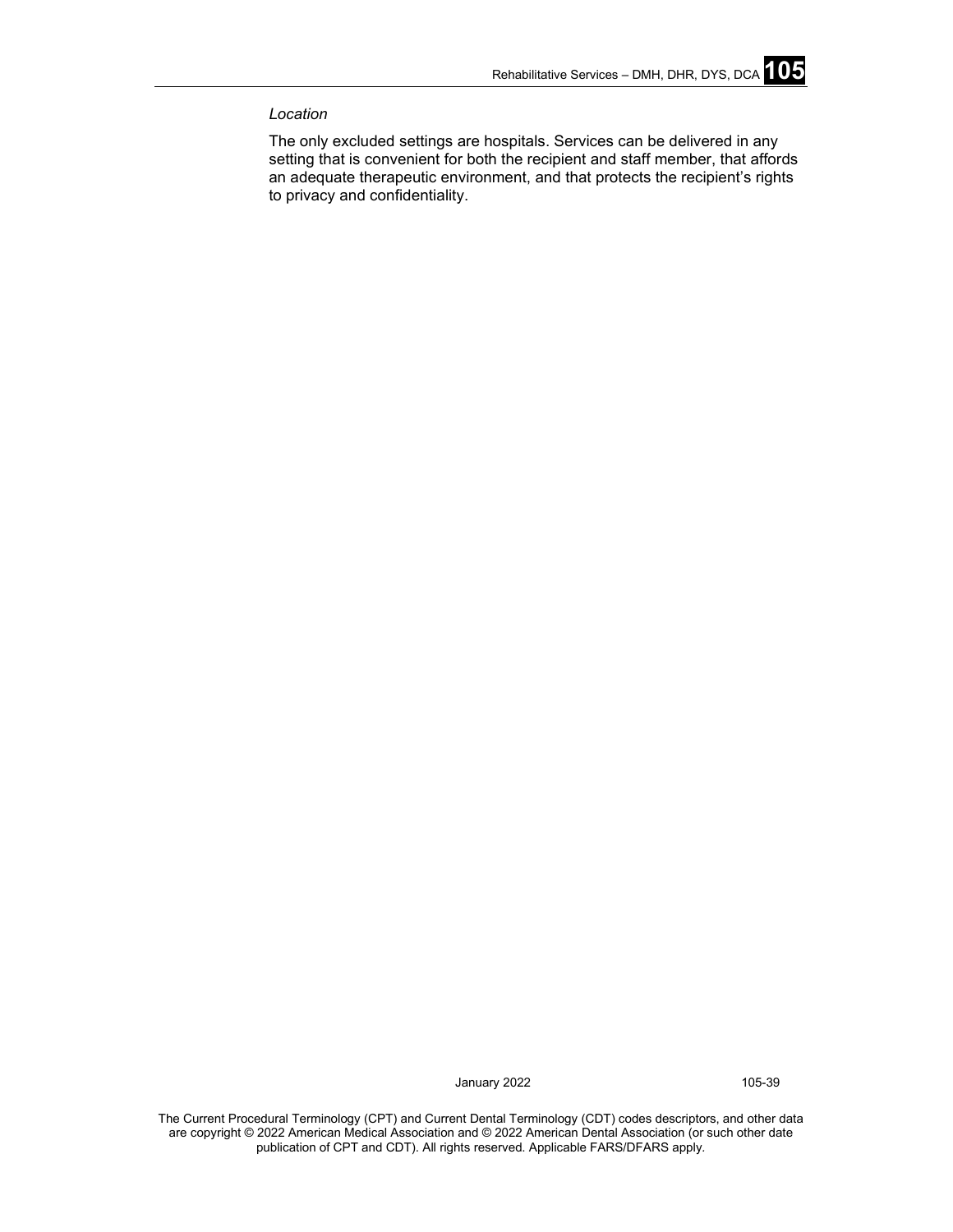### **Child and Adolescent Mental Illness Day Treatment (H2012-HA)**

#### *Definition*

A combination of goal-oriented rehabilitative services designed to improve the ability of a recipient to function as productively as possible in their regular home, school, and community setting when impaired by the effects of a mental or emotional disorder. Programs that provide an academic curriculum as defined by or registered with the State Department of Education and that students attend in lieu of a local education agency cannot bill Medicaid for the time devoted to academic instruction.

Key service functions include the following:

- Initial screening to evaluate the appropriateness of the recipient's participation in the program
- Development of an individualized program plan
- Individual, group and family counseling
- Psychoeducational Services.
- **Basic Living Skills**
- Coping skills training closely related to presenting problems (e.g., stress management, assertiveness training, and problem solving)

# *Eligible Provider Type – DMH Mental Illness, DHR*

The program staff are required to follow the current Community Mental Health Program Standards Manual or subsequent revisions.

At a minimum, there must be a program coordinator:

• Rehabilitative Services Professional (all types)

As outlined in Community Mental Health Program Standards Manual, the multi-disciplinary treatment team may also include the following practitioners:

- Qualified Mental Health Provider Bachelor's
- Qualified Mental Health Provider Non-Degreed
- Certified Mental Health Peer Specialist Youth
- Certified Mental Health Peer Specialist Parent

| <b>Billing Unit:</b>         | One hour                                                                                                                                                                                                                                                                                         |
|------------------------------|--------------------------------------------------------------------------------------------------------------------------------------------------------------------------------------------------------------------------------------------------------------------------------------------------|
| Maximum Units:               | 4 per day, 1040 per year                                                                                                                                                                                                                                                                         |
| <b>Billing Restrictions:</b> | May not be billed in combination with Individual (90832),<br>Family (90846, 90847, 90849), or Group Counseling<br>(90853). These restrictions apply while a recipient is actively<br>enrolled in Day Treatment whether or not the restricted<br>services occur on the same day as Day Treatment. |

# *Location*

The only excluded settings are hospitals. Services can be delivered in any setting that is convenient for both the recipient and staff member, that affords an adequate therapeutic environment, and that protects the recipient's rights to privacy and confidentiality.

|--|--|

January 2022

The Current Procedural Terminology (CPT) and Current Dental Terminology (CDT) codes descriptors, and other data are copyright © 2022 American Medical Association and © 2022 American Dental Association (or such other date publication of CPT and CDT). All rights reserved. Applicable FARS/DFARS apply*.*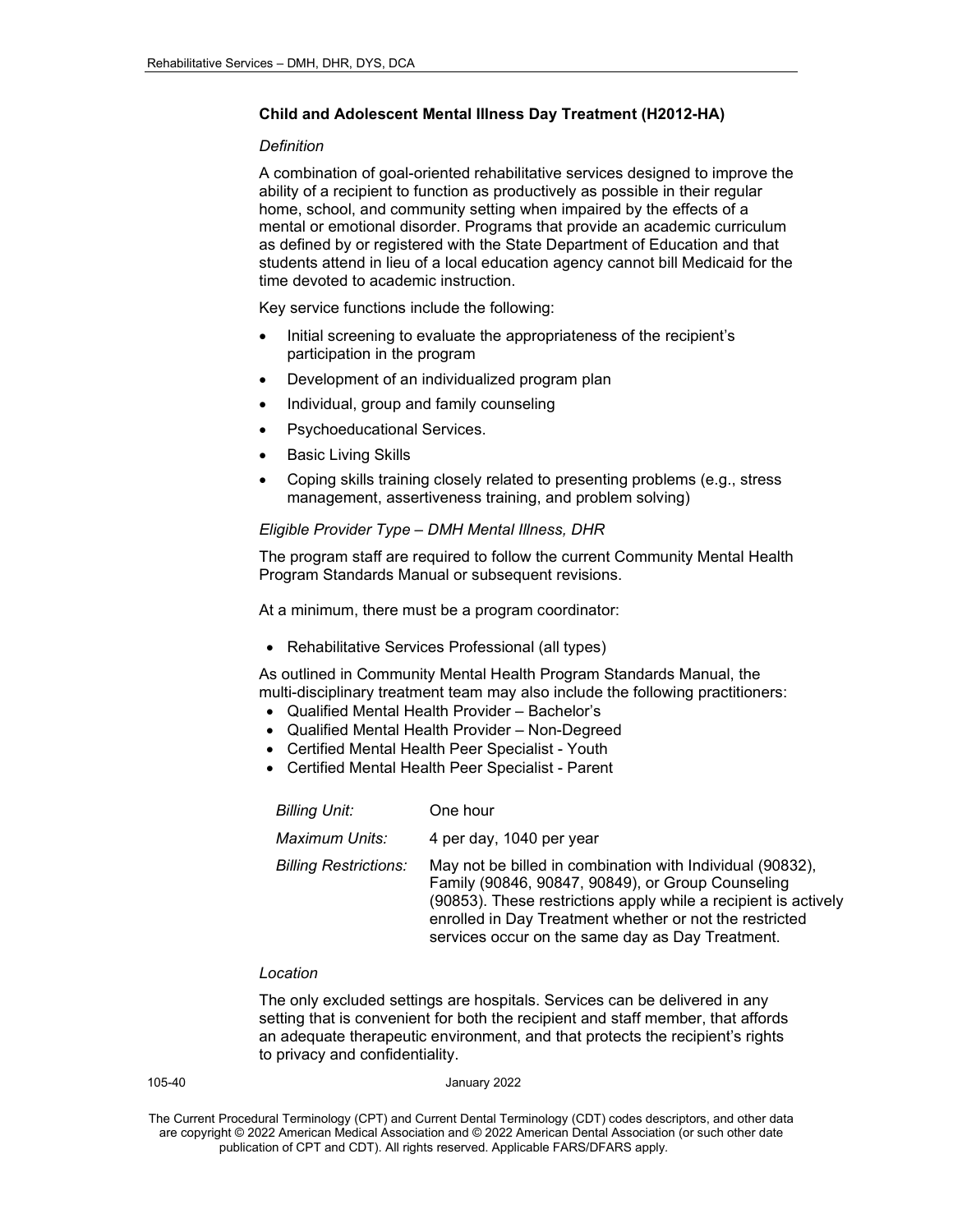### **Treatment Plan Review (H0032)**

### *Definition*

Review and/or revision of a recipient's individualized mental health and/or substance use disorder treatment plan by a qualified practitioner who is not routinely directly involved in providing services to the recipient. This review will evaluate the recipient's progress toward treatment objectives, the appropriateness of services being provided, and the need for a recipient's continued participation in treatment. This service does not include those activities or costs associated with direct interaction between a recipient and his or her primary therapist regarding the recipient's treatment plan. That interaction must be billed through an alternative service, such as individual counseling.

# *Eligible Provider Type – All State Agencies*

*Treatment plan review, for mental illness, substance abuse, and child and adolescent services/adult protective services recipients, may be performed by a person who possesses any one or more of the following qualifications:*

- **Physician**
- Physician Assistant
- Certified Registered Nurse Practitioner (CRNP)
- Rehabilitative Services Professional (licensed only)
- Service Supervisor (DHR only)
- Senior Social Work Supervisor (DHR only)

| <b>Billing Unit:</b>         | 15 minutes                                                                                                                                                         |
|------------------------------|--------------------------------------------------------------------------------------------------------------------------------------------------------------------|
| Maximum Units:               | 1 event with up to 2 units per quarter, 1 event per<br>day, 8 per year (for DMH-MI providers)                                                                      |
|                              | 1 event with up to 2 units per quarter, 1 event per<br>day, 8 per year (for DMH-SASD providers)                                                                    |
| <b>Billing Restrictions:</b> | May not be billed in combination with Intake<br>Evaluation (90791), Child and Adolescent In-<br>Home Intervention (H2022-HA), ACT (H0040), and<br>PACT (H0040-HQ). |

#### *Location*

This service may be provided wherever the recipient's clinical record is stored. This service may be billed while a recipient is in an inpatient setting since it is not a face to face service.

### *Additional Information*

The recipient's treatment plan must be reviewed at least every three months. In cases where only an intake or diagnostic assessment is provided with no further treatment, treatment plan reviews are not covered. One treatment plan review will be covered following a three-month interval of no services

#### January 2022 105-41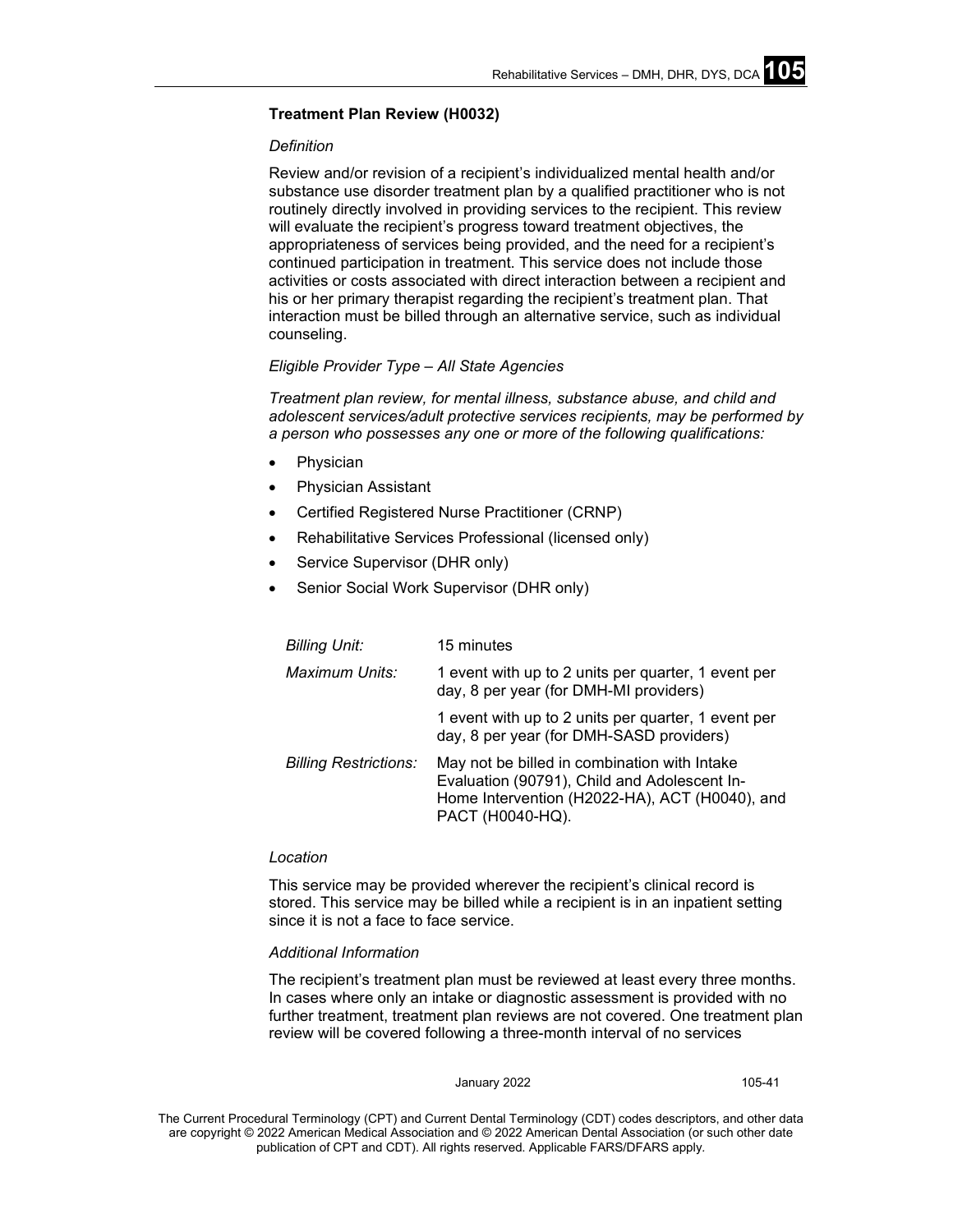delivered; any subsequent reviews with no intervening treatment are disallowed.

Providers must document this review in the recipient's clinical record by noting on the treatment plan that it has been reviewed and updated or continued without change. Medicaid covers this service for mental illness and substance use disorder diagnoses only. The Z code unspecified psychosocial circumstance is covered only for children and adolescents, or adults receiving DHR protective services. The person who completes the treatment plan review for DHR children, adolescents, or adults must meet the criteria in Section 105.2.3.

105-42 January 2022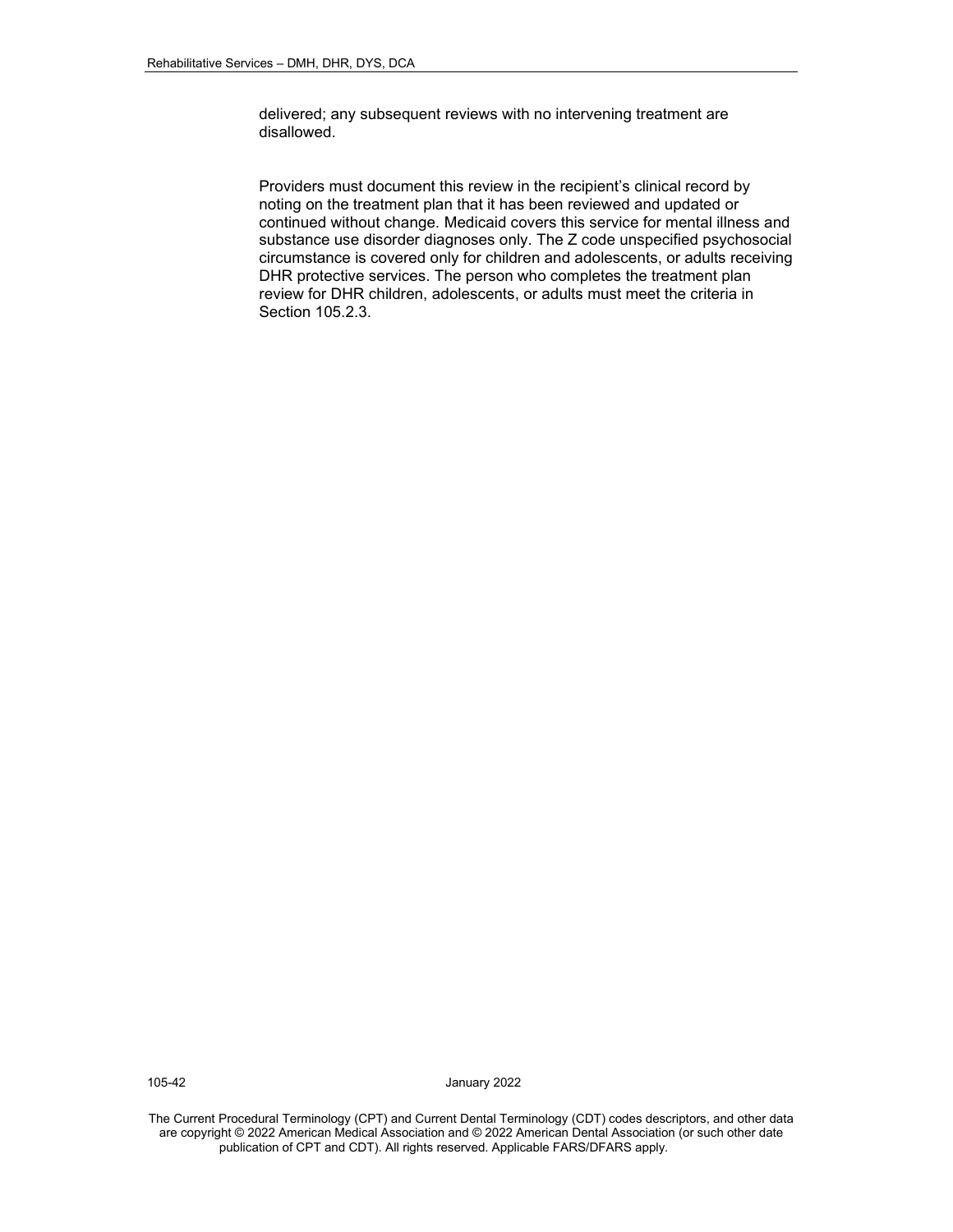# **Mental Health Care Coordination (H0046)**

### *Definition*

Services to assist an identified Medicaid recipient to receive coordinated mental health services from external agencies, providers or independent practitioners.

Key service functions include written or oral interaction in a clinical capacity in order to assist another provider in addressing the specific rehabilitative needs of the recipient, as well as to support continuation of care for the recipient in another setting.

### *Eligible Provider Type – DMH Mental Illness/DMH Substance Abuse/DHR*

- Rehabilitative Services Professional (all types)
- Licensed Registered Nurse
- **Licensed Practical Nurse**
- Certified Nursing Assistant
- Qualified Mental Health Provider Bachelor's
- Social Service Caseworker

# *Eligible Provider Type – DYS*

- Rehabilitative Services Professional as defined in 105.1.1
- Licensed Registered Nurse

### Eligible Provider Type – DHR / DHR Adult Protective Services

Services may be provided by an individual employed by a public provider department who meets the state merit system qualifications for Social Service Caseworker or above, or an employee of an agency or entity under contract to serve the target population of one of the same public provider agencies who meets an approved equivalency for Social Service Caseworker, or above.

| Billing Unit:                | 15 minutes                                                              |
|------------------------------|-------------------------------------------------------------------------|
| Maximum Units:               | 24 per day, 312 per year                                                |
| <b>Billing Restrictions:</b> | ACT (H0040), PACT (H0040-HQ), In-Home<br>Intervention (H2021, H2022-HA) |

### *Location*

There are no excluded settings. This service may be billed while a recipient is in an inpatient setting since it is not a face to face service.

### *Additional Information*

Medicaid covers this service for mental illness diagnoses only. The Z code unspecified psychosocial circumstance is covered only for children and adolescents, or adults receiving DHR protective services.

Consults may be billed for the staff time spent obtaining prior authorizations and overrides for prescription medications. In addition to the eligible staff

January 2022 **105-43**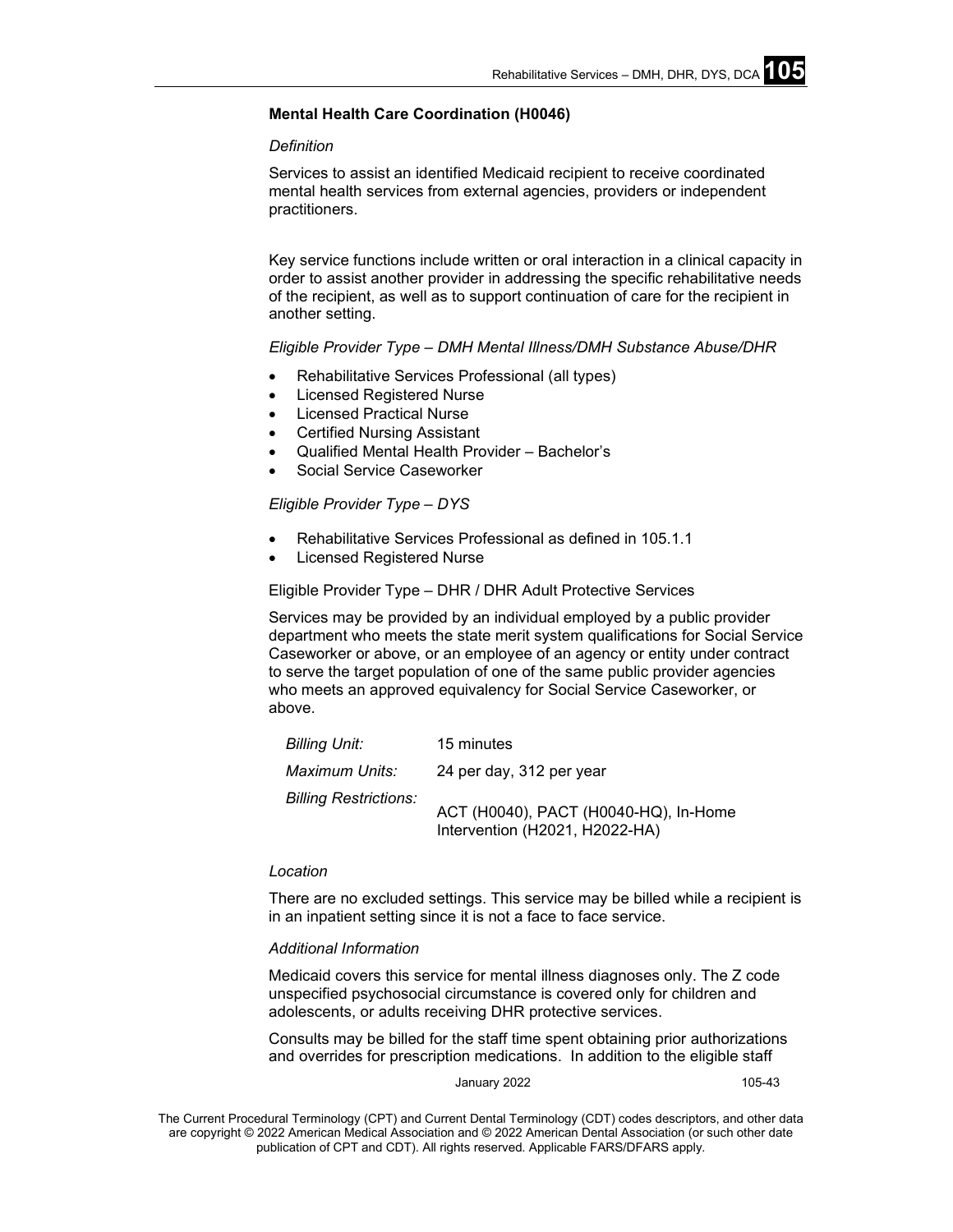listed above LPNs may bill for their time directly related to performing this activity. LPNs **are not** eligible to bill for consults for any other type of activity. Acceptable documentation can be a progress note entered in the recipient's record or the approved authorization/override form filed in the record and dated and signed by the staff member performing the work.

105-44 January 2022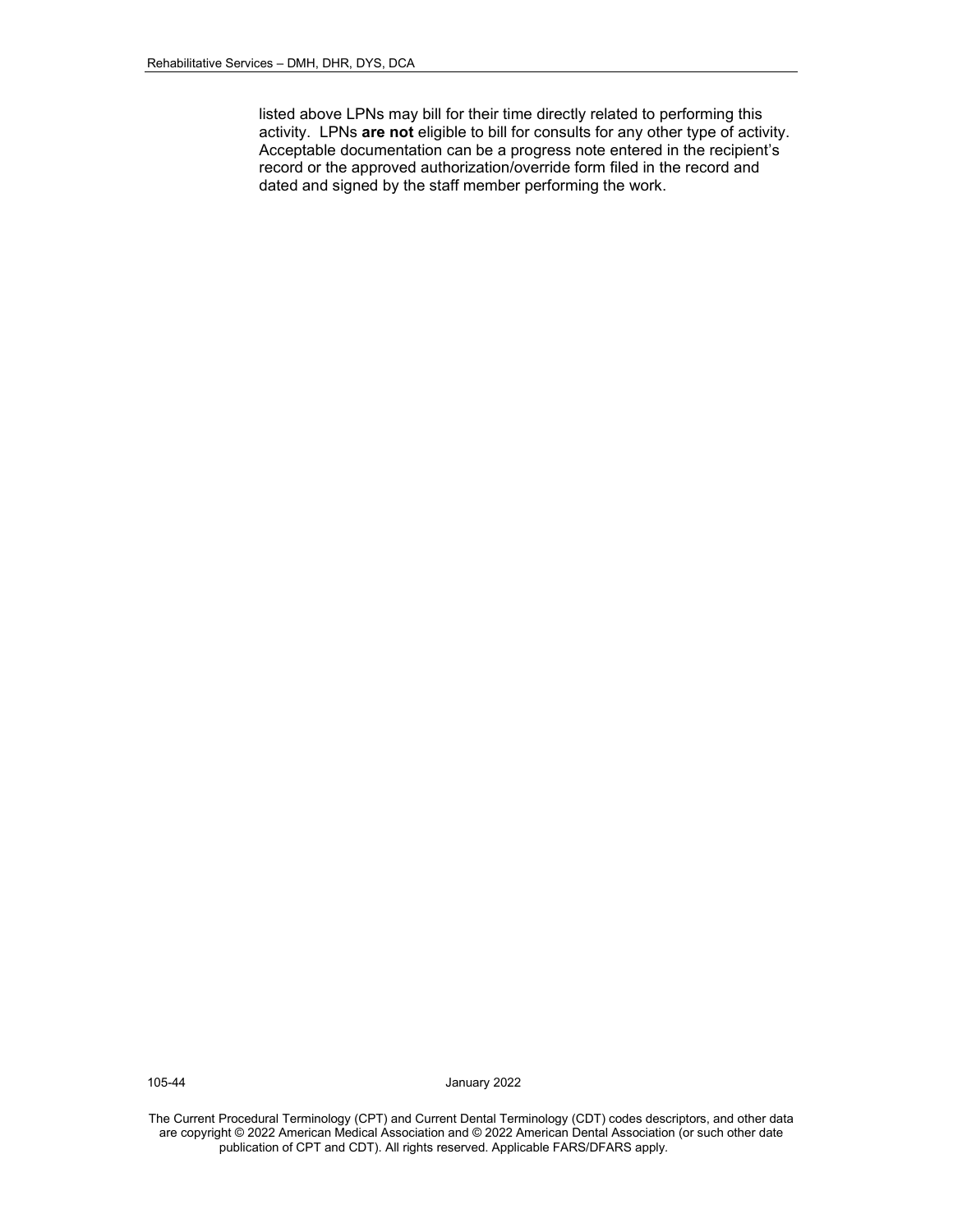# **(Adult) In-Home Intervention (H2021)**

# **Definition**

Home based services provided by a treatment team (two-person team) to serve individuals who refuse other outpatient services and/or who need temporary additional support due to increased symptoms or transition from a more intense level of services, to defuse an immediate crisis situation, stabilize the living arrangement, and/or prevent out of home placement of the recipient.

Key service functions include the following when provided by a team composed of a Rehabilitative Services Professional (master's level clinician) and either a Qualified Mental Health Provider – Bachelor's or a Certified Peer Specialist - Adult:

- Individual or family counseling
- Crisis intervention
- Mental Health Care Coordination
- Basic Living Skills
- Psychoeducational Services
- Case Management
- **Medication Monitoring**
- Peer Services (only when team member is a Certified Mental Health Peer Specialist – Adult)

Key service functions include the following when provided by a team composed of a Registered Nurse and a Qualified Mental Health Provider – Bachelor's or a Certified Mental Health Peer Specialist - Adult:

- Crisis Intervention
- Mental health Care Coordination
- Basic Living Skills
- Psychoeducational Services
- Case Management
- Medication Monitoring
- Medicaid Administration
- Peer Services (only when team member is a Certified Mental Health Peer Specialist – Adult)

# *Eligible Provider Type – DMH Mental Illness*

In-home intervention for mental illness recipients are provided by a twoperson team minimally composed of the following:

- A rehabilitative services professional (Master's level) or
- A registered nurse licensed under Alabama law AND EITHER
- A Qualified Mental Health Provider Bachelor's or
- A Certified Mental Health Peer Specialist Adult

#### January 2022 105-45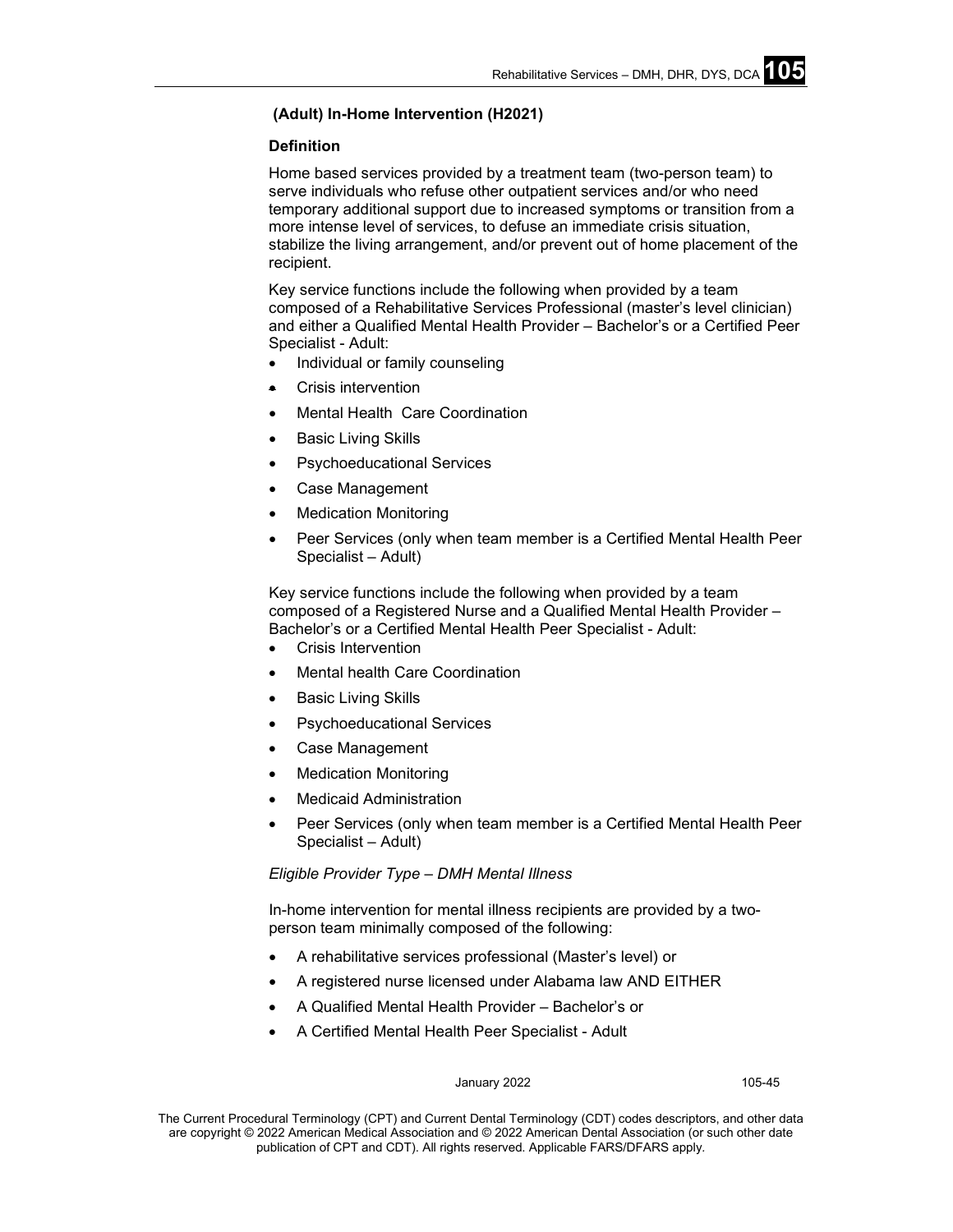All team members must successfully complete an approved case management-training program.

| Billing Unit                                                                                                                                                 | 15 minutes                                                                                                                                                                                                                                                                                                                                                                                                                                               |  |
|--------------------------------------------------------------------------------------------------------------------------------------------------------------|----------------------------------------------------------------------------------------------------------------------------------------------------------------------------------------------------------------------------------------------------------------------------------------------------------------------------------------------------------------------------------------------------------------------------------------------------------|--|
| Maximum Units:                                                                                                                                               | 24 per day, 2016 per year                                                                                                                                                                                                                                                                                                                                                                                                                                |  |
| <b>Billing Restrictions:</b>                                                                                                                                 |                                                                                                                                                                                                                                                                                                                                                                                                                                                          |  |
| When team is a<br><b>Rehab Services</b><br>Professional AND<br>either a Qualified<br>MH Provider –<br><b>Bachelor's OR</b><br><b>CPS-Adult</b>               | May not be billed in combination with Individual<br>Counseling (90832, 90834, 90837), Family<br>Counseling (90846, 90847, 90849), Mental Health<br>Care Coordination (H0046), Case Management,<br>Psychoeducational Services (H2027), Basic Living<br>Skills (H0036), or Medication Monitoring (H0034).<br>Also, CPS-Adult (H0038-HE) and Therapeutic<br>Mentoring (H2019) when the team member is a<br>Certified Mental Health Peer Specialist - Adult. |  |
| <b>Billing Restrictions:</b><br>When team is a<br><b>Registered Nurse</b><br>AND either a<br><b>Qualified MH</b><br>Provider –<br>Bachelor's OR<br>CPS-Adult | May not be billed in combination with Mental<br>Health Care Coordination (H0046), Case<br>Management, Psychoeducational Services<br>(H2027), Basic Living Skills (H0036), Medication<br>Administration (96372), Medication Monitoring<br>(H0034). Also, CPS-Adult (H0038-HE) and<br>Therapeutic Mentoring (H2019) when the team<br>member is a Certified Mental Health Peer<br>Specialist - Adult.                                                       |  |

#### *Location*

Please note that in-home intervention, while by definition and practice is usually provided in the recipient's home, infrequently may be provided in other locations. Such exceptions will not render the service ineligible for billing as In-Home Intervention.

When the Adult In-Home Intervention team members are together in the same location providing services as a team, H2021 must be billed and unbundled services cannot be billed for that time period. When the team members work independently of each other, each team member must document as to the specific service rendered and bill under the applicable code [i.e. Individual Counseling (90832, 90834, 90837), Mental Health Care Coordination (H0046), etc.] and the billing restrictions will not apply. Travel time to and from the service location must be excluded from the billing.

Utilization will be monitored through retrospective reviews.

105-46 January 2022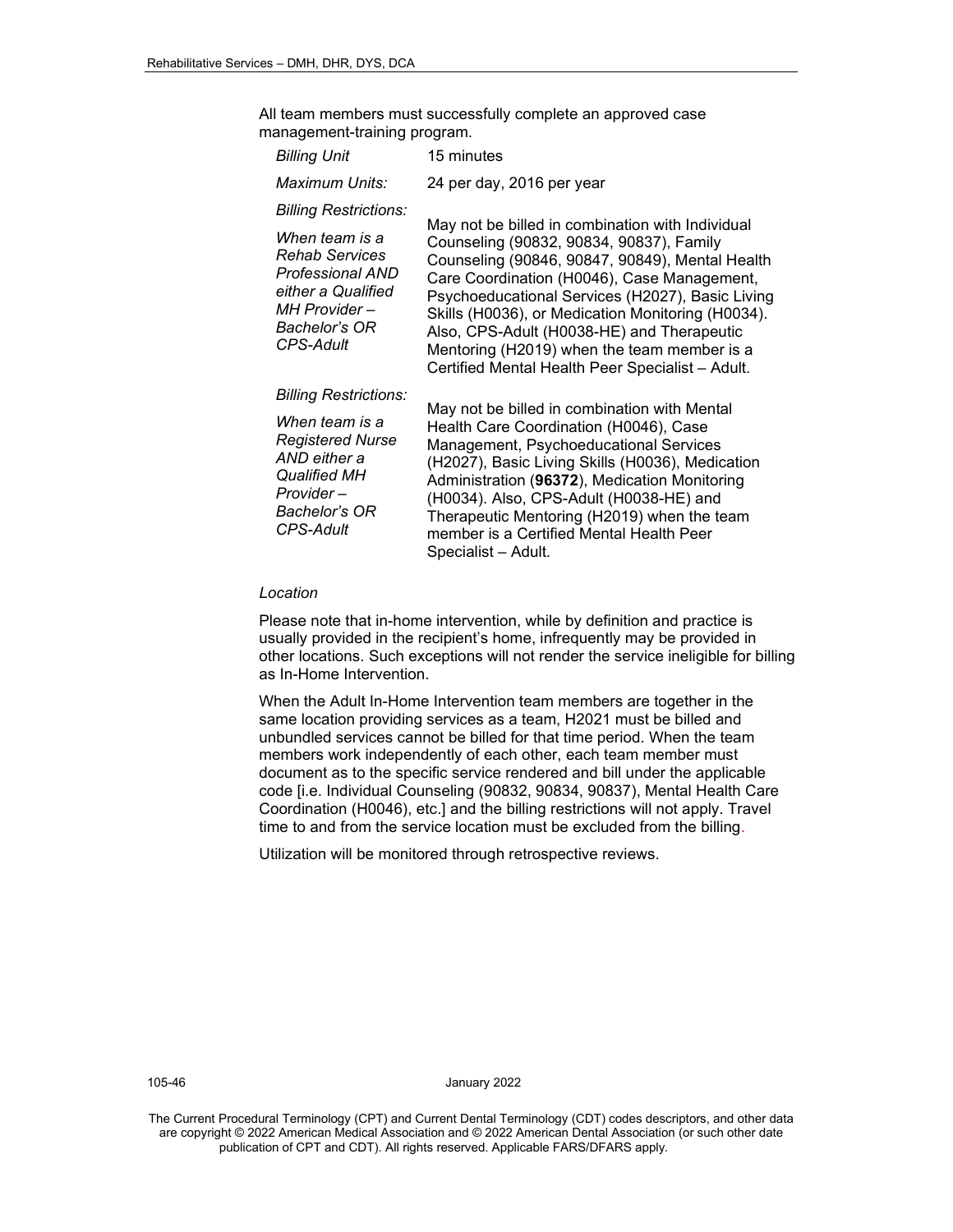# **Child and Adolescent In-Home Intervention (H2022-HA)**

### **Definition**

Structured, consistent, strength-based therapeutic intervention provided by a team for a child or youth with a serious emotional disturbance (SED) and his or her family for the purpose of treating the child's or youth's behavioral health needs. In-Home Intervention also addresses the family's ability to provide effective support for the child or youth, and enhances the family's capacity to improve the child's or youth's functioning in the home and community. Services are directed towards the identified youth and his or her behavioral health needs and goals as identified in the treatment plan or positive-behavior support plan are developed by a qualified behavioral clinician where appropriate. Services include therapeutic and rehabilitative interventions, including counseling and crisis intervention services, with the individual and family to correct or ameliorate symptoms of mental health conditions and to reduce the likelihood of the need for more intensive or restrictive services.

These services are delivered in the family's home or other community setting and promote a family-based focus in order to evaluate the nature of the difficulties, defuse behavioral health crises, intervene to reduce the likelihood of a recurrence, ensure linkage to needed community services and resources, and improve the individual child's/adolescent's ability to self-recognize and self-managed behavioral health issues, as well as the parents' or responsible caregivers' skills to care for their child's or youth's mental health conditions. The In-Home Intervention team provides crisis services to children and youth served by the team.

Key service functions include the following:

- Individual Counseling
- **Family Counseling**
- **Psychoeducation**
- **Basic Living Skills**
- Crisis intervention (24 hour availability)
- **Medication Monitoring**
- Mental Health Care Coordination
- Treatment Plan Review

*Eligible Provider Type – DMH Mental Illness*

In-home intervention for mental illness recipients may be provided by a twoperson team minimally composed of the following:

- A rehabilitative services professional staff (all types)
- AND either

• A Qualified Mental Health Provider – Bachelor's

- OR
- Certified Mental Health Peer Specialist Parent

#### January 2022 105-47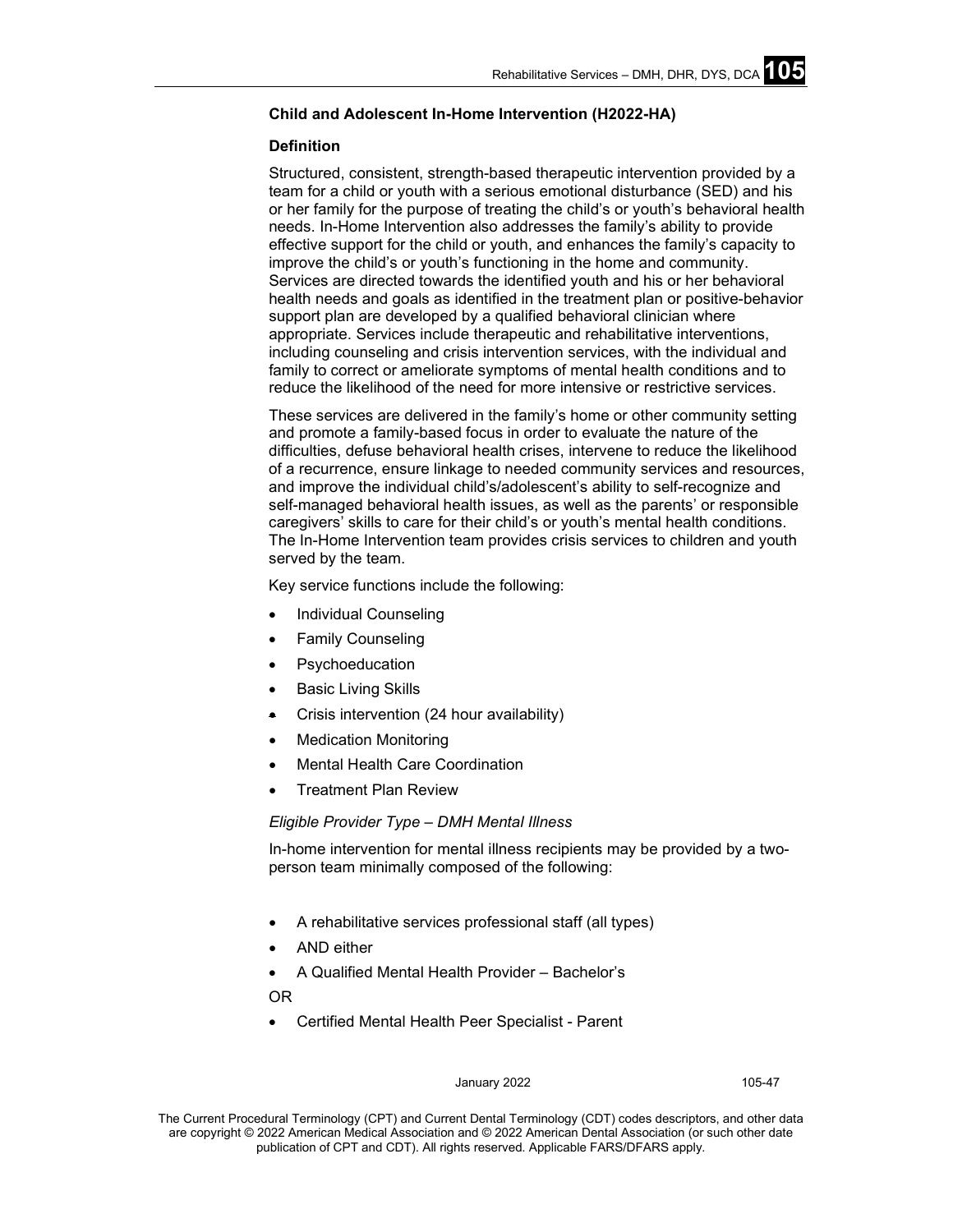For the Rehabilitative Service Professional, they are required to have 1 year of post master's experience in child and adolescent or family therapy. (DMH has the authority to waive the experience component based on DMH guidelines. This waiver can only be authorized by DMH to the provider and the documentation will be secured in the individual's personnel file at the provider level).

All team members must successfully complete an approved Child and Adolescent In-Home Intervention training program.

| <b>Billing Unit:</b>         | One day (children)                                                                                                                                                                                                                                                                                                                                                                                                                    |
|------------------------------|---------------------------------------------------------------------------------------------------------------------------------------------------------------------------------------------------------------------------------------------------------------------------------------------------------------------------------------------------------------------------------------------------------------------------------------|
| Maximum Units:               | 140 per year                                                                                                                                                                                                                                                                                                                                                                                                                          |
| <b>Billing Restrictions:</b> | May not be billed in combination with Crisis<br>Intervention (H2011), Individual Counseling<br>(90832, 90834, 90837), Family Counseling<br>(90846, 90847, 90849), Treatment Plan Review<br>(H0032), Mental Health Care Coordination<br>(H0046), Psychoeducation (H2027), Basic Living<br>Skills (H0036), Medication Monitoring (H0034), or<br>Therapeutic Mentoring (H2019-HN) while a family<br>is enrolled in In-Home intervention. |

# *Location*

This cannot be provided in an Inpatient hospital setting or Inpatient Psychiatric Residential Treatment Facility. Please note that In-Home intervention, while by definition and practice is usually provided in the child or adolescent consumer's home, infrequently may be provided in non-traditional settings including educational, child-welfare, family court, local parks, or clinic, etc. Such exceptions will not render the service ineligible for billing.

### *Additional Information*

- Medicaid covers this service for mental illness diagnoses only.
- Only persons who meet the definition for Serious Emotional Disturbance (SED) and meet the criteria are eligible for this service.
- The team will primarily be together during the provision of services to children and their families, but some of the services have to be provided separately.
- These services should be billed on a per diem basis while the family is enrolled and receiving in-home intervention services even though a service might not be provided every day.
- Span-billing may be utilized by multiplying the appropriate number of units for the month by the daily rate.
- Covered for children and adolescents only (age 5 to 18 years of age).
- Covered for transitional age young adults (age 18 to 26 years of age).
- The active caseload for a team will not exceed six (6) families.

105-48 January 2022

The Current Procedural Terminology (CPT) and Current Dental Terminology (CDT) codes descriptors, and other data are copyright © 2022 American Medical Association and © 2022 American Dental Association (or such other date publication of CPT and CDT). All rights reserved. Applicable FARS/DFARS apply*.*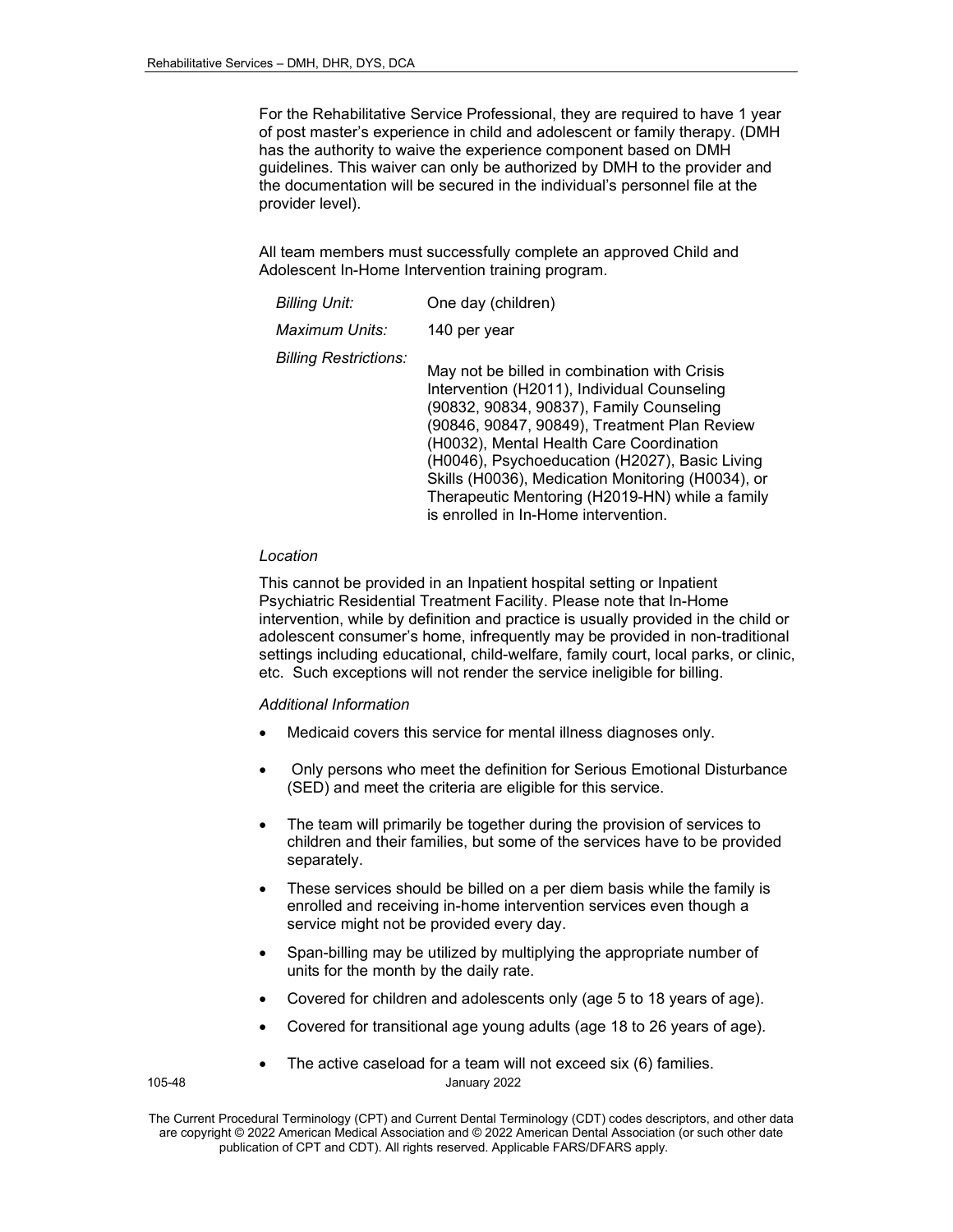- In-home must be available other than 8:00 A.M. to 5:00 P.M.
- The intensive nature of this service should be reflected in the average hours of direct service per family per week.
- In-Home Intervention should follow service delivery patterns taught in the DMH approved In-Home Training Program to maintain the consistency and fidelity of the model.
- Treatment Plan must be completed within 30 days of the first face-to-face contact with the consumer. The Treatment Plan should address the treatment needs identified by the DMH approved assessment tool.
- Signatures for services are secured on the day the service is delivered.
- In-Home Intervention Services are discontinued and enrollees are referred to other services when the team is no longer a two-person team. Examples would include the loss of one of the team members, extended illness, maternity leave, etc. exceeding a two week period*.*
- Utilization will be monitored through retrospective reviews.

January 2022 105-49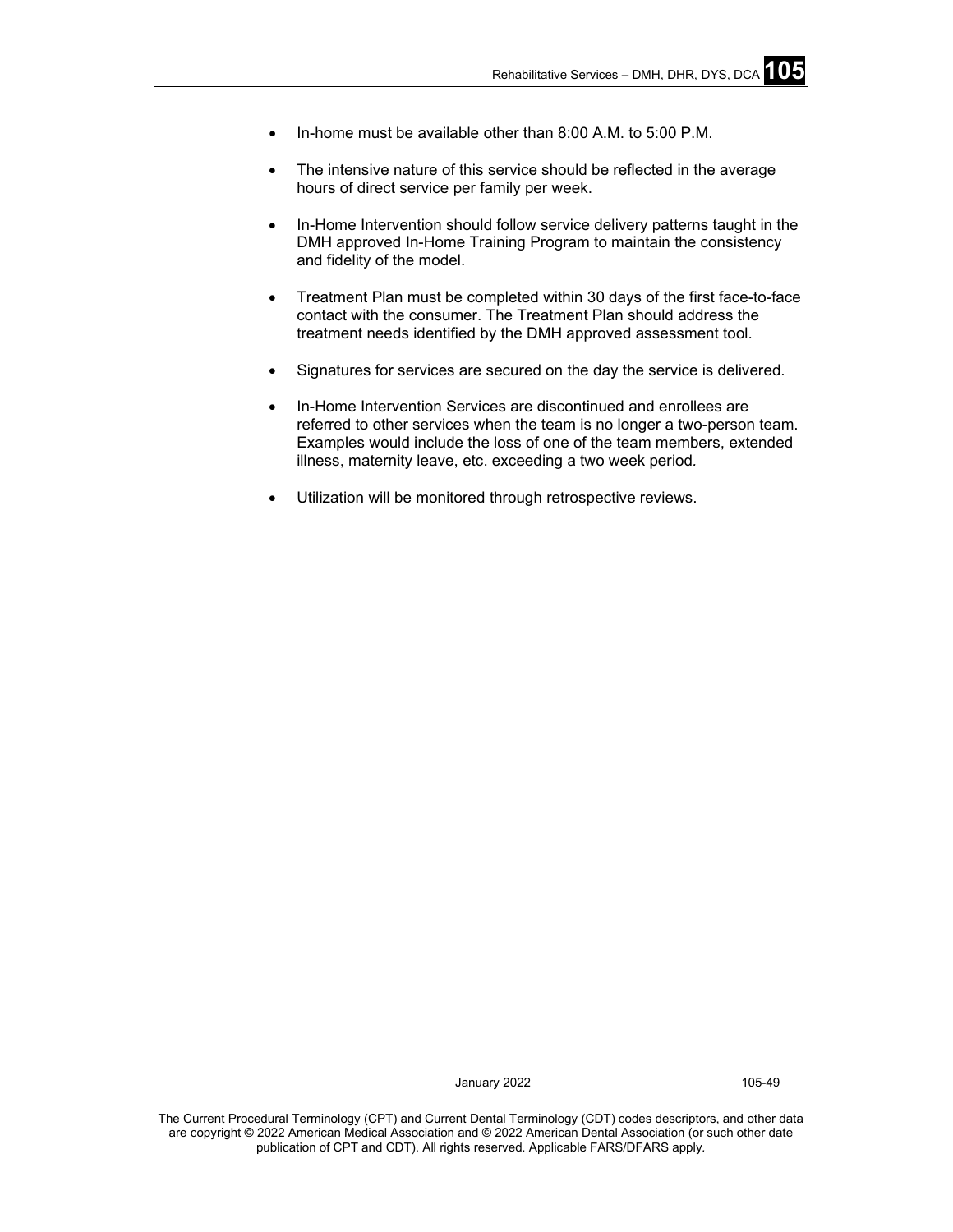# **Mental Health and Substance Use Disorders Assessment Update (H0031:HF)**

# **HF = Substance Abuse**

# *Definition*

A structured interview process that functions to evaluate a recipient's present level of functioning and/or presenting needs. The assessment is used to establish additional or modify existing diagnoses, establish new or additional rehabilitation service goals, assess progress toward goals, and/or to determine the need for continued care, transfer, or discharge. The use of the ADMH Update Assessment tool is a required element.

*Eligible Provider Type DMH Mental Illness/DMH Substance Abuse/DHR* 

• Rehabilitative Services Professional (all types)

*Eligible Provider Type – DYS*

• Rehabilitative Services Professional as defined in 105.1.1

| <b>Billing Unit:</b>         | 15 minutes                                                         |
|------------------------------|--------------------------------------------------------------------|
| Maximum Units:               | 8 units per day, 56 units per year                                 |
| <b>Billing Restrictions:</b> | May not be billed in combination with Intake<br>Evaluation (90791) |

# *Location*

The only excluded settings are hospitals. Services can be delivered in any setting that is convenient for both the recipient and staff member, that affords an adequate therapeutic environment and that protects the recipient's rights to privacy and confidentiality.

105-50 January 2022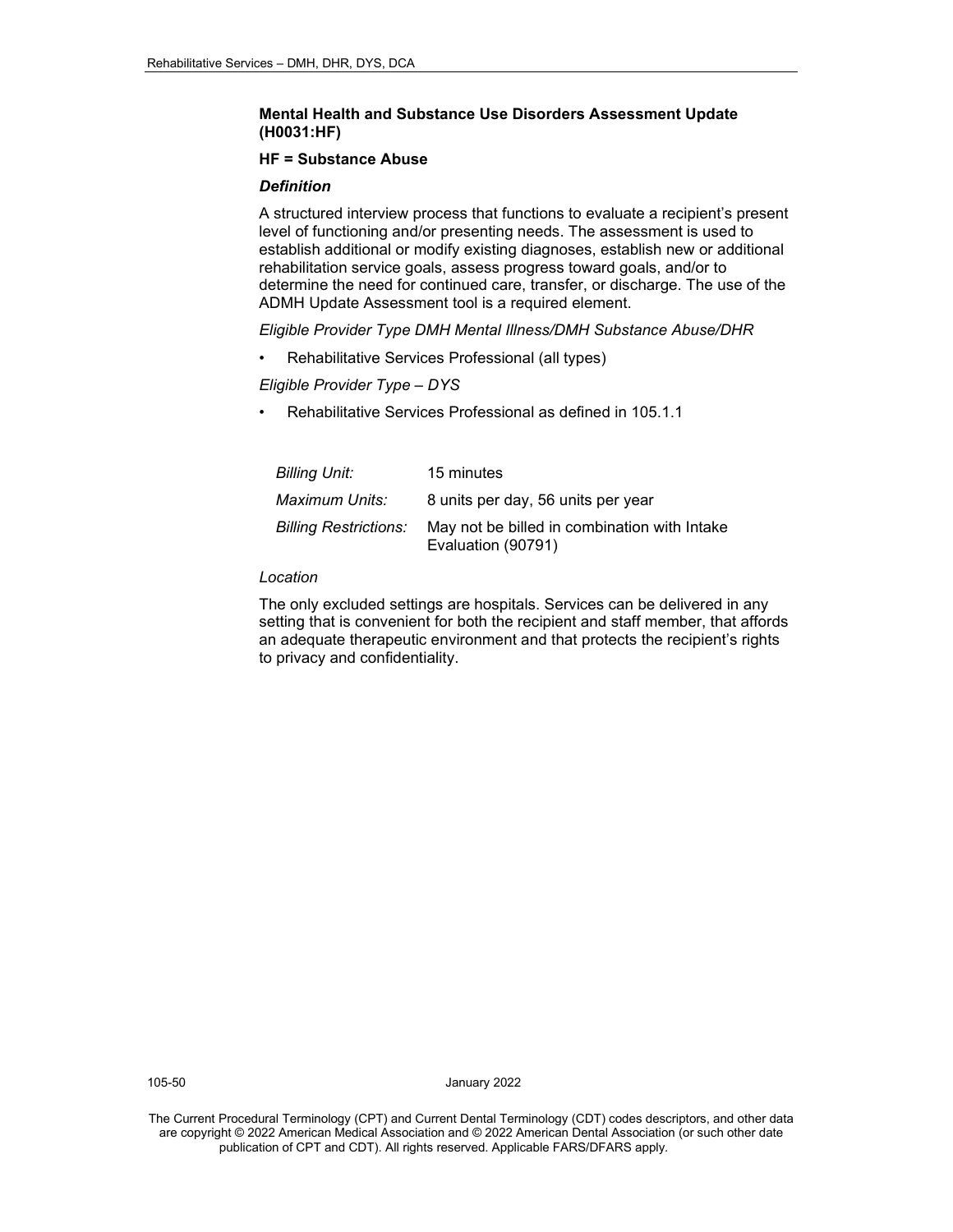# **Behavioral Health Placement Assessment (H0002-HE) (formerly Pre-Hospitalization Screening)**

### *Definition*

A structured face-to-face interview process conducted by a qualified professional for the purpose of identifying a recipient's presenting strengths and needs and establishing a corresponding recommendation for placement in an appropriate level of care. This process may incorporate determination of the appropriateness of admission/commitment to a state psychiatric hospital or a local inpatient psychiatric unit.

Key service functions include the following:

- A clinical assessment of the recipient's need for local or state psychiatric hospitalization
- An assessment of whether the recipient meets involuntary commitment criteria, if applicable
- Preparation of reports for the judicial system and/or testimony presented during the course of commitment hearing
- An assessment of whether other less restrictive treatment alternatives are appropriate and available
- Referral to other appropriate and available treatment alternatives

*Eligible Provider Type – DMH Mental Illness, DHR/ DHR Adult Protective Services*

Behavioral Health Placement Assessment may be performed by a person who possesses any one or more of the following qualifications:

- Rehabilitative Services Professional (all types)
- Licensed registered nurse

| Billing Unit:                | 30 minutes             |
|------------------------------|------------------------|
| Maximum Units:               | 4 per day, 16 per year |
| <b>Billing Restrictions:</b> | None                   |

#### *Location*

Services can be delivered in any setting that is convenient for both the recipient and staff member, that affords an adequate therapeutic environment, and that protects the recipient's rights to privacy and confidentiality.

# *Additional Information*

Providers may bill for time spent in court testimony while a recipient is in an inpatient unit.

#### January 2022 105-51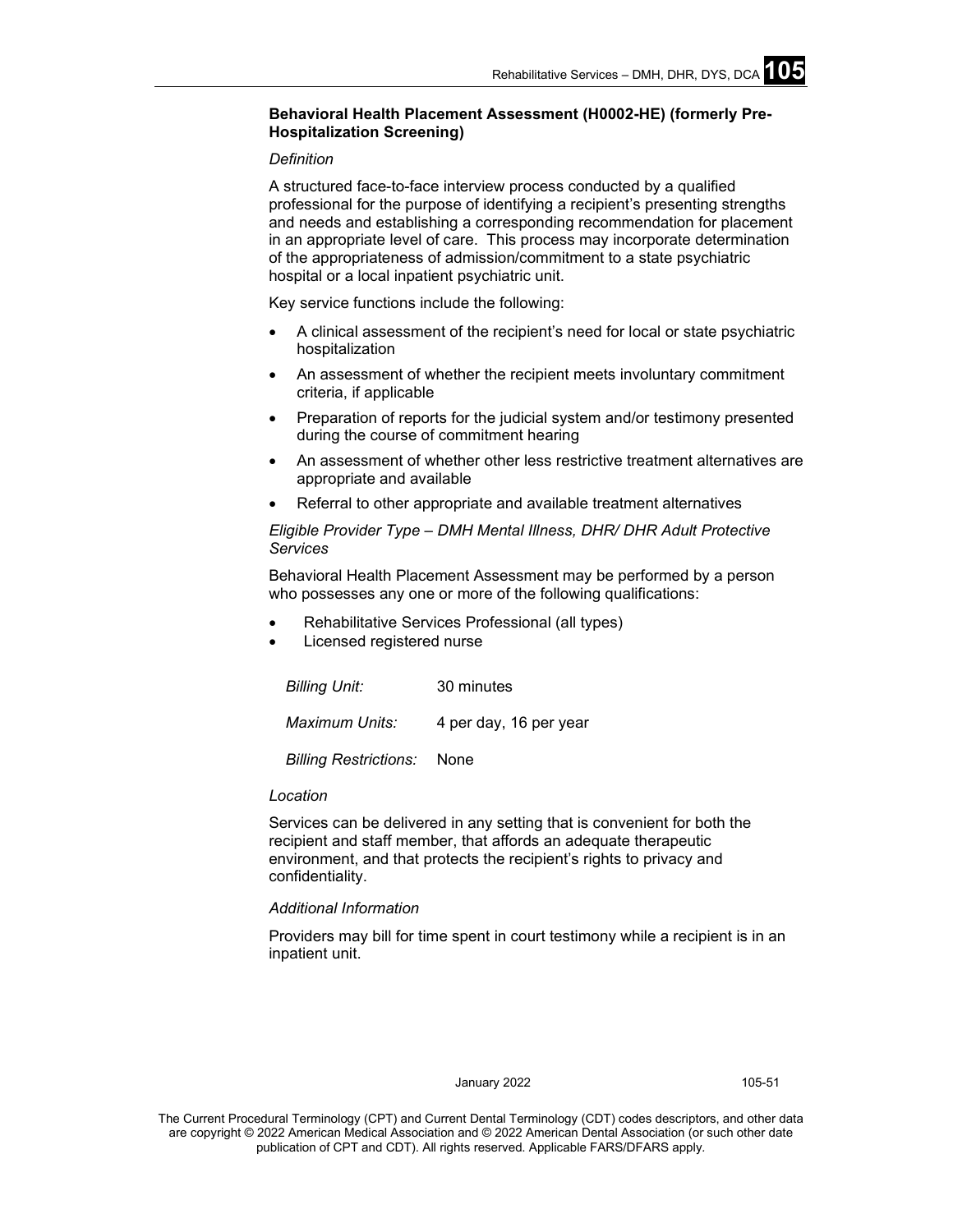# **Basic Living Skills (H0036 – Individual; H0036-HQ – Group)**

### *Definition*

Psychosocial services provided to an individual or group to restore skills that enable a recipient to establish and improve community tenure and to increase his or her capacity for age-appropriate independent living. This service also includes training about the nature of illness, symptoms, and the recipient's role in management of the illness.

Key services functions include the following:

- Training and assistance in restoring skills such as personal hygiene, housekeeping, meal preparation, shopping, laundry, money management, using public transportation, medication management, healthy lifestyle, stress management, and behavior education appropriate to the age and setting of the recipient
- Patient education about the nature of the illness, symptoms, and the recipient's role in management of the illness

# *Eligible Provider Type– DMH Mental Illness/DMH Substance Abuse/DHR*

Basic living skills may be provided by an individual **SUPERVISED** by a staff member who meets at least one of the following qualifications:

- Rehabilitative Services Professional (all types),
- Licensed Registered nurse,
- Social Service Caseworker (DHR only),

# *Eligible Provider Type – DYS*

Basic living skill may be provided by an individual with at least a high school diploma or GED who is supervised by a staff member who meets at least one of the following qualifications:

- Rehabilitative Services Professional as defined in 105.1.1
- Licensed Registered Nurse

# *Eligible Provider Type – DHR / DHR Adult Protective Services*

Services may be provided by an individual employed by a public provider department who meets the state merit system qualifications for Social Service Caseworker or above, or an employee of an agency or entity under contract to serve the target population of one of the same public provider agencies who meets an approved equivalency for Social Service Caseworker, or above.

|        | <b>Billing Unit:</b>         | 15 minutes                                                                                                                                                                              |
|--------|------------------------------|-----------------------------------------------------------------------------------------------------------------------------------------------------------------------------------------|
|        | Maximum Units:               | 2080 units per year                                                                                                                                                                     |
|        |                              | 20 per day (individual)                                                                                                                                                                 |
|        |                              | 8 per day (group)                                                                                                                                                                       |
|        | <b>Billing Restrictions:</b> | May not be billed in combination with In-Home<br>Intervention (H2021, H2022-HA), ACT (H0040),<br>PACT (H0040-HQ), Opioid Use Disorder<br>Treatment (H0020), Outpatient Detoxification - |
| 105-52 |                              | January 2022                                                                                                                                                                            |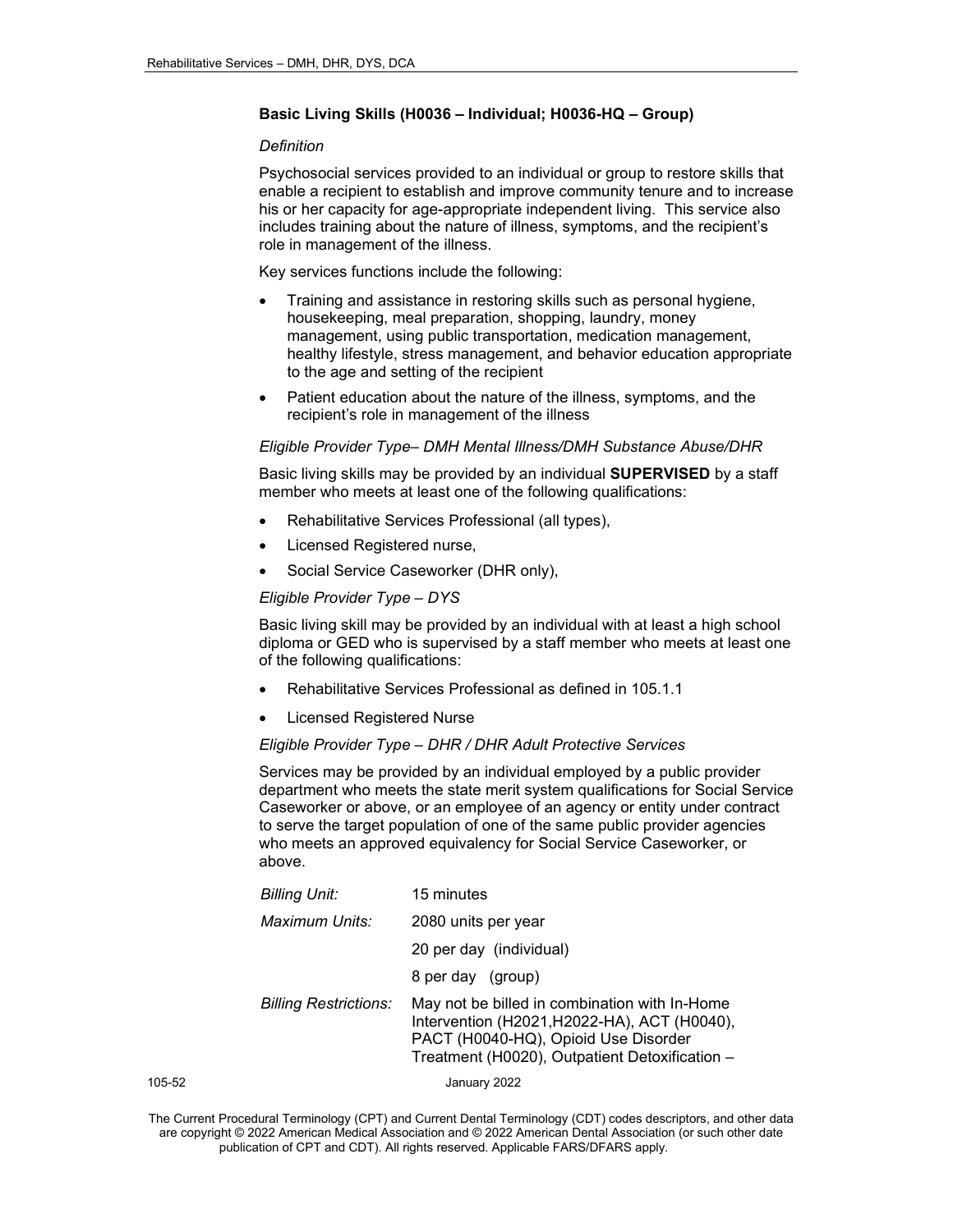Ambulatory Detoxification With Extended On-Site Monitoring (II-D) (H0013), Outpatient Detoxification – Ambulatory Detoxification Without Extended On-Site Monitoring (I-D) (H0014) and H0035-HF Partial Hospitalization.

### *Location*

The only excluded settings are hospitals. Services can be delivered in any setting that is convenient for both the recipient and staff member, that affords an adequate therapeutic environment, and that protects the recipient's rights to privacy and confidentiality.

Additional Information:

Individual Basic Living Skills means the skill can only be taught to one recipient at a time per staff member. Group Basic Living Skills is a skill that is being taught to two or more recipients during the same period of time.

January 2022 105-53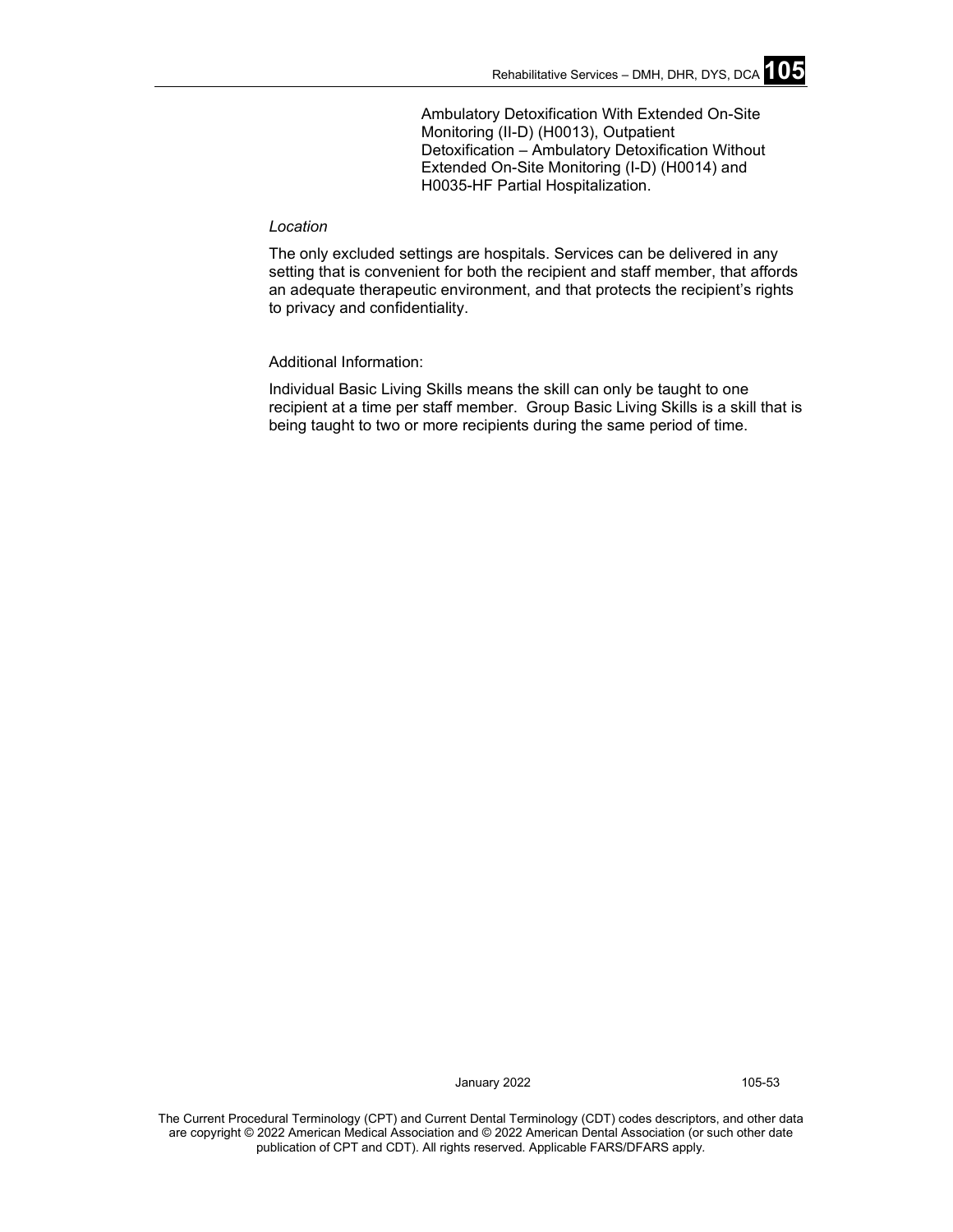# **Psychoeducational Services (H2027 – Individual; H2027-HQ – Group) (formerly Family Support and Education)**

# *Definition*

Structured, topic specific educational services provided to assist the recipient and the families\* of recipients in understanding the nature of the identified behavioral health disorder, symptoms, management of the disorder, how to help the recipient be supported in the community and to identify strategies to support restoration of the recipient to his/her best possible level of functioning.

Key service functions include, as appropriate, but are not limited to education about the following:

- The nature of the illness
- Expected symptoms
- Medication management
- Ways in which the family member can cope with the illness

# *Eligible Provider Type– DMH Mental Illness/DHR*

Psychoeducational services may be provided by an individual **SUPERVISED** by a staff member who meets at least one of the following qualifications:

- Rehabilitative Services Professional (all types),
- Social Service Caseworker (DHR only),
- Licensed Registered Nurse

# *Eligible Provider Type – DMH-Substance Abuse*

Services may be provided by an individual who meets one of the following eligible provider types:

- Rehabilitative Services Professional I (all types)
- QSAP II
- QSAP III
- **CRSS**

# *Eligible Provider Type – DYS*

Psychoeducational services may be provided by an individual with at least a high school diploma or GED who is supervised by a staff member who meets at least one of the following qualification:

- Rehabilitative Services Professional as defined in 105.1.1
- Licensed Registered Nurse

Eligible Provider Type – DHR / DHR Adult Protective Services

Services may be provided by an individual employed by a public provider department who meets the state merit system qualifications for Social Service Caseworker or above, or an employee of an agency or entity under contract to serve the target population of one of the same public provider agencies

105-54 January 2022

The Current Procedural Terminology (CPT) and Current Dental Terminology (CDT) codes descriptors, and other data are copyright © 2022 American Medical Association and © 2022 American Dental Association (or such other date publication of CPT and CDT). All rights reserved. Applicable FARS/DFARS apply*.*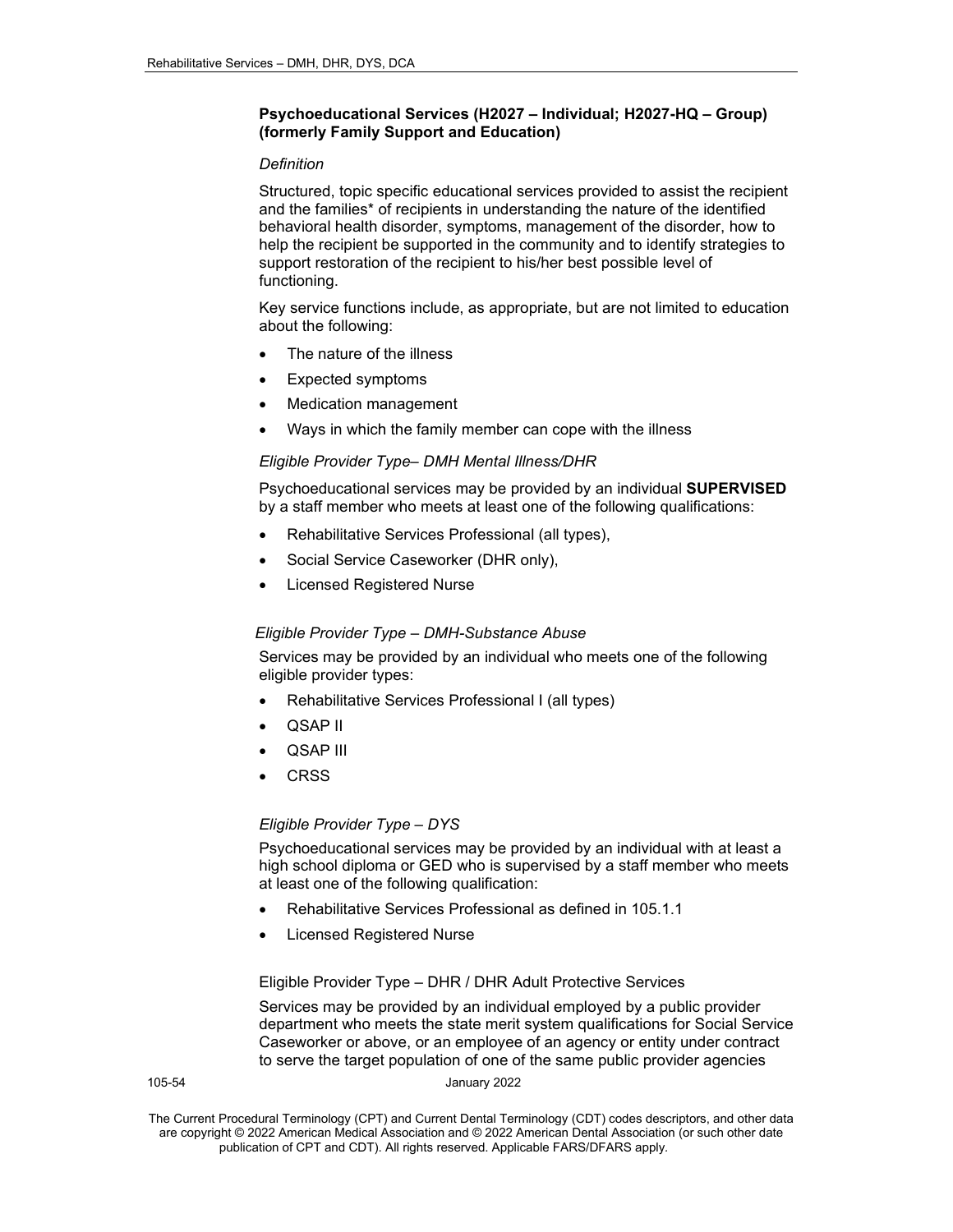who meets an approved equivalency for Social Service Caseworker, or above.

| Billing Unit:<br>Maximum Units: | 15 minutes<br>416 units per year                                                                                                                                                                                                                                                                                                                                                                                               |
|---------------------------------|--------------------------------------------------------------------------------------------------------------------------------------------------------------------------------------------------------------------------------------------------------------------------------------------------------------------------------------------------------------------------------------------------------------------------------|
|                                 | 8 per day for services provided to an individual<br>recipient's family                                                                                                                                                                                                                                                                                                                                                         |
|                                 | 8 per day for services provided to a group of<br>recipients' families                                                                                                                                                                                                                                                                                                                                                          |
| <b>Billing Restrictions:</b>    | May not be billed in combination with In-Home<br>Intervention (H2021, H2022-HA) ACT (H0040),<br>PACT (H0040-HQ), Opioid Use Disorder<br>Treatment (H0020), Outpatient Detoxification -<br>Ambulatory Detoxification With Extended On-Site<br>Monitoring (II-D) (H0013), Outpatient<br>Detoxification - Ambulatory Detoxification Without<br>Extended On-Site Monitoring (I-D) (H0014) and<br>H0035-HF Partial Hospitalization. |

# *Location*

Services can be delivered in any setting that is convenient for both the family and staff member, that affords an adequate therapeutic environment, and that protects the recipient's rights to privacy and confidentiality.

January 2022 105-55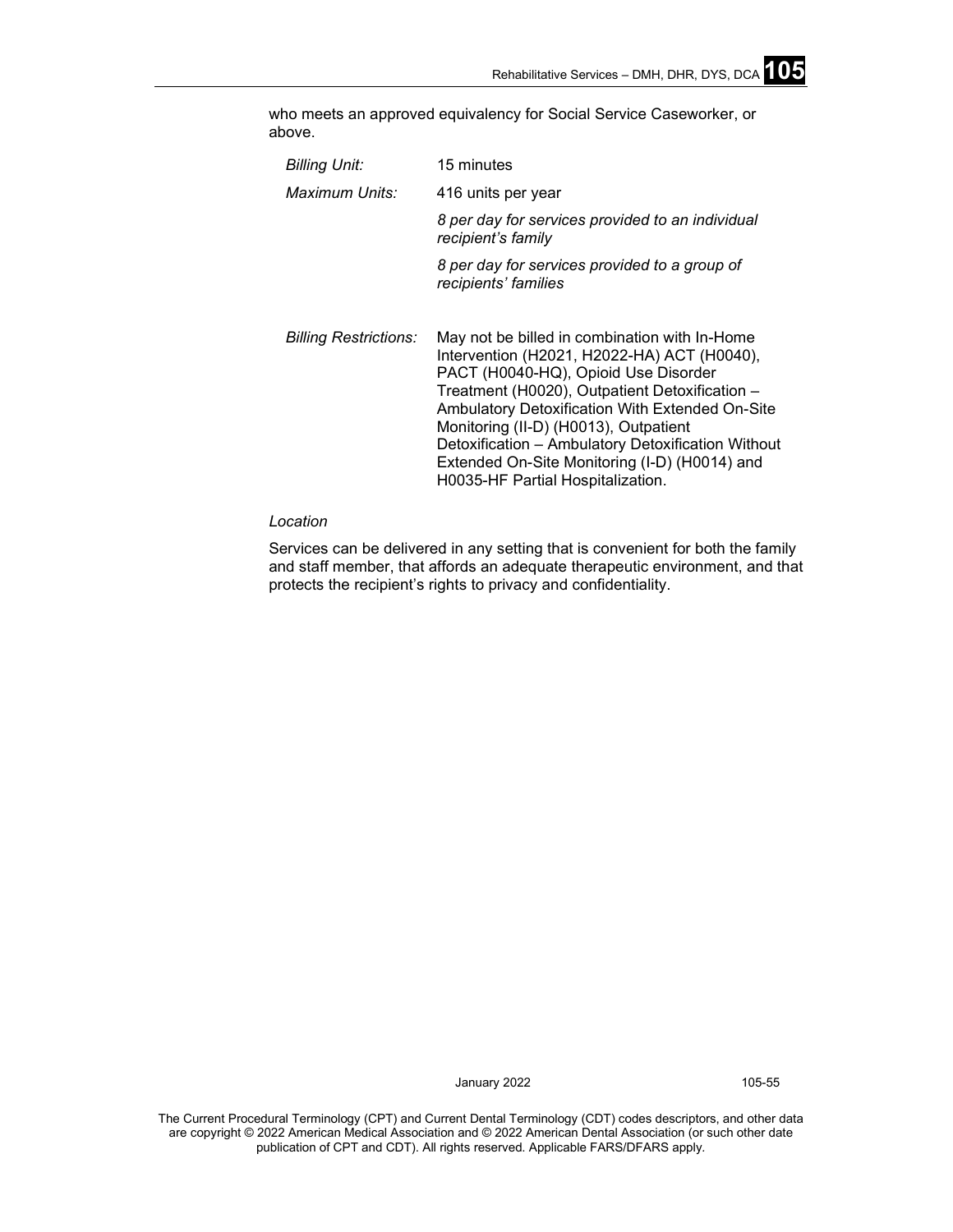# **Assertive Community Treatment (ACT) (H0040) (H0040-HA) Program for Assertive Community Treatment (PACT) (H0040-HQ)**

### *Definition*

Treatment services provided primarily in a non-treatment setting by a member of an ACT or PACT team, staffed pursuant to ADMH regulations promulgated in the Alabama Administrative Code for adult recipients with serious mental illness or co-occurring substance use and mental health disorders who are in a high-risk period due to an exacerbation of the behavioral health disorder and/or returning from an episode of inpatient/residential psychiatric care, or who are consistently resistant to traditional clinic-based treatment interventions and are difficult to engage in an ongoing treatment program.

Key service functions include, but are not limited to, the following:

- Intake
- Medical assessment and treatment
- Medication administration
- Medication monitoring
- Individual, group, and/or family counseling
- Crisis intervention
- Mental health care coordination
- Case management
- Psychoeducational Services
- **Basic living skills**

The only services that may be billed in addition to ACT or PACT are Partial Hospitalization (H0035), Intensive Day Treatment (H2012), and Rehabilitative Day Program (H2017).

#### *Eligible Provider Type– DMH Mental Illness*

*The program must be staffed by an assigned team with a minimum of three FTE staff. The program staff are required to follow the current Community Mental Health Program Standards Manual or subsequent revisions.*

*Of the three FTE staff, it is required to have a least:*

- *1 full-time Rehabilitative Services Professional (master's level clinician)*
- *1 full-time Qualified Mental Health Provider – Bachelor's, and*
- *.50 FTE of either an RN or LPN.*

There must be an assigned (ACT or PACT) team that is identifiable by job title, job description, and job function. The team must be staffed in accordance with DMH certification standards. Each member of the team must be known to the recipient and must individually provide services to each recipient in the team's caseload. The team will conduct a staffing of all assigned cases at least twice weekly. The caseload cannot exceed a 1:12 staff to recipient ratio on an ACT team where the part-time psychiatrist is not counted as one staff member or a 1:10 staff to recipient ratio on a PACT team.

#### 105-56 January 2022

The Current Procedural Terminology (CPT) and Current Dental Terminology (CDT) codes descriptors, and other data are copyright © 2022 American Medical Association and © 2022 American Dental Association (or such other date publication of CPT and CDT). All rights reserved. Applicable FARS/DFARS apply*.*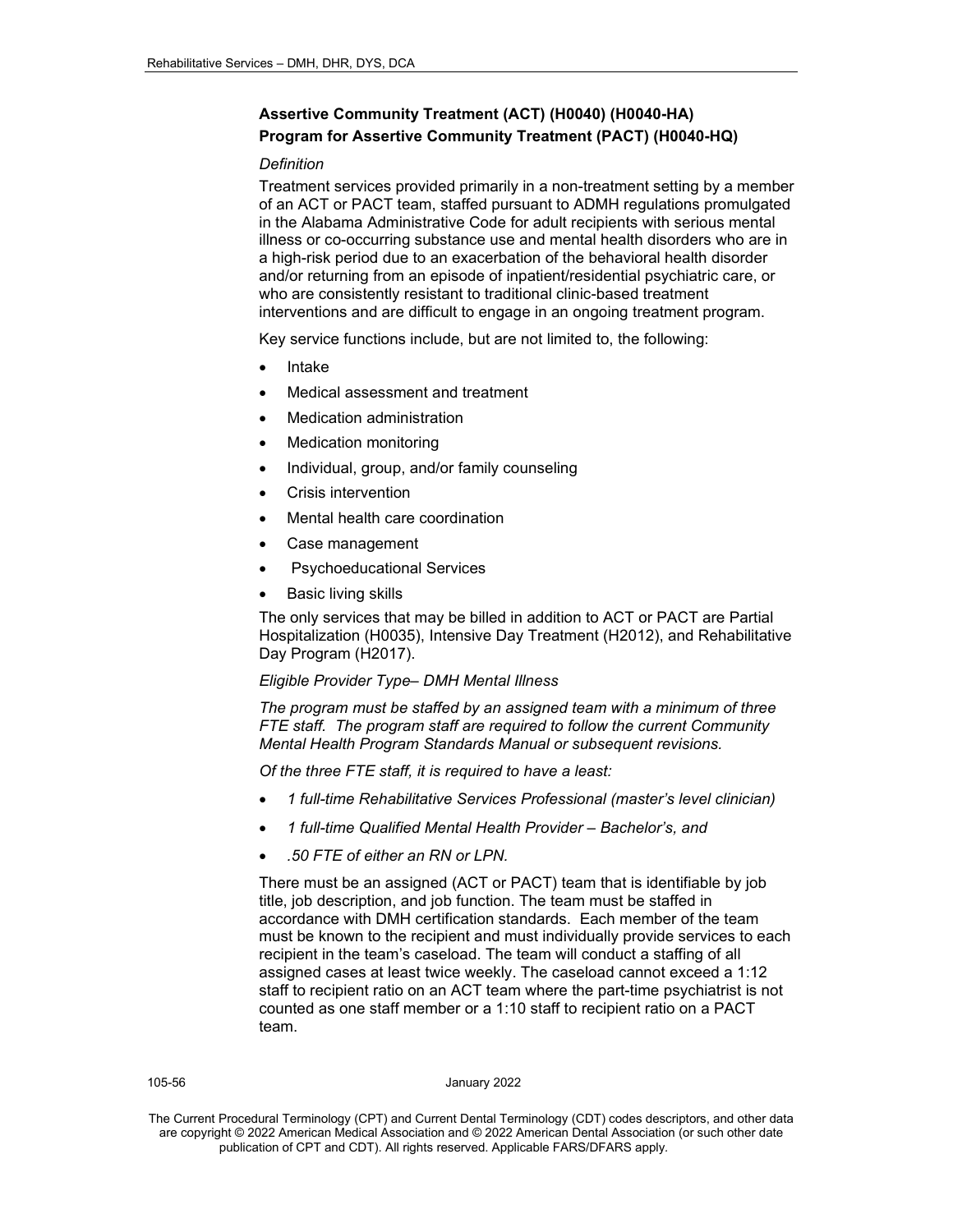| <b>Billing Unit:</b>         | One day                                                                                                                                                                                                                                                                                                                                                                                                                                                              |
|------------------------------|----------------------------------------------------------------------------------------------------------------------------------------------------------------------------------------------------------------------------------------------------------------------------------------------------------------------------------------------------------------------------------------------------------------------------------------------------------------------|
| Maximum Units:               | 365 days per year                                                                                                                                                                                                                                                                                                                                                                                                                                                    |
| <b>Billing Restrictions:</b> | May not be billed in combination with Intake<br>Evaluation (90791), Medical Assessment and<br>Treatment (H0004), Medication Administration<br>(96372-HE), Medication Monitoring (H0034), Basic<br>Living Skills (H0036), Psychoeducation (H2027),<br>Individual (90804-HE), Family (90846-HE, 90847-<br>HE, 90849-HE), Group Counseling (90853-HE),<br>Crisis Intervention (H2011), Mental Health Care<br>Coordination (H0046), or Treatment Plan Review<br>(H0032). |

#### *Location*

The only excluded settings are nursing homes. ACT and PACT services may be billed on a daily basis even though the recipient might not be seen or contacted by the team each day. ACT and PACT services may be billed while a recipient is hospitalized briefly for stabilization or medical treatment. Services can be delivered in any setting that is convenient for both the family and staff member, that affords an adequate service environment, and that protects the recipient's rights to privacy and confidentiality.

### *Additional Information*

Documentation of the required staffing and all recipient contacts by ACT and PACT team members shall be included in the recipient's medical record. All service documentation shall follow the guidelines in Section 105.2.3. Recipient signatures are not required for ACT and PACT key service functions; however, services which are provided outside the ACT and PACT benefit will require recipient signatures. H0040 and H0040-HQ may be spanbilled by multiplying the appropriate number of units for the month by the daily rate. Benefits are limited to 365 units per calendar year. Utilization will be monitored through retrospective reviews.

January 2022 105-57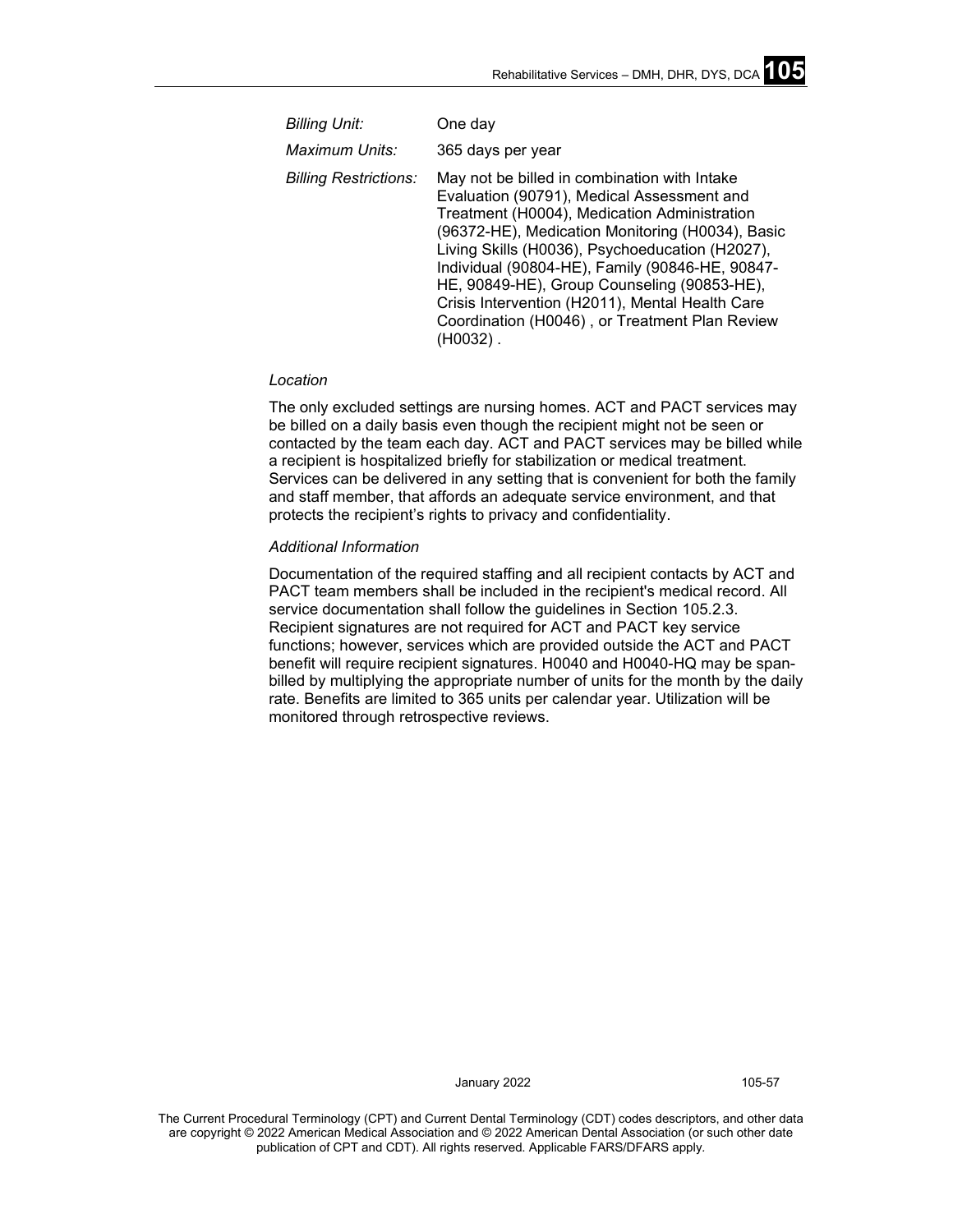# **Opioid Use Disorder Treatment (H0020: HF - Methadone, H0020: HF:AM – Buprenorphine, J2315:HF - Vivitrol)**

### *Definition*

*The administration of medication, including the use of FDA approved medications for the use of opioid use disorders, to recipients who have a diagnosed opioid use disorder. Medication is administered to support the recipient's efforts to restore adequate functioning in major life areas that have been debilitated as a result of opioid addiction. This service includes medication administration and concurrent related medical and clinical services.*

### *Eligible Provider Type – DMH Substance Abuse*

The program must be staffed as specified in current and subsequent revisions of:

(1) State regulations established for this service by the Alabama Department of Mental Health and published in the Alabama Administrative Code; and

(2) Federal regulations established for this service by the Substance Abuse and Mental Health Services Administration

Eligible Provider Type for Administration of Medication:

- **Physician**
- Physician's Assistant
- CRNP
- RN
- LPN

| <b>Billing Unit:</b> | One day                                       |  |
|----------------------|-----------------------------------------------|--|
| Maximum Units:       | 365 per year for H0020. 1 per month for J2315 |  |

#### *Location*

*Services can be delivered in any setting that is acceptable for both the recipient and staff member, that affords an adequate therapeutic environment, and that protects the recipient's rights to privacy and confidentiality. Location should be in compliance with all applicable federal, state, and local codes.*

#### *Additional Information*

H0020 may be span-billed by multiplying the appropriate number of units for the month by the daily rate. Benefits are limited to 365 units per year. Please utilize the AM modifier when billing for Buprenorphine. Utilization will be monitored through retrospective reviews.

105-58 January 2022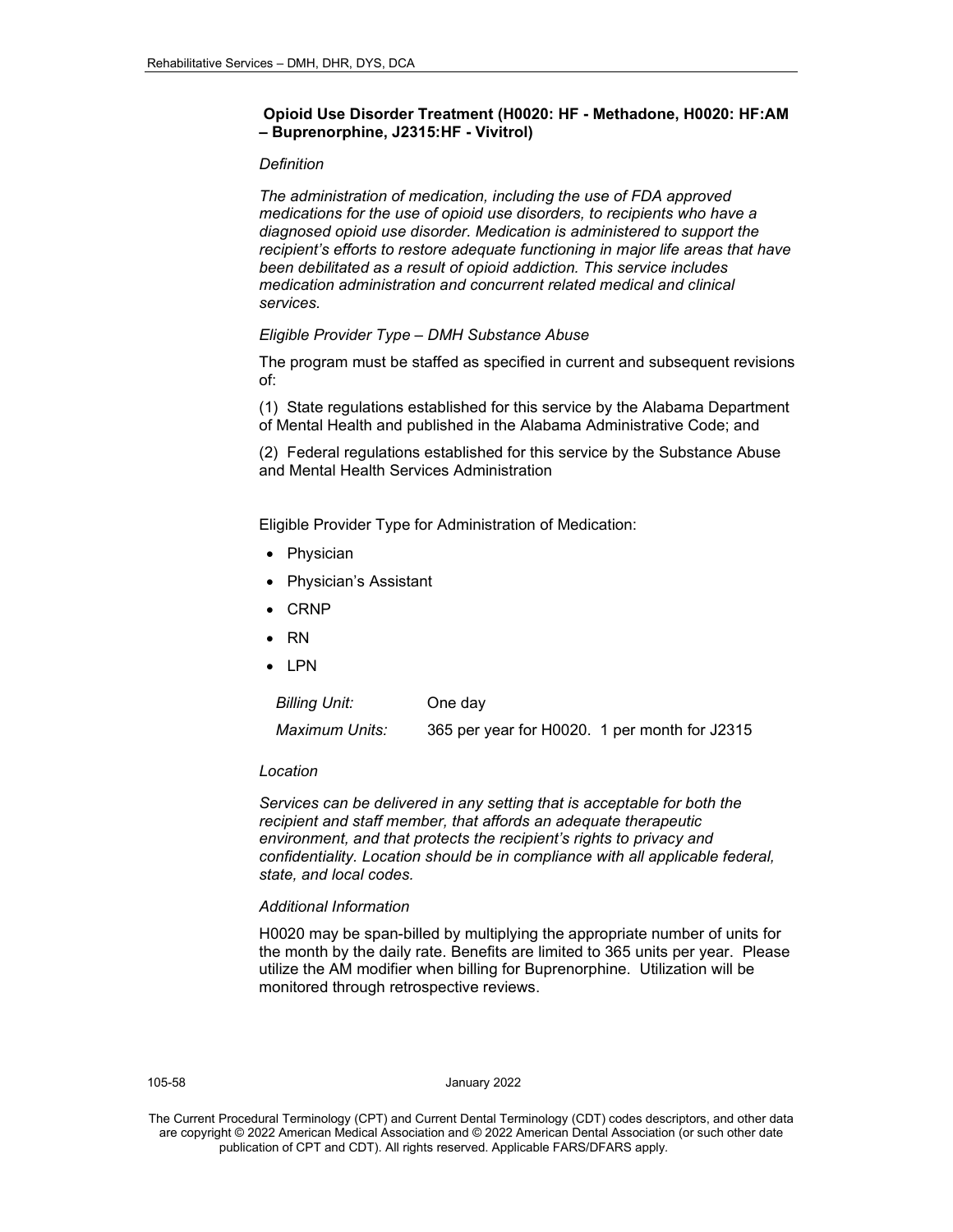# **Outpatient Detoxification (H0013: HF – Ambulatory Detoxification With Extended On-Site Monitoring [II-D], H0014: HF – Ambulatory Detoxification Without Extended On-Site Monitoring [I-D])**

#### **Definition**

Face-to-face interactions with a recipient for the purpose of medically managing mild to moderate withdrawal symptoms from alcohol and/or other drugs in an ambulatory setting. Services are provided in regularly scheduled sessions under a defined set of policies, procedures, and medical protocols by authorized medical personnel.

### *Eligible Provider Type – DMH Substance Abuse*

The program must be staffed as specified in current and subsequent revisions of regulations established for this service by the Alabama Department of Mental Health Substance Abuse Services Administrative Code.

Eligible Provider Type:

- Rehabilitative Services Professional (all types)
- QSAP II
- QSAP III
- Certified Recovery Support Specialist (CRSS)
- QPP, with specialized training
- Licensed Registered Nurse
- **Licensed Practical Nurse**

Billing Unit: 1 day; Maximum Units: 365 days per year

*Billing Restrictions*: Opioid Use Disorder Treatment (H0020), Partial Hospitalization (H0035)

January 2022 105-59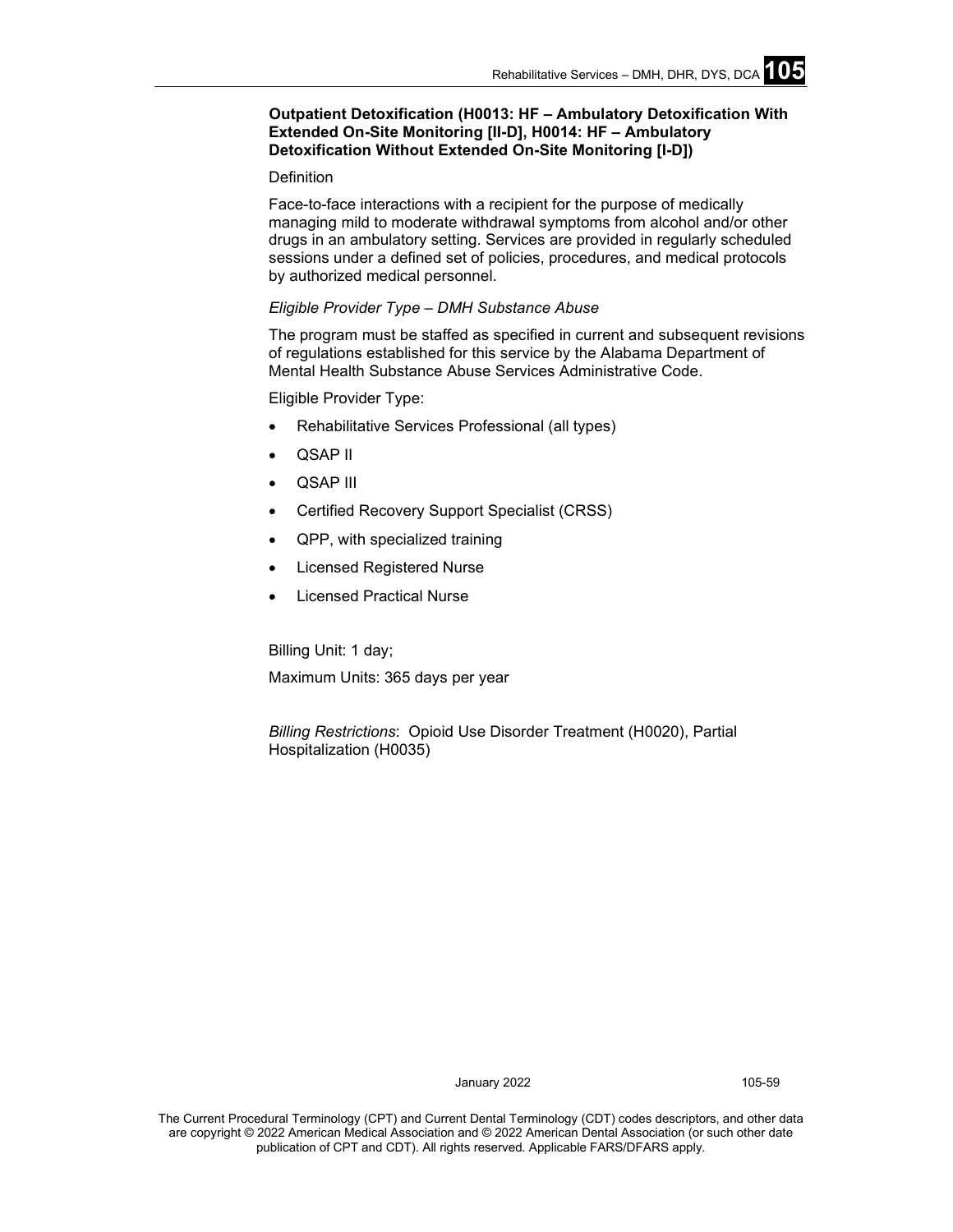# **Peer Support Services (Youth: H0038-HE:HA- or HE:HA:HQ (Group), Adult: H0038 HE:HB or HE:HB:HQ (Group) or- HF:HB or HF:HB:HQ (Group), Parent; HE:HC or HE:HC:HQ (Group)**

#### Definition

Peer Support Service (Adult/Child and Adolescent/Family/Recovery Support Specialist) – Peer Support services provides structured, scheduled activities that promote socialization, recovery, self-advocacy, development of natural supports, and maintenance of community living skills, by Certified Peer Specialists (Adult, Youth, Family Peer Specialists, Recovery Support Specialist). Peer Support service actively engages and empowers an individual and his/her identified supports in leading and directing the design of the service plan and thereby ensures that the plan reflects the needs and preferences of the individual (and family when appropriate) with the goal of active participation in this process. Additionally, this service provides support and coaching interventions to individuals (and family when appropriate) to promote recovery, resiliency and healthy lifestyles and to reduce identifiable behavioral health and physical health risks and increase healthy behaviors intended to prevent the onset of disease or lessen the impact of existing chronic health conditions. Peer supports provide effective techniques that focus on the individual's self-management and decision making about healthy choices, which ultimately extend the members' lifespan. Family peer specialists assist children, youth, and families to participate in the wraparound planning process, access services, and navigate complicated adult/childserving agencies.

Eligible Provider Type – DMH Mental Illness, DMH Substance Abuse, DHR

MI: Certified Mental Health Peer Specialist – Youth

Certified Mental Health Peer Specialist – Adult

Certified Mental Health Peer Specialist – Parent

DMH – SA: Certified Recovery Support Specialist (CRSS)

Certified Mental Health Peer Specialists (DMH-MI) – Youth, Adult, Parent and Certified Recovery Support Specialists (DMH-SA) must successfully complete an approved AMA Peer training program authorized by the appropriate state agency department within six (6) months of date of hire.

|        | <b>Billing Unit:</b>         | 15 minutes                                                                                                                                                               |
|--------|------------------------------|--------------------------------------------------------------------------------------------------------------------------------------------------------------------------|
|        | Maximum Units:               | Limited to 20 units per day (individual) and 8 units<br>per day (group). 2,080 units per year for group<br>services and 2,080 units per year for individual<br>services. |
|        | <b>Billing Restrictions:</b> | Certified Peer Services – Youth may not be billed<br>in combination with Therapeutic Mentoring<br>(H2019), and Certified Peer Services - Adult<br>(H0038 HE:HB).         |
| 105-60 |                              | January 2022                                                                                                                                                             |

The Current Procedural Terminology (CPT) and Current Dental Terminology (CDT) codes descriptors, and other data are copyright © 2022 American Medical Association and © 2022 American Dental Association (or such other date publication of CPT and CDT). All rights reserved. Applicable FARS/DFARS apply*.*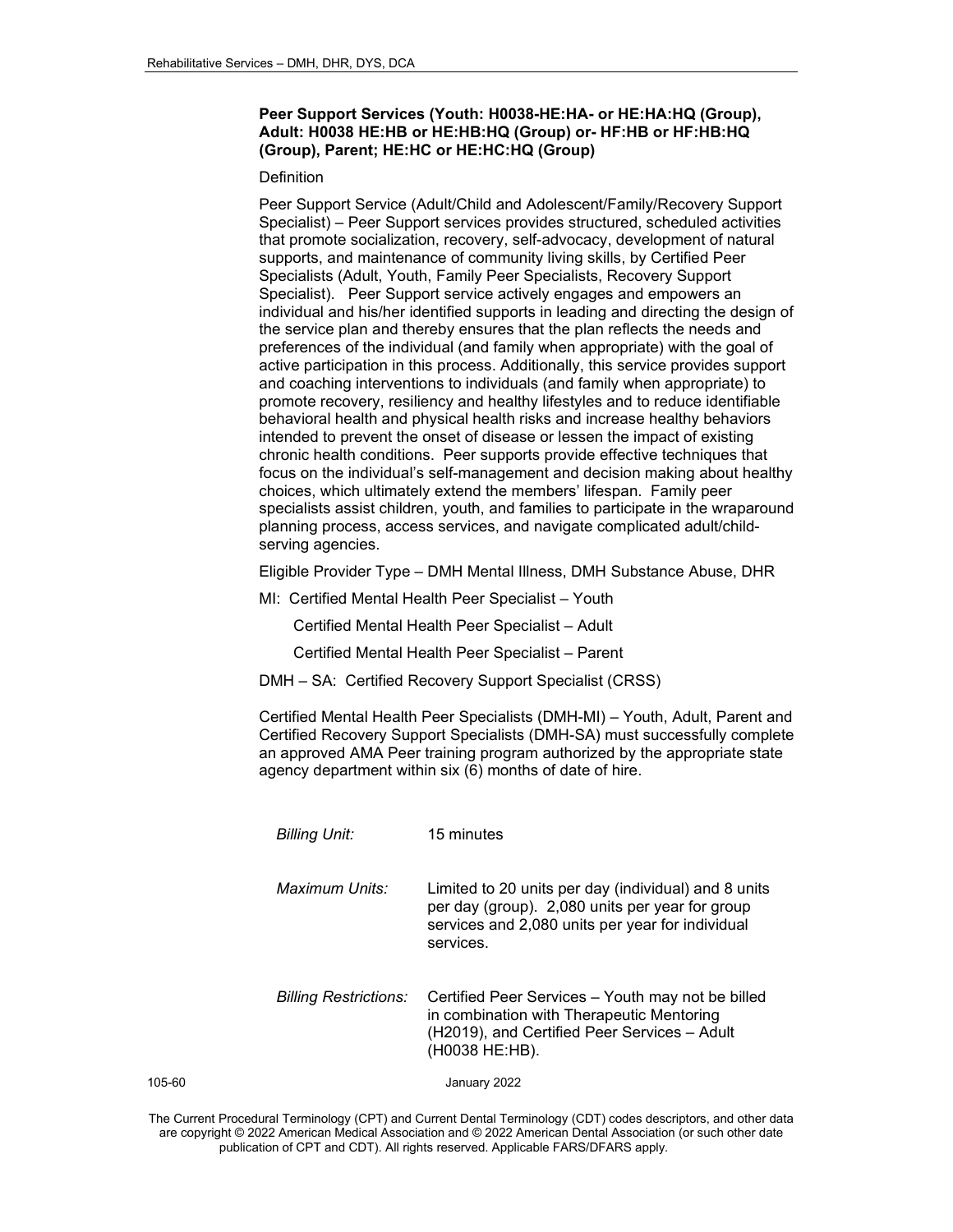Certified Peer Services – Adult may not be billed in combination with Therapeutic Mentoring (H2019), Certified Peer Services – Youth (H0038 HE:HA), and Adult In-Home Intervention (H2021) if one of the team members is a Certified Peer Specialist-Adult.

Certified Peer Services – Parent cannot be billed in combination with C&A In-Home Intervention (H2022-HA) if one of the team members is a Certified Peer Specialist – Parent.

# *Location*

The only excluded settings are hospitals. Services can be delivered in any setting that is convenient for both the recipient and staff member, that affords an adequate therapeutic environment, and that protects the recipient's rights to privacy and confidentiality.

January 2022 105-61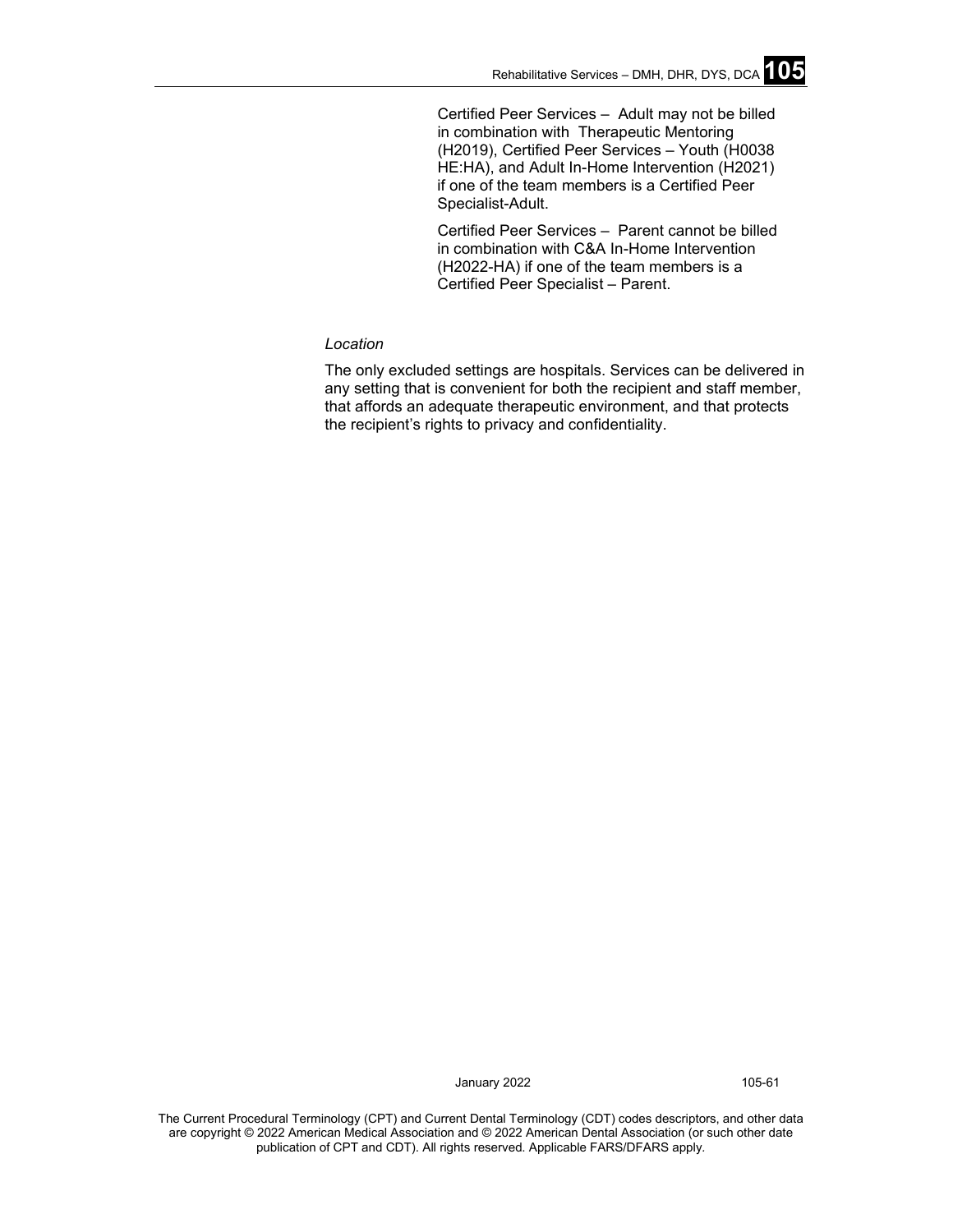# **Psychosocial Rehabilitation Services – Working Environment (H2025- HE, H2025-HF)**

#### **Definition**

Psychosocial services that provide rehabilitative supports with the goal of restoring skills needed to be prepared for community-living activities that may result in employability, promote recovery/wellness, prevent the escalation of a mental health condition into a crisis situation or into a chronic/significantly disabling disorder, improve community-based functioning, alleviate symptoms, and decreasing isolation. The goal of the service is to help recipients be prepared for community-living/activities that may ultimately result in employability. This service does not include educational, vocational or job training services.

Eligible Staff:

DMH Mental Illness and Substance Abuse:

The program must be staffed as specified in current and subsequent revisions of regulations established for this service by the Alabama Department of Mental Health Substance Abuse Services Administrative Code.

- Rehabilitative Services Professional (all types)
- Qualified Mental Health Provider Bachelor's
- Qualified Mental Health Provider Non-Degreed
- Certified Mental Health Peer Specialist Adult
- Certified Mental Health Peer Specialist Youth
- QSAP II
- QSAP III
- QPP (Qualified Paraprofessionals)

| Billing Unit:         | 15 minutes                            |
|-----------------------|---------------------------------------|
| Maximum Units:        | 32 units per day, 320 units per month |
| Billing Restrictions: | None                                  |

105-62 January 2022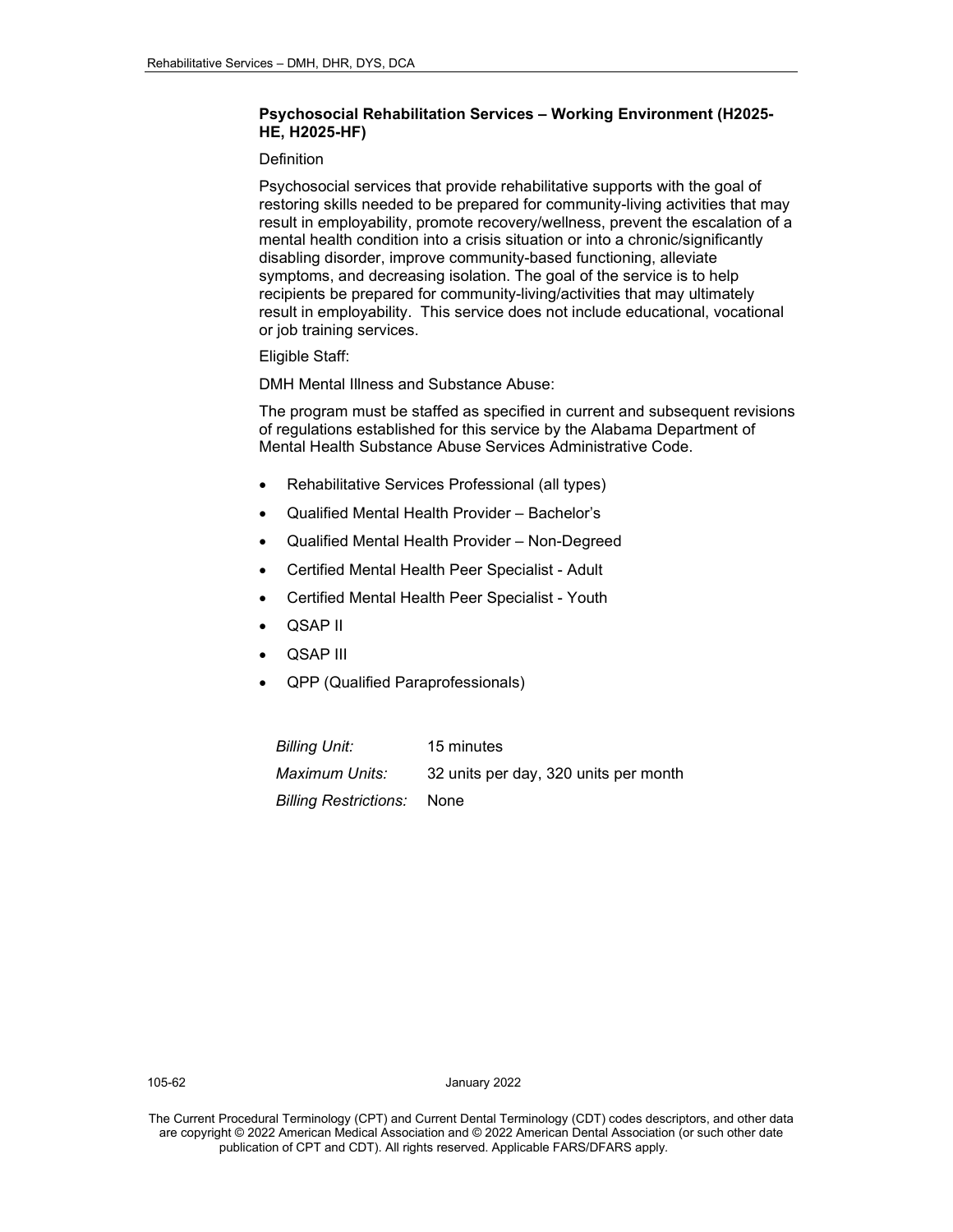# **Screening (H-0049-HF)**

# Definition

An encounter in which a brief, valid, questionnaire is administered by trained personnel to examine the context, frequency, and amount of alcohol or other drugs used by a recipient. This process seeks to identify recipients who have an alcohol or drug use disorder or are at risk for development of such. The service includes feedback on the screening results, and recommendations and referral for additional services, if indicated. This is a covered service for recipients whose use of alcohol and/or drugs has adversely impacted functioning in a major life area.

Eligible Staff – DMH Substance Abuse

- Rehabilitative Services Professional (all types)
- QSAP II
- QSAP III
- QPP, with specialized training
- **CRSS**

# *Billing Unit:* Episode

# *Maximum Units:* 2 units per year

*Billing Restriction*: Must be billed either in conjunction with 90791, H0050, or billed with no additional services. Screening should result in an assessment, brief intervention, or no additional services.

January 2022 105-63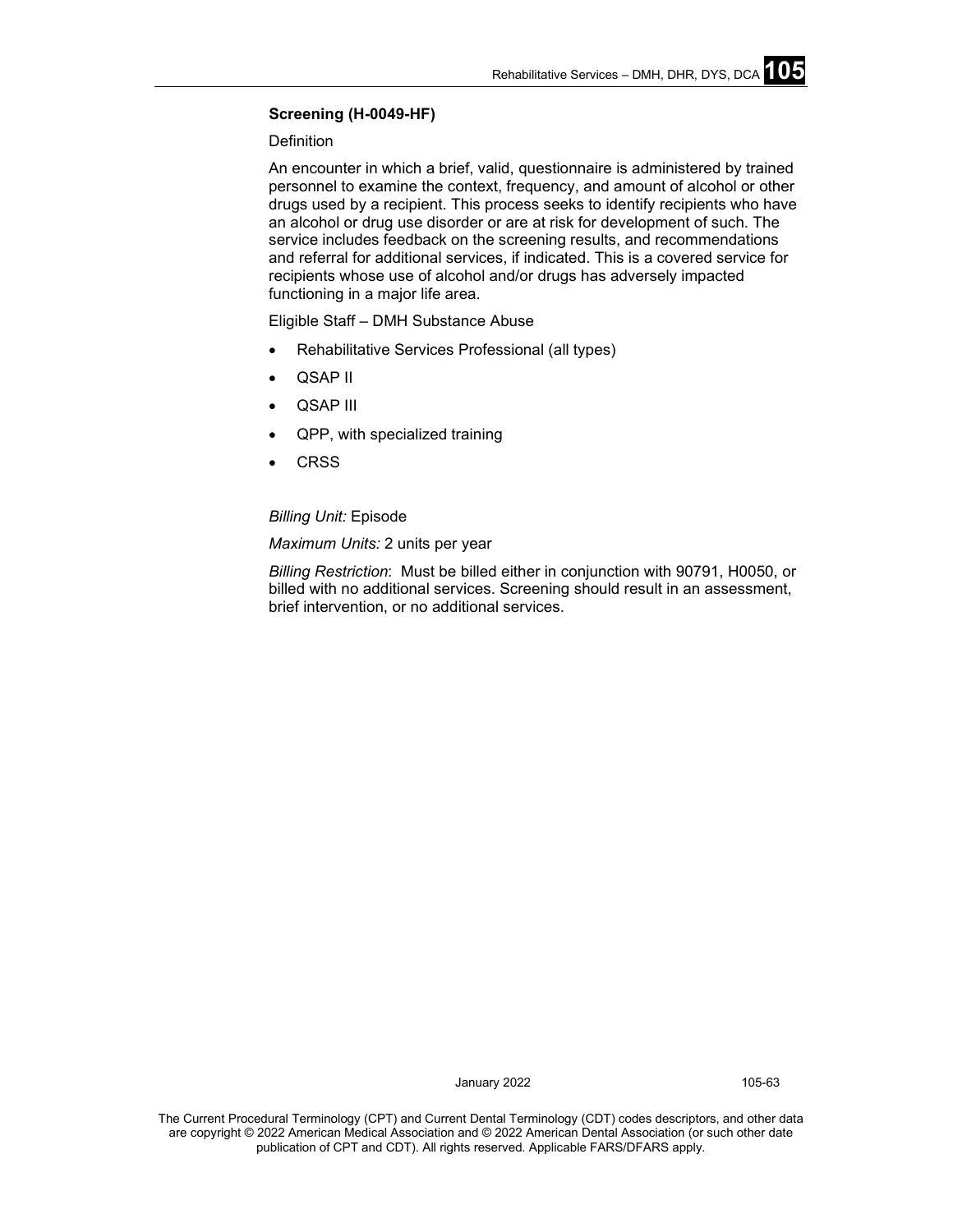# **Brief Intervention (H0050-HF)**

# **Definition**

A brief motivational encounter conducted after a recipient has completed an approved alcohol and drug screening procedure in which a potential alcohol or drug use problem was identified. During this brief encounter, a trained clinician provides feedback on the recipient's alcohol and/or drug use patterns, expresses concerns about the pattern of use as clinically indicated, provides advice in regard to strategies to eliminate or cut back in regard to destructive alcohol/drug use patterns, assists in development of an action plan, and initiates referrals as appropriate (these individuals should not already have an established SUD diagnosis).

Eligible Provider Type – DMH Substance Abuse

- Rehabilitative Services Professional (all types)
- QSAP II
- QSAP III
- QPP, with specialized training

Billing Unit: 15 minutes

Maximum Units: 8 units per year

*Billing Restriction:* Must be billed either in combination with H0050

105-64 January 2022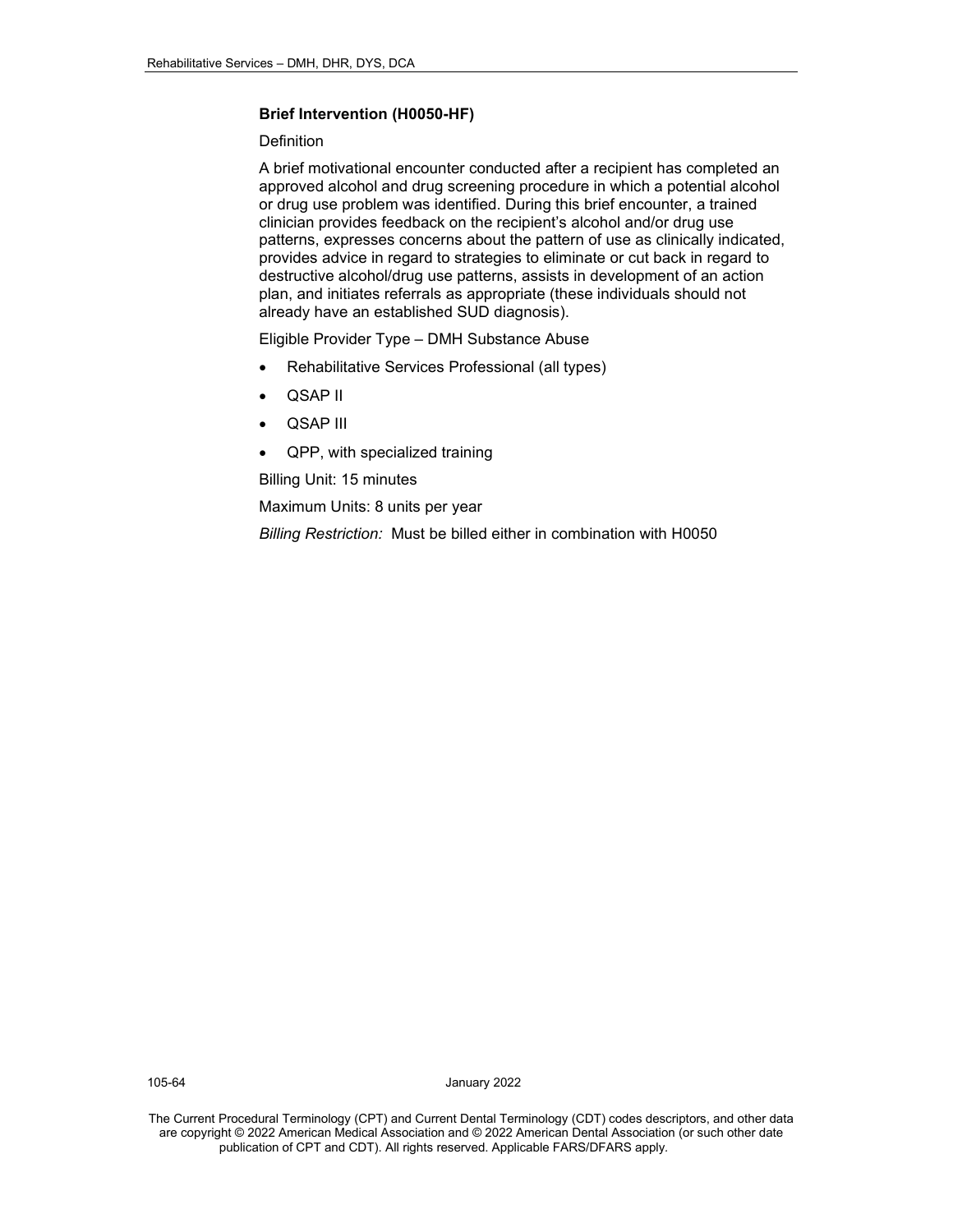# **Nursing Assessment and Care (T1001-HE-U1, T1001-HE-U2, T1001-HF-U1, T1001-HF-U2, T1002-HE-U1, T1002-HF-U1, T1003-HE-U2, T1003-HF-U2)**

**Definition** 

Nursing Assessment and Care services are face-to-face (in person or via telemedicine/telehealth) contacts with an individual to monitor, evaluate, assess, establish nursing goals, and/or carry out physicians' orders regarding treatment and rehabilitation of the physical and/or behavioral health conditions of an individual as specified in the individualized recovery plan. It includes providing special nursing assessments to observe, monitor and care for physical, nutritional and psychological issues or crises manifested in the course of the individual's treatment; to assess and monitor individual's response to medication to determine the need to continue medication and/or for a physician referral for a medication review; assessing and monitoring an individual's medical and other health issues that are either directly related to the mental health or substance related disorder, or to the treatment of the disorder (e.g. diabetes, cardiac and/or blood pressure issues, substance withdrawal symptoms, weight gain and fluid retention, seizures, etc.); venipuncture required to monitor and assess mental health, substance disorders or directly related conditions, and to monitor side effects of psychotropic medication; consultation with the individual's family and/or significant others for the benefit of the client about medical and nutritional issues; to determine biological, psychological, and social factors which impact the individual's physical health and to subsequently promote wellness and healthy behavior and provide medication education and medication selfadministration training to the individual and family.

Eligible Provider Type – DMH Mental Illness, DMH Substance Abuse/DYS

- Licensed Registered Nurse
- Licensed Practical Nurse

| <b>Billing Unit:</b>         | 15 minutes                                                                                                                                                                                                                                                                                                                                                        |
|------------------------------|-------------------------------------------------------------------------------------------------------------------------------------------------------------------------------------------------------------------------------------------------------------------------------------------------------------------------------------------------------------------|
| Maximum Units:               | 2 units per day in a specialized level of care; 732<br>units per year                                                                                                                                                                                                                                                                                             |
| <b>Billing Restrictions:</b> | MI: None                                                                                                                                                                                                                                                                                                                                                          |
|                              | SA: May not be billed in combination with Medical<br>Assessment and Treatment (H0004-HF), Opioid<br>Use Disorder Treatment (H0020), Outpatient<br>Detoxification - Ambulatory Detoxification With<br>Extended On-Site Monitoring (II-D) (H0013),<br>Outpatient Detoxification - Ambulatory<br>Detoxification Without Extended On-Site<br>Monitoring (I-D) (H0014) |

#### *Location*

The only excluded settings are nursing homes and hospitals.

#### January 2022 105-65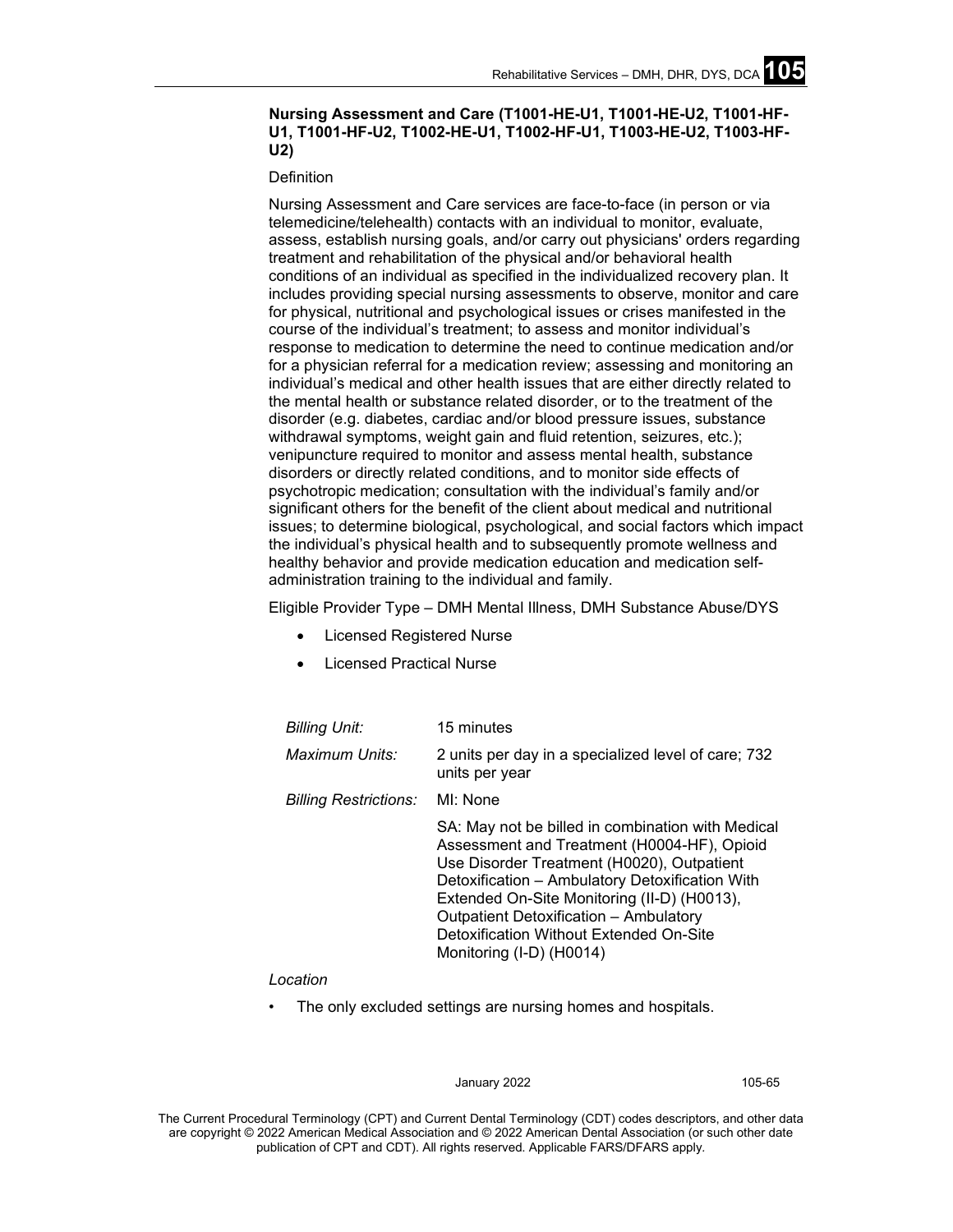#### **Therapeutic Mentoring (H2019-HE:HA, H2019-HE:HA:HQ)**

### **Definition**

Therapeutic Mentoring Services provide a structured one on one intervention to a child or youth and their families that is designed to ameliorate behavioral health-related conditions that prevent age-appropriate social functioning. This service includes supporting and preparing the child or youth in ageappropriate behaviors by restoring daily living, social and communication skills that have been adversely impacted by a behavioral health condition. These services must be delivered according to an individualized treatment plan and progress towards meeting the identified goals must be monitored and communicated regularly to the clinician so that the treatment plan can be modified as necessary. Therapeutic mentoring may take place in a variety of settings including the home, school or other community settings. The therapeutic mentor does not provide social, educational, recreational or vocational services.

Component Services include:

- **Basic Living Skills**
- Social Skills Training
- Coping Skills Training
- **Assessment**
- **Plan Review**
- Progress Reporting
- Transition Planning

Eligible Provider Type – All State Agencies

- Rehabilitative Services Professional (all types)
- Social Service Caseworker
- Licensed Registered Nurse
- **Licensed Practical Nurse**
- Qualified Mental Health Provider Bachelor's Or,
- Qualified Mental Health Provider Non-Degreed

Therapeutic Mentors must successfully complete an approved AMA Therapeutic Mentor training program authorized by the appropriate participating state agency within six (6) months of date of hire.

| <b>Billing Unit:</b> | 15 minutes                                                                           |  |
|----------------------|--------------------------------------------------------------------------------------|--|
|                      | 8 units (unit = 15 minutes) per day, individual                                      |  |
|                      | 8 units (unit = 15 minutes) per day, group                                           |  |
| Maximum Units:       | 416 per year (416 units per year for individual and<br>416 units per year for group) |  |

#### 105-66 January 2022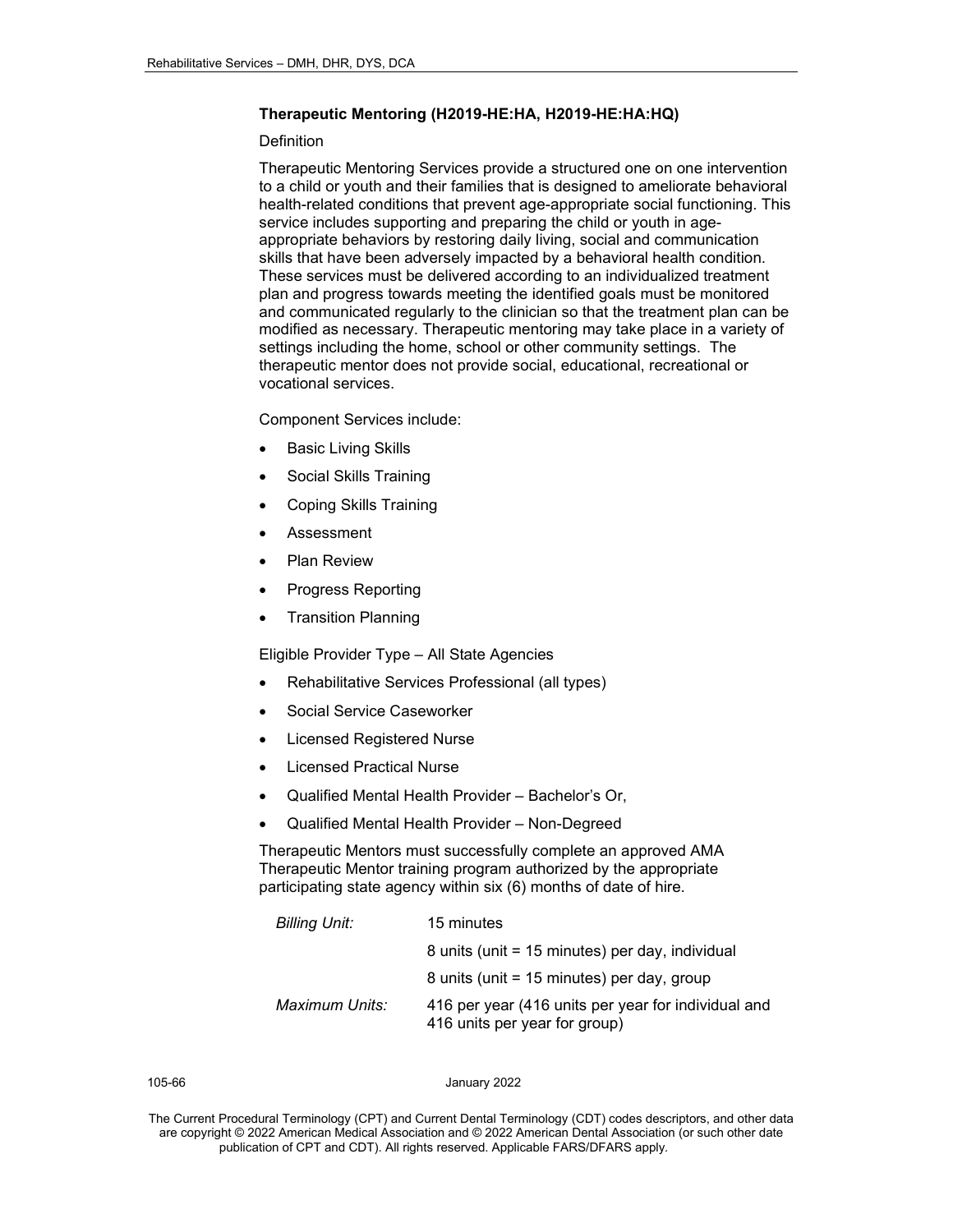*Billing Restrictions:* May not be billed in combination with C&A In-Home Intervention (H2022-HA), Certified Youth Peer Services (H0038 HE:HA or HE:HA:HQ, or Certified Adult Peer Services (H0038 HE:HB or HE:HB:HQ)

# *105.2.2 Reimbursement*

The Medicaid reimbursement for each service provided by a rehabilitative services provider is based on the following criteria and does not exceed the lowest of the following amounts:

- The customary charges of the provider but not more than the prevailing charges in the locality for comparable services under comparable circumstances
- The amount billed
- The fee schedule established by Medicaid as the maximum allowable amount
- Reimbursement for services provided by state agencies is based on actual costs as follows:
- Agencies must submit an annual cost report not later than 60 days following the close of the fiscal year. This report must indicate not only the costs associated with providing the services, but also statistical data indicating the units of service provided during the fiscal year.
- Medicaid will review cost reports for reasonableness and an average cost per unit of service will be computed.
- Medicaid will use the average cost, trended for any expected inflation, as the reimbursement rate for the succeeding year.
- If the cost report indicates any underpayment or overpayment for services during the reporting year, Medicaid will make a lump sum adjustment.
- New rates are effective January 1 of each year.

Actual reimbursement is based on the rate in effect on the date of service. Only those services that qualify for reimbursement are covered under this program.

January 2022 105-67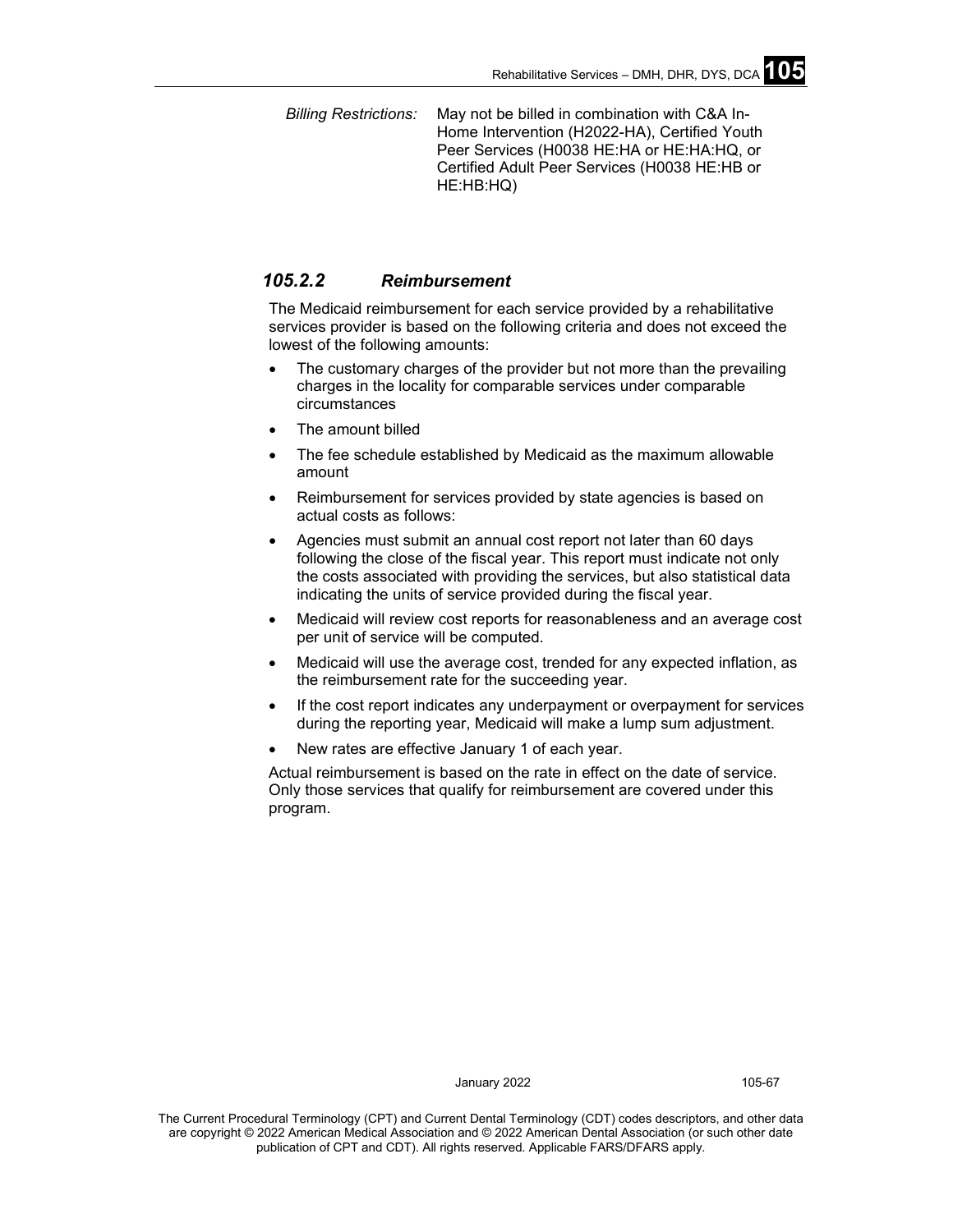# *105.2.3 Requirements for Recipient Intake, Treatment Planning, and Service Documentation*

An intake evaluation must be performed for each recipient considered for initial entry into organized programs or course of covered services. Individuals who are transferred between programs within an agency do not require a new intake at the time of transfer.

To determine a recipient's need for rehabilitative services, providers must perform an intake evaluation based on assessment of the following information:

- Family history
- Educational history
- Relevant medical background
- Employment/vocational history
- Psychological/psychiatric treatment history
- Military service history
- Legal history
- Alcohol/drug use history
- Mental status examination
- A description of the significant problems that the recipient is experiencing

Providers use the standardized substance abuse psychosocial assessment as the intake instrument for substance abuse recipients.

# *Eligible Provider Type -- DMH Mental Illness*

A written treatment plan (service plan, individualized family service plan, plan of care, etc.) must be completed by the fifth face-to-face outpatient service, within ten working days after admission in all day programs or residential program, or within other time limits that may be specified under programs specific requirements.

The treatment plan must include the following:

- Represents a person-centered, recovery-oriented treatment planning process through which consumers are assisted to articulate their vision and hope for how their lives will be changed for the better within three to five years (long term recovery vision), to identify short-term outcomes that will assist in achieving the recovery goal (treatment goals), and to specify services and supports including referrals to outside agencies necessary to overcome barriers to achieving the outcomes (necessary services and supports)
- Identifies needed safety interventions based on history of harm to self or others
- Uses a strengths-based approach to treatment planning by identifying consumer and environmental positive attributes that can be used to support achievement of goals and objectives
- Identifies psychiatric, psychological, environmental, and skills deficits that are barriers to achieving desired outcomes

#### 105-68 January 2022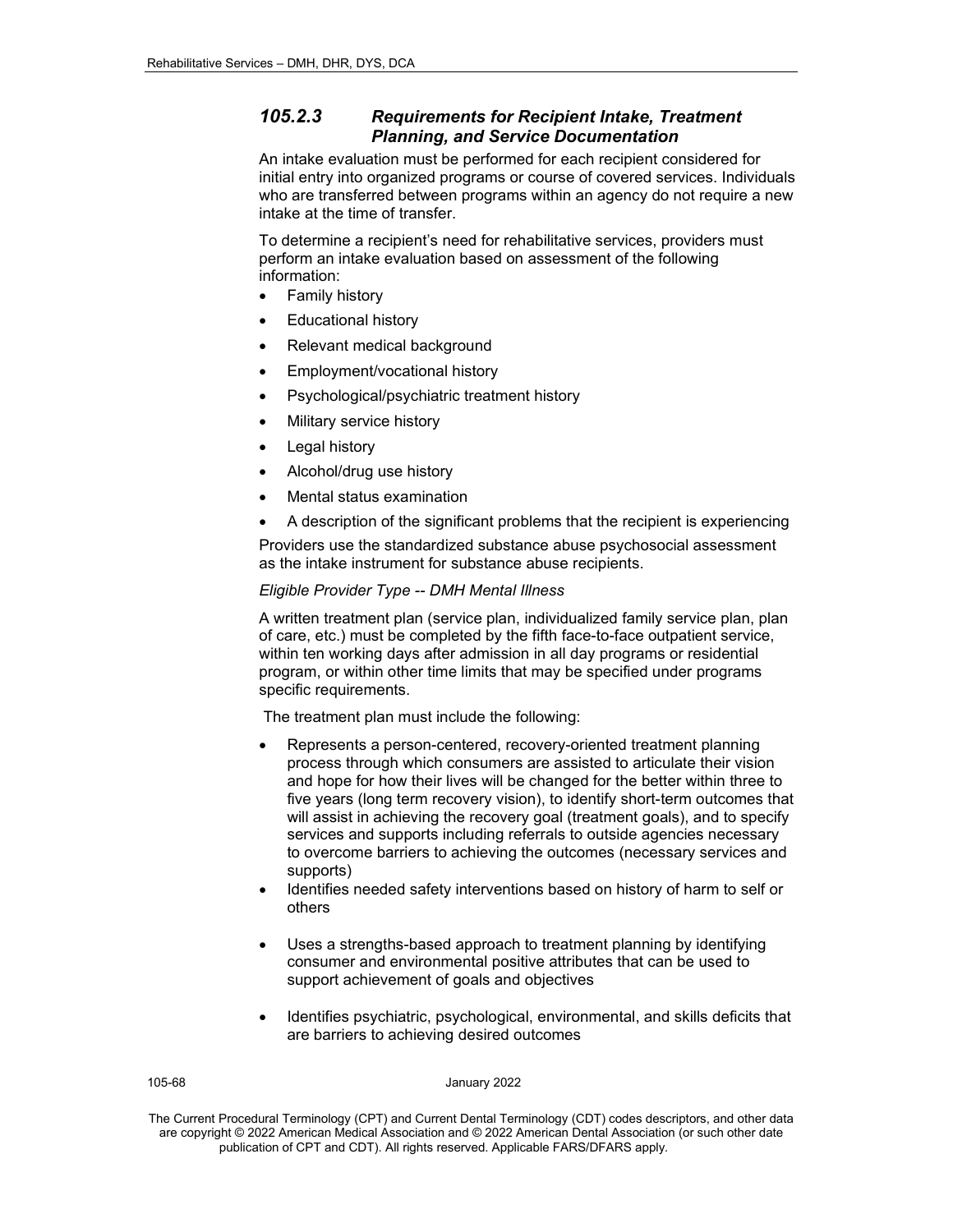• Identifies treatment and supports that are needed to address barriers to achieving desired therapeutic goal

# *Eligible Provider Type – DMH Substance Abuse/DHR/DYS/DHR Adult Protective Services*

A written treatment plan (service plan, individualized family service plan, plan of care, etc.

Must be completed by the fifth face-to-face outpatient services, within ten working days after admission in all day programs or residential program, or within other time limits that may be specified under programs specific requirements. For SA services, the patient, counselor, and licensed staff as noted above must all approve the treatment plan prior to the provision of SA treatment services.

- Identification of the clinical issues that will be the focus of treatment
- Specific services necessary to meet the recipient's needs
- Referrals as appropriate for needed services not provided directly by the agency
- Identification of expected outcomes toward which the recipient and therapist will be working to impact upon the specific clinical issues

Unless clinically contraindicated, the recipient will sign/mark the treatment plan to document the consumer's/recipient's participation in developing and/or revising the plan. If the recipient is under the age of 14 or adjudicated incompetent, the parent/foster parent/legal guardian must sign the treatment plan.

*Eligible Provider Type - All State Agencies*:

The treatment plan must be approved in writing by any one of the following:

- **Physician**
- Physician Assistant
- Certified Registered Nurse Practitioner (CRNP)
- Rehabilitative Services Professional (licensed only)

*Eligible Provider Type – DHR/DHR Adult Protective Services*

- Service Supervisor
- Senior Social Work Supervisor

For SA services, the patient, counselor, and licensed staff as noted above must all approve the treatment plan prior to the provision of SA treatment services.

Services may be provided and billed between the initial intake service and the development of the treatment plan if provided within the allowed timeframe for treatment plan development. Once the treatment plan is developed, service types must be specified in the treatment plan in order to be paid by Medicaid, with the exception of intake evaluation, crisis intervention and resolution, mental health care coordination, behavioral health placement assessment, mental health and substance use disorders assessment update, and

#### January 2022 105-69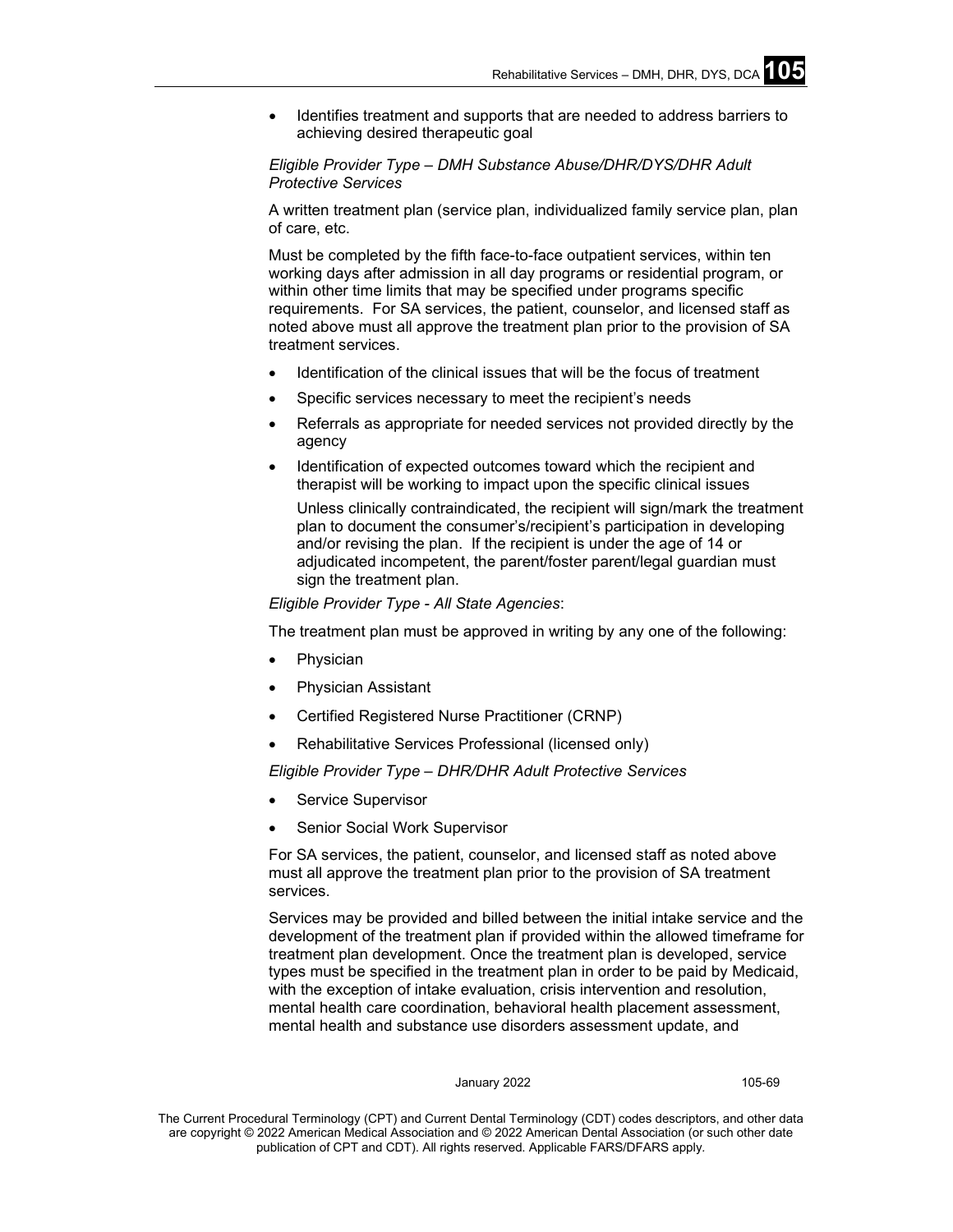treatment plan review. Changes in the treatment plan must be approved as described above.

The preferred course of treatment for persons with co-occurring disorders (MI/SA) is integrated services where both mental illness and substance abuse clinical issues are addressed in the same treatment setting, whether that setting primarily provides mental illness or substance abuse treatment. In cases where integrated services are not possible, a co-occurring recipient may receive mental illness and substance abuse services simultaneously from one or more certified providers. In cases where mental illness and substance abuse services are provided independently, the daily caps specific to each service are cumulative for the day and are not interactive.

In all cases, the diagnosis and treatment plan should reflect both disorders and the interventions needed for both.

After completion of the initial treatment plan, staff must review the recipient's treatment plan once every three months to determine the recipient's progress toward treatment objectives, the appropriateness of the services furnished, and the need for continued treatment. Providers must document this review in the recipient's clinical record by noting on the treatment plan that it has been reviewed and updated or continued without change. Staff, as specified above, must perform this review. For DMH MI and SA services, the treatment plan review must be completed and signed by the appropriate staff in the required time frame in order to continue billing for services

Treatment plan reviews are not covered in cases where only an intake or diagnostic assessment is provided with no further treatment. One treatment plan review is covered following a three-month interval of no services delivered. Any subsequent reviews with no intervening treatment are disallowed.

Documentation in the recipient's record for each session, service, or activity for which Medicaid reimbursement is requested must comply with any applicable certification or licensure standards and must include the following, at a minimum:

- The identification of the specific services rendered
- The date and the amount of time that the services were rendered (to include the time started and the time ended)
	- o For Mental Health Care Coordination, Diagnostic Testing, Behavioral Health Placement Assessment, Basic Living Skills, and Crisis Intervention which can be provided in multiple, non-continuous times during the same day, it is permissible to aggregate the billable hours that are delivered at different times during the day and to write one note that covers all the different times showing one beginning and ending time covering the time span from start to finish with that consumer and service for that day.
	- o Partial Hospitalization (for DMH MI providers only), Adult Intensive Day Treatment, Rehabilitative Day Program, Child and Adolescent Day Treatment, Assertive Community Treatment, Program for Assertive Community Treatment, and In-Home Intervention which are billed either hourly up to a daily maximum or per diem will show the time the service is started for the day and ended for the day.

105-70 January 2022

The Current Procedural Terminology (CPT) and Current Dental Terminology (CDT) codes descriptors, and other data are copyright © 2022 American Medical Association and © 2022 American Dental Association (or such other date publication of CPT and CDT). All rights reserved. Applicable FARS/DFARS apply*.*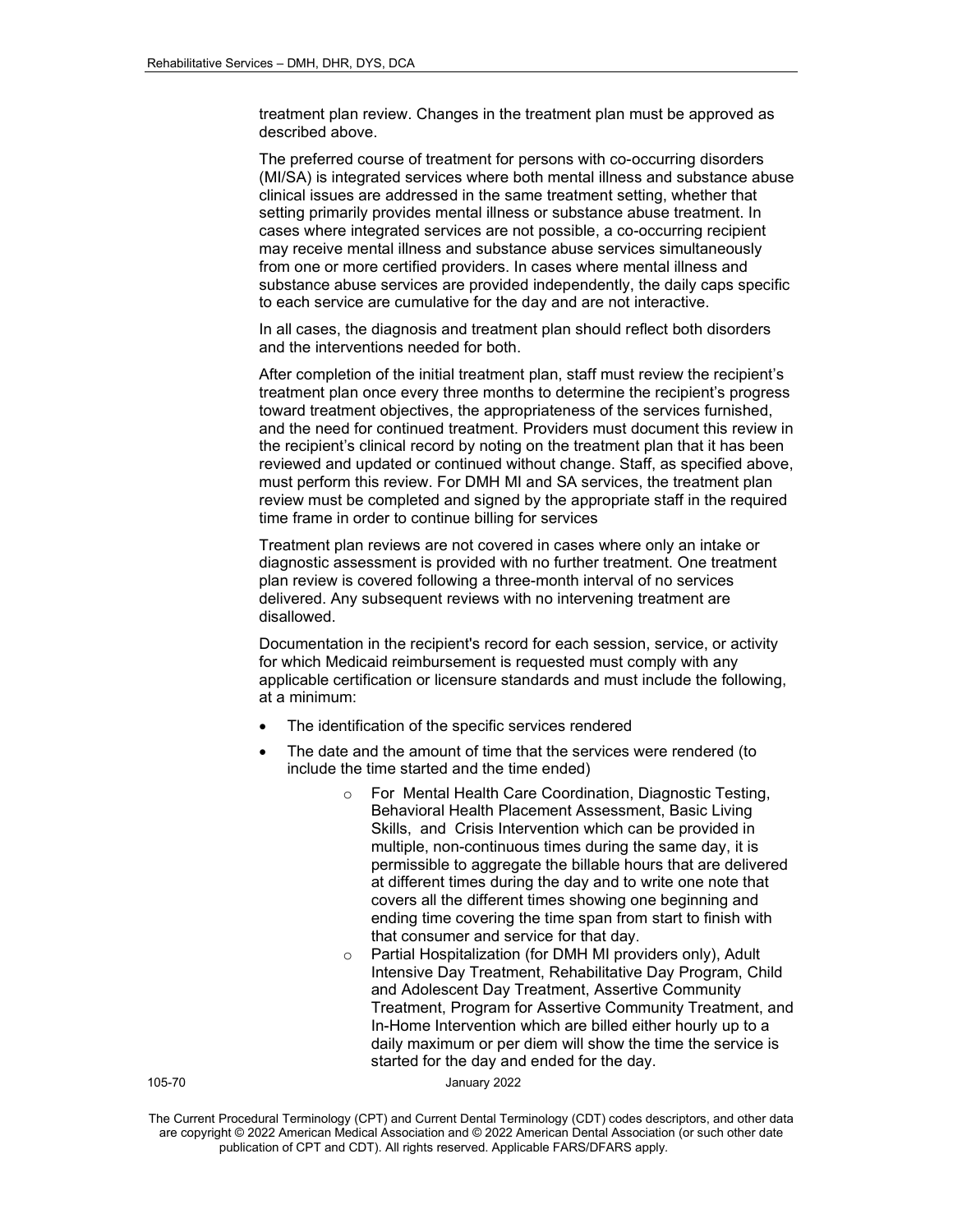- The signature of the staff person who rendered the services
- The identification of the setting in which the services were rendered
- A written assessment of the recipient's progress, or lack thereof, related to each of the identified clinical issues discussed

All entries must be legible and complete, and must be signed and dated by the person (identified by name and discipline) who is responsible for ordering, providing, or evaluating the service furnished. The author of each entry must be identified and must sign his or her entry.

Documentation of Medicaid recipients' signatures may be entered on a sign-in log, service receipt, or any other record that can be used to indicate the recipient's signature and the date of service. The recipient's signature is only required one time per day that services are provided (for DMH MI, DHR, and DYS providers only). Treatment plan review, mental health care coordination, behavioral health placement assessment, crisis intervention, family support, ACT, PACT, and any non-face-to-face services that can be provided by telephone do not require recipient signatures.

ACT and PACT services are billed as a bundled service on a daily rate even though the recipient might not be seen or contacted by the team each day. Documentation of the required staffing and any service provided to or on behalf of a recipient must be included in the recipient's medical record.

When clinical records are audited, Medicaid will apply the list of required documentation to justify payment. Documentation failing to meet the minimum standards noted above will result in recoupment of payments.

### *Additional Information*

# Documentation

Documentation should not be repetitive (examples include, but are not limited to the following scenarios):

- Progress Notes that look the same for other recipients.
- Progress notes that state the same words day after day with no evidence of progression, maintenance or regression.
- Treatment Plans that look the same for other recipients.
- Treatment Plans with goals and interventions that stay the same and have no progression.

### Progress Notes

• Progress Notes should not be *preprinted* or predated with the exception that a group therapy note may have a general section that identifies the participants (i.e. the number of participants, etc.), the topic, and a general description of the session which is copied for each participant. However, each participant must also have individualized documentation relative to his/her specific interaction in the group and how it relates to their treatment plan.

#### January 2022 105-71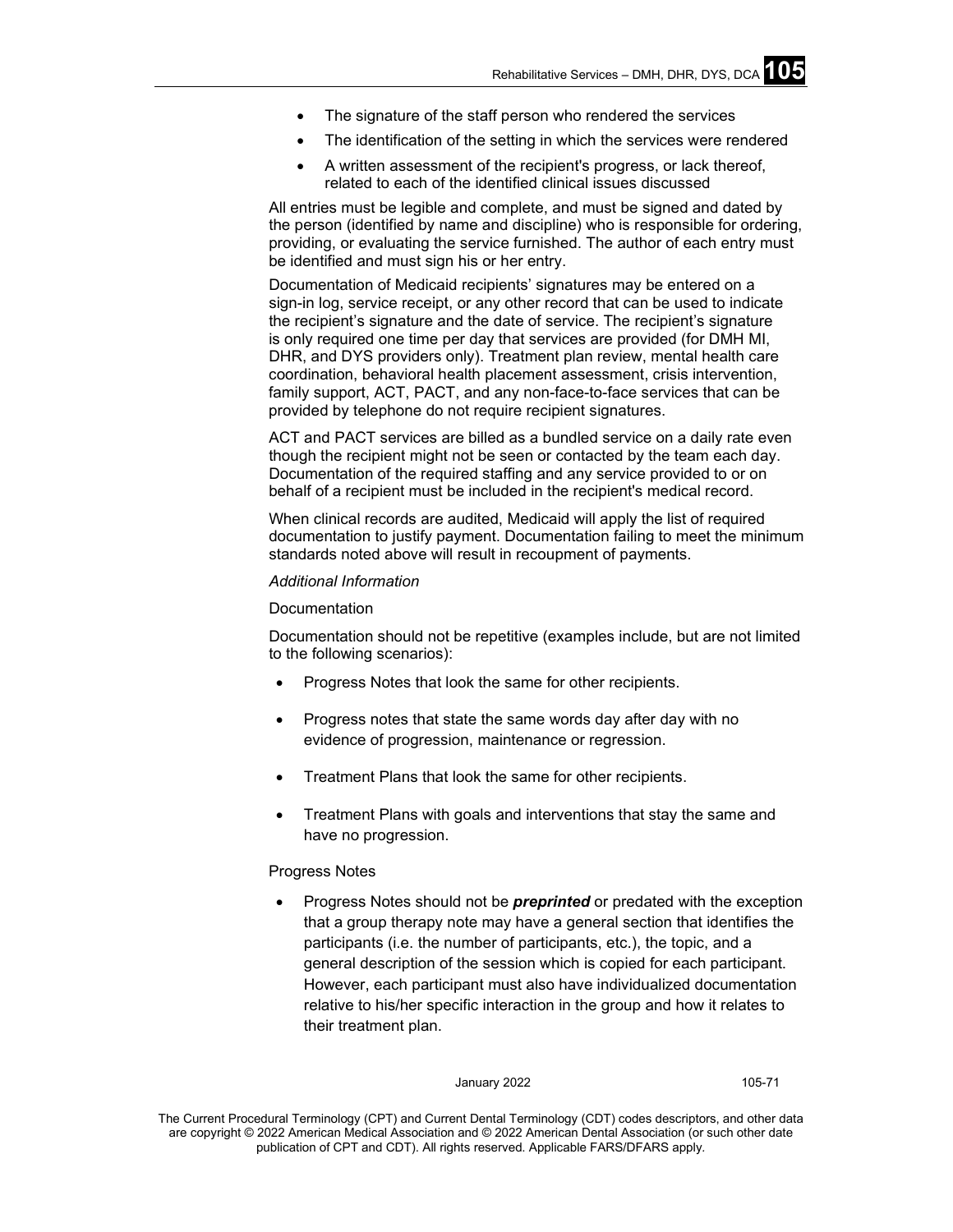- The progress note should match the goals on the plan and the plan should match the needs of the recipient. The interventions should be appropriate to meet the goals. There should be clear continuity between the documentation.
- Progress Notes must provide enough detail and explanation to justify the amount of billing.

# Treatment Plan

The Treatment Plan should not be signed or dated prior to the plan meeting date.

### Authentication

- Authors must always compose and sign their own entries (whether handwritten or electronic). An author should never create an entry or sign an entry for someone else or have someone else formulate or sign an entry for them. If utilizing a computer entry system, the program must contain an attestation signature line and time/date entry stamp.
	- $\circ$  If utilizing a computer entry system, there must be a written policy for documentation method in case of computer failure/power outage.

# **Corrections**

• Corrections must be made legally and properly by drawing a line through the entry and making sure that the inaccurate information is still legible. Write "error" by the incorrect entry and initial. Do not obliterate or otherwise alter the original entry by blacking out with marker, using whiteout, or writing over an entry. White Out, Liquid Paper, or any form of correctional fluid or correctional tape is not acceptable on **any** records whether being used as a corrective measure or to individualize an original template or for any other reason.

105-72 January 2022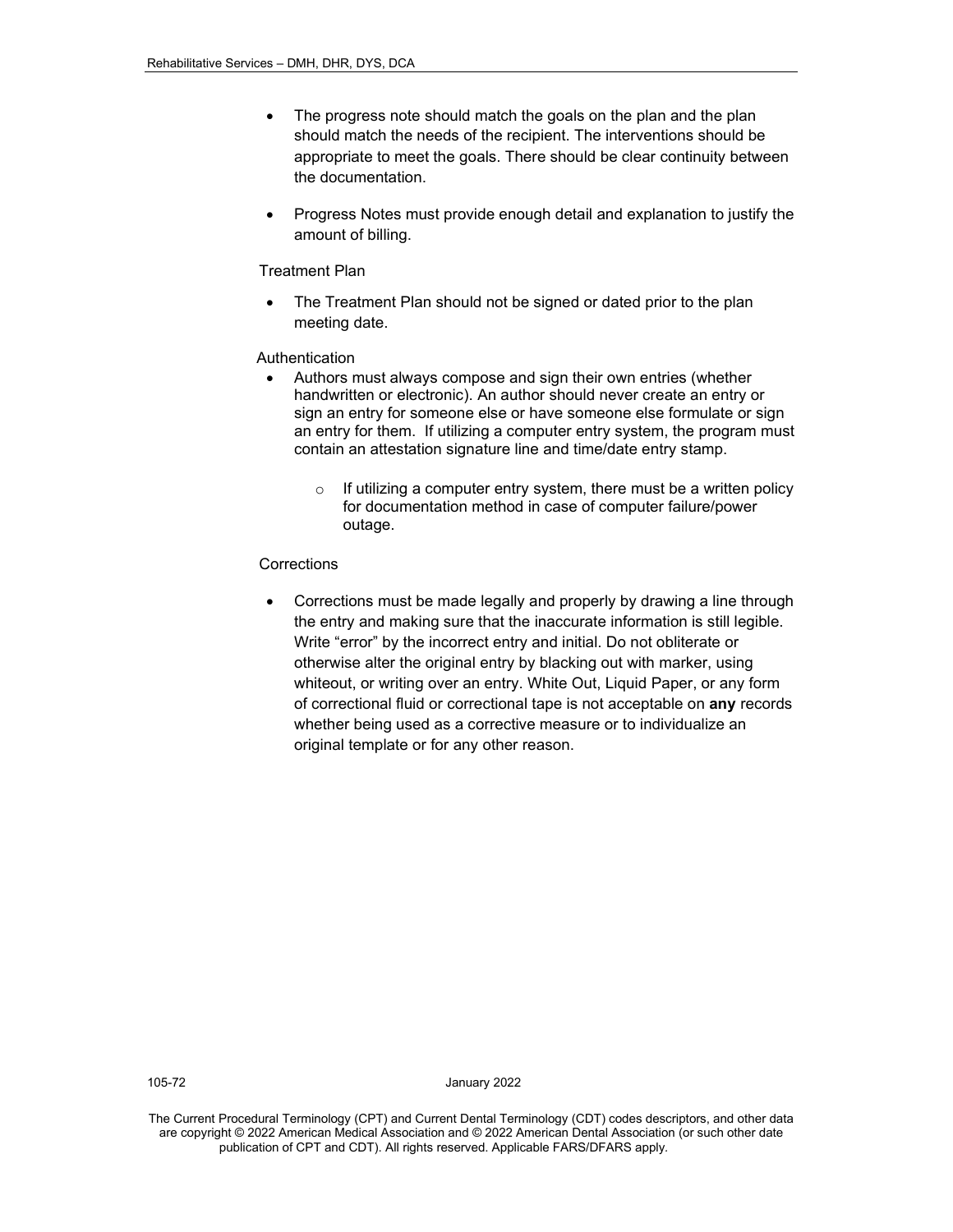## *105.2.4 Requirements for Supervision/Monitoring and Complaint Procedure for Unlicensed Providers Supervision/Monitoring*

In order to regulate the quality of services performed by unlicensed allied mental health providers, all behavioral health services rendered by non-licensed individuals are required to be authorized by and performed under the supervision of a qualified supervisor as determined by the participating state agency (DMH/DHR/DYS).

Each participating state agency (DMH/DHR/DYS) must abide by their policy/guidelines that have been developed outlining supervision of unlicensed allied mental health providers who provide individual, group, or family counseling or who provide any form of diagnostic testing.

#### **NOTE:**

The permitting of unlicensed allied mental health professionals to provide services does not authorize as party to hold themselves out as a licensed professional or as titled professional for which a license is required.

#### **Complaints**

Complaints received to the Alabama Medicaid Agency against unlicensed providers will be forwarded to the appropriate state agency (employing the unlicensed provider) for investigation. Each participating state agency (DMH/DHR/DYS) must abide by their policy/guidelines that have been developed outlining complaint investigation procedure and submit a report of findings and actions taken (if any) to the Alabama Medicaid Agency. The Alabama Medicaid Agency may also conduct an investigation in reference to received complaint.

January 2022 105-73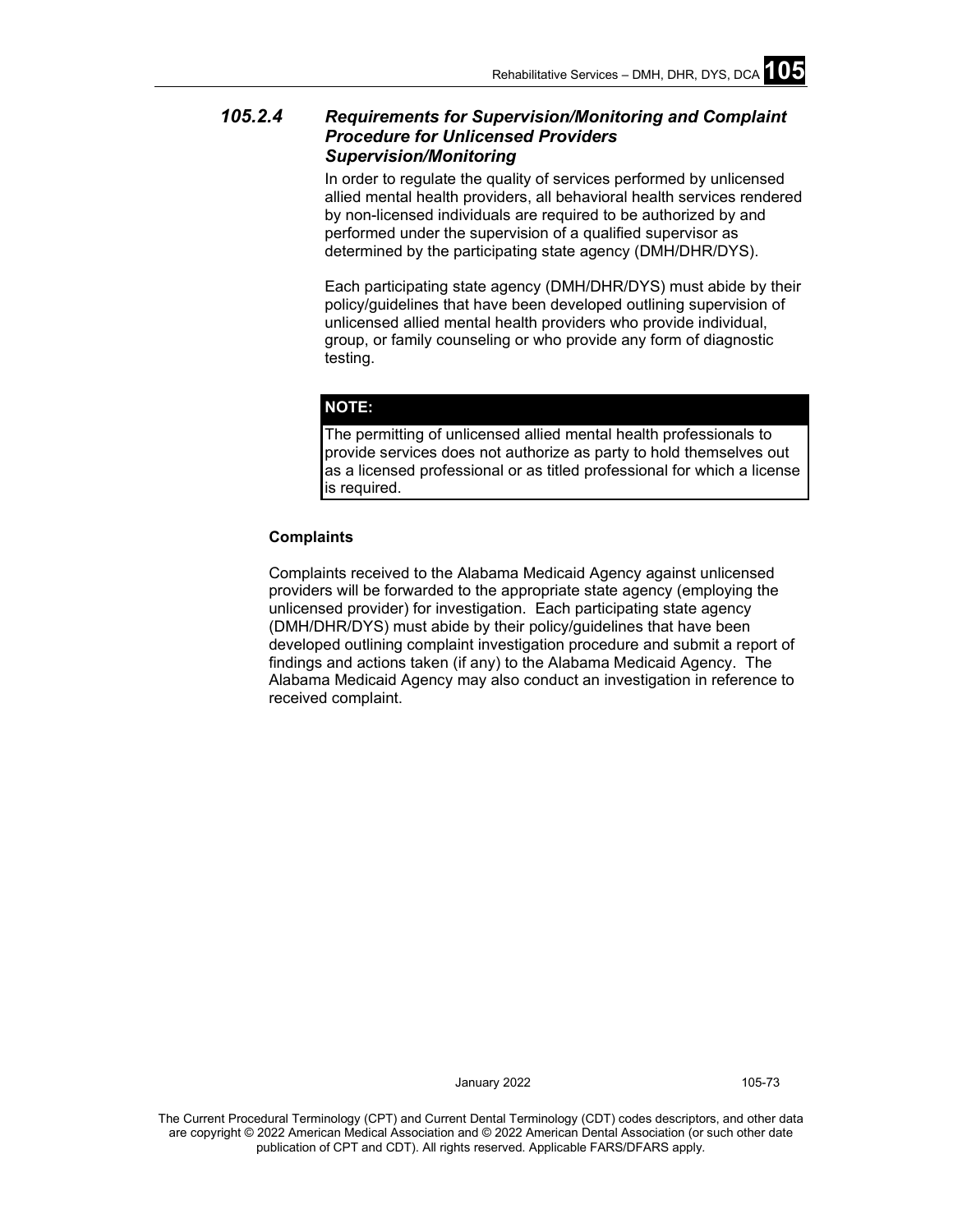# **105.3 Prior Authorization and Referral Requirements**

Rehabilitative services procedure codes generally do not require prior authorization. (PA), except for circumstances when a Rehab Option provider determines that it is medically necessary to provide treatment services that goes beyond the indicated service limits for a recipient eligible under EPSDT (under age 21). Medical necessity will be established from the recipient's condition at the time of the request, not the diagnosis alone. PA requests for such EPSDT service limits must be submitted to Gainwell within the designated timeframe for services requested utilizing the process as outlined at: www.medicaid.alabama.gov. To receive approval for a PA request, you must submit a complete request using the approved submission form(s) found at www.medicaid.alabama.gov. Form(s) must be legible, include physician's signature and must provide clinical documentation to support the requested EPSDT coverage request. It is the responsibility of the Rehabilitation Option service provider to obtain authorization prior to rendering the service. Direct all inquiries and requests relating to prior authorization for recipients eligible for EPSDT (under age 21) to the fiscal agent Provider Assistance Center at 1- 800-688-7989.

This process applies to DMH (MI/SA) and DYS rehabilitative services providers only. DHR providers will continue with the EPSDT process that is currently in place.

Refer to Chapter 4, Obtaining Prior Authorization, for general guidelines. Rehabilitative services do not require an Alabama Coordinated Health Network (ACHN) referral.

## **105.4 Cost Sharing (Copayment)**

Copayment does not apply to rehabilitative services.

## **105.5 Completing the Claim Form**

To enhance the effectiveness and efficiency of Medicaid processing, providers should bill Medicaid claims electronically.

Rehabilitative services providers who bill Medicaid claims electronically receive the following benefits:

- Quicker claims processing turnaround
- Ability to immediately correct claim errors
- Online adjustments capability
- Enhanced access to eligibility information

Refer to Appendix B, Electronic Media Claims Guidelines, for more information about electronic filing.

#### **NOTE:**

When an attachment is required, a hard copy CMS-1500 claim form must be submitted.

This section describes program-specific claims information. Refer to Chapter 5, Filing Claims, for general claims filing information and instructions.

105-74 January 2022

The Current Procedural Terminology (CPT) and Current Dental Terminology (CDT) codes descriptors, and other data are copyright © 2022 American Medical Association and © 2022 American Dental Association (or such other date publication of CPT and CDT). All rights reserved. Applicable FARS/DFARS apply*.*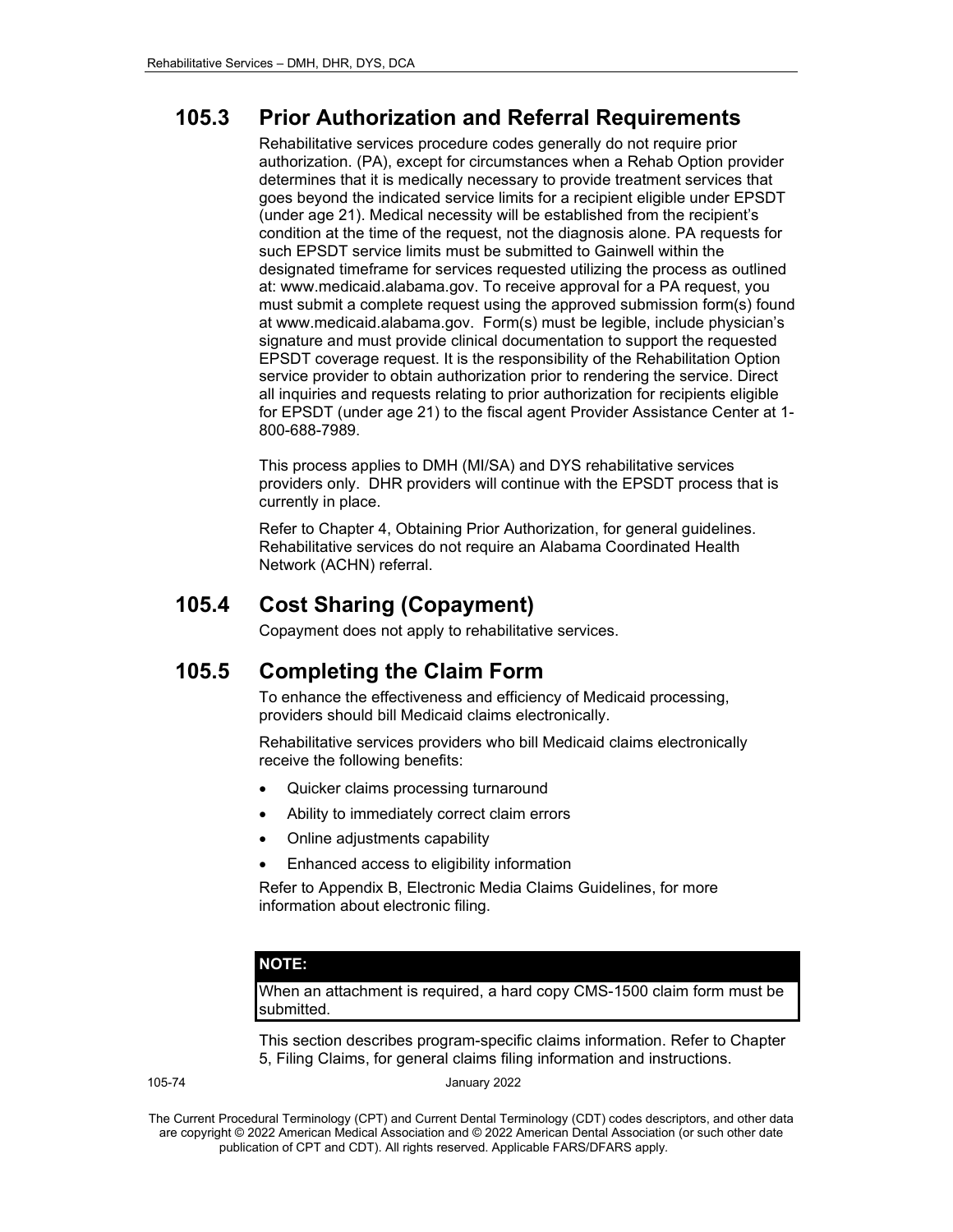## *105.5.1 Time Limit for Filing Claims*

Medicaid requires all claims for rehabilitative services to be filed within one year of the date of service. Refer to Section 5.1.5, Filing Limits and Approved Exceptions for more information regarding timely filing limits and exceptions.

## *105.5.2 Diagnosis Codes*

The *International Classification of Diseases - 10th Revision - Clinical Modification* (ICD-10-CM) manual lists required diagnosis codes. These manuals may be obtained by contacting the American Medical Association, AMA Plaza 330 North Wabash Ave, Suite 39300 Chicago, IL 60611-5885, or 1-800-621-8335.

### **NOTE:**

ICD-10 codes should be used for claims submitted with dates of service on/after 10/01/2015.

### **NOTE:**

ICD-10 diagnosis codes, within the range of F0150-F69 and F90-F99 must be listed to the highest number of digits possible (3, 4, or 5 digits). Do not use decimal points in the diagnosis code field. The Z code unspecified psychosocial circumstance is covered only for children and adolescents or adults receiving DHR protective services. Claims filed for pregnant women (SOBRA) must include V222 (pregnant state, incidental) as well as the appropriate MI/SA diagnosis code.

### *105.5.3 Procedure Codes and Modifiers*

The (837) Professional and Institutional electronic claims and the paper claim have been modified to accept up to four Procedure Code Modifiers. Use the modifiers to distinguish mental illness/substance abuse, adult/child and adolescent, individual/group services.

#### *Modifier 59 (Distinct Procedural Service)*

Under certain circumstances eligible DMH MI-SA/DHR/DYS staff may need to indicate that a procedure or service was distinct or independent from other services performed on the same day. Modifier 59 is used to identify procedures/services that are not normally reported together, but are appropriate under the circumstances. This may represent a different session or patient encounter, not ordinarily encountered or performed on the same day by the same eligible DMH MI-SA/DHR/DYS staff. *However, when another already established modifier is appropriate, it should be used rather than modifier 59. Only if no more descriptive modifier is available, and the use of modifier 59 best explains the circumstances, should modifier 59 be used.* 

According to the CPT book, modifier 59 is described as being necessary to describe a distinct procedural service. This modifier should only be used to show a distinct procedural service when a comprehensive/component coding pair is billed. Modifier 59 should not be billed to represent that multiple services of the same procedure code were performed.

January 2022 105-75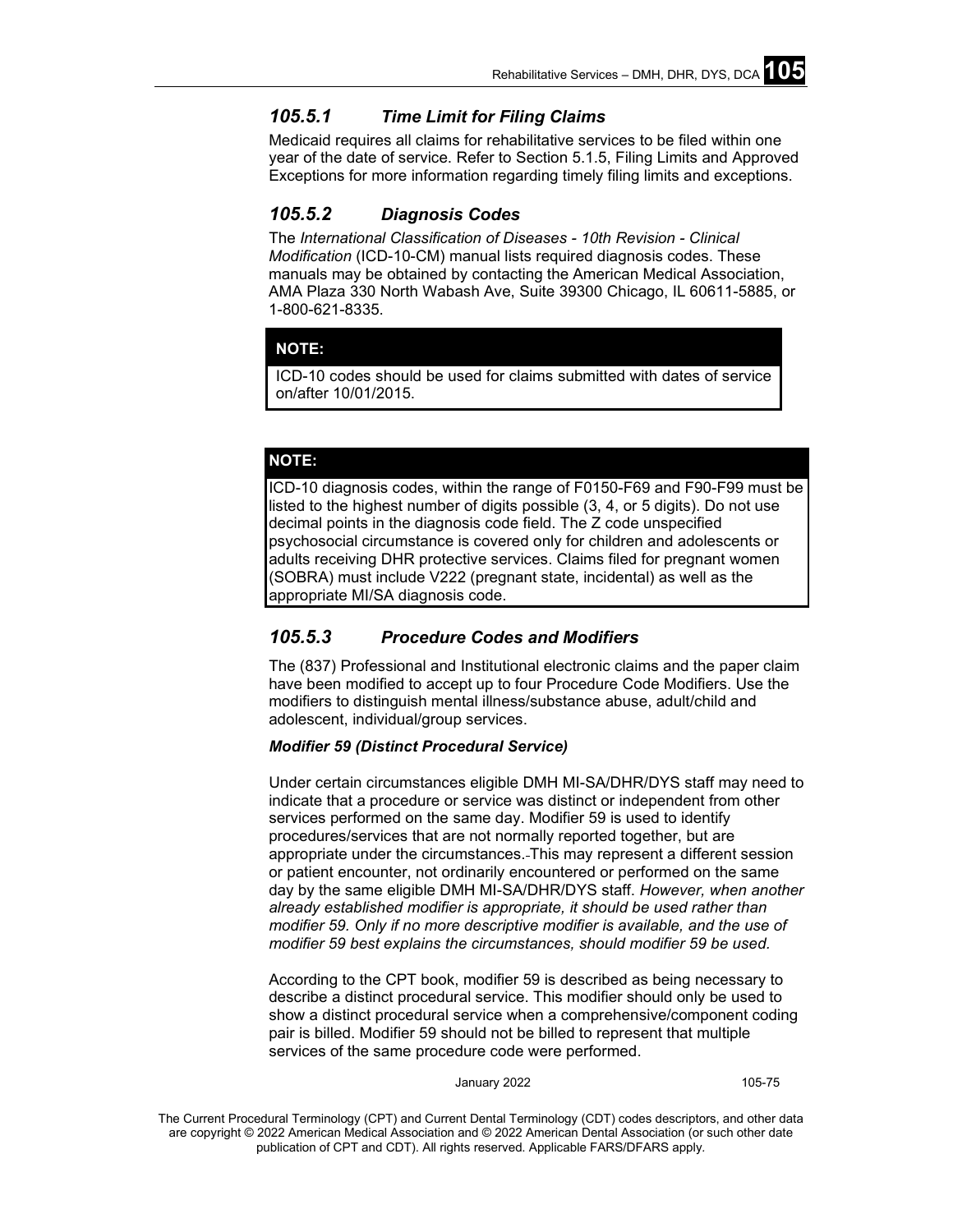A comprehensive/coding pair occurs when one code is considered a component procedure and the other code is considered a comprehensive procedure. These code pairs are frequently referred to as bundled codes thus meaning the component code is usually considered an integral part of the comprehensive code. Therefore, in most instances the most comprehensive code only should be billed and the component code should be denied as rebundled or mutually exclusive.

Modifier 59 should only be used in conjunction with a comprehensive/ coding pair procedure when appropriately unbundling the code pair. This modifier 59 should not be billed with the comprehensive code. The component code can be unbundled or allowed separately, in certain situations. If the two services are performed at two different times of day, then modifier 59 can be submitted with the component procedure code.

In order to communicate the special circumstances of the component/ comprehensive code pair unbundling, diagnoses codes must be utilized as appropriate on the claim form. In some cases, it may be necessary to attach a detailed explanation of services rendered to further explain the reason for the unbundling of code pairs.

CMS publishes the National Correct Coding Initiative Coding Policy Manual for Medicare and Medicaid Services

[\(https://www.medicaid.gov/medicaid/program-integrity/ncci/index.html\)](https://www.medicaid.gov/medicaid/program-integrity/ncci/index.html) and this may be used as a reference for claims-processing edits. The manual is updated annually, and the NCCI edits are updated quarterly. It is the responsibility of the provider to check the site quarterly for any billing related updates.

### *105.5.4 Place of Service Codes*

The following place of service codes apply when filing claims for rehabilitative services:

| <b>POS Code</b> | <b>Description</b>                              |
|-----------------|-------------------------------------------------|
| 03              | School                                          |
| 11              | Office                                          |
| 12              | Home                                            |
| 31              | Skilled Nursing Facility or Nursing Home        |
| 32              | <b>Nursing Facility</b>                         |
| 33              | <b>Custodial Care Facility</b>                  |
| 34              | Hospice                                         |
| 52              | Psychiatric Facility Partial Hospitalization    |
| 53              | <b>Community Rehabilitative Services Center</b> |
| 55              | Residential Substance Abuse Treatment Facility  |
| 56              | <b>Psychiatric Residential Treatment Center</b> |
| 99              | <b>Other Unlisted Facility</b>                  |

#### 105-76 January 2022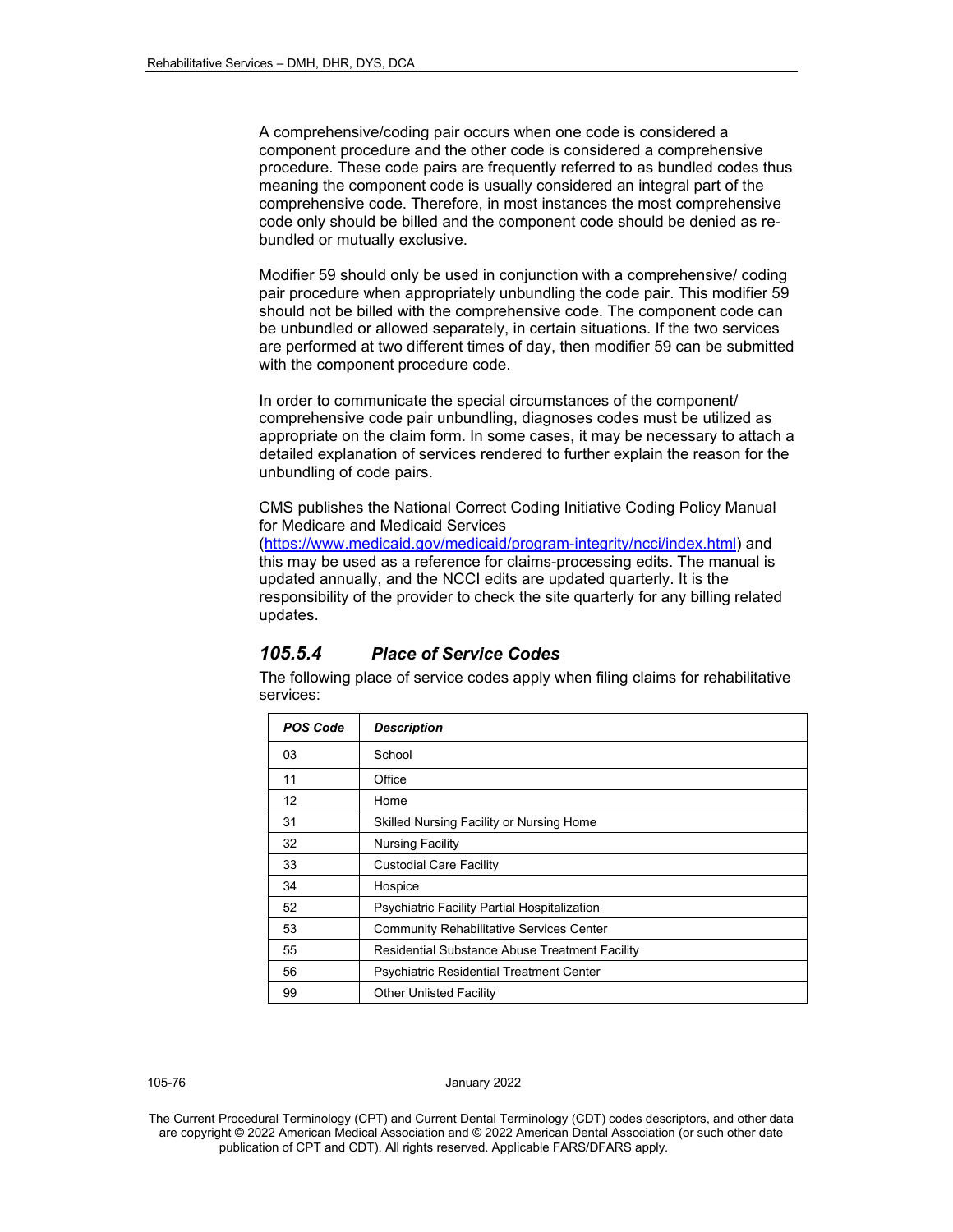## *105.5.5 Required Attachments*

To enhance the effectiveness and efficiency of Medicaid processing, your attachments should be limited to Claims with Third Party Denials.

Refer to Section 5., Required Attachments, for more information on attachments.

## *105.5.6 Billing Instructions for Medical-related Services*

### **Instructions for Claims with Dates of Service August 1, 2000 and Thereafter**

- 1. Bill Medicare on a UB-04.
- 2. Services covered by Medicare should be automatically crossed over to Medicaid as a UB-04 outpatient crossover. If for some reason the claim never crosses over or the claim is denied after crossing over, send an Institutional Medicaid/Medicare-related claim form to Medicaid using the same information as it was sent to Medicare. Indicate coinsurance, deductible, and allowed amounts as applied by Medicare.
- 3. If Medicare does not pay on any part of the services, bill the amount due for the services on a CMS-1500 claim form using procedure codes listed in the provider manual. Please refer to the latest edition of the Provider Electronic Solutions User Manual for more information on submitting an override electronically. For paper claims, enter "key TPL input code M" in block 19 of the CMS-1500 form.

## *105.5.7 Billing Instructions for Medicare-Related Services*

- **A. Partial Hospitalization Program –** Medicare covers such services as education training, group therapy, activity therapy, etc. These services are billed to Medicare on a UB-04 claim using procedures codes (e.g. G0177, G0176, 90853, 90816, 90818, 90791, etc.).
	- 1. Services **covered** by Medicare should be filed with Medicaid on a **Medical Medicaid/Medicare-related crossover claim form**, either electronically or on paper. Bundle all Medicare paid services together and use H0035-HE procedure code/modifier. Indicate the total coinsurance, deductible, allowed, and paid amounts as applied by Medicare.
	- 2. Services **not covered** by Medicare should be filed with Medicaid as a straight Medicaid claim on a CMS-1500 claim form using the procedure codes listed in the provider manual since Medicaid covers these services. These claims must be submitted with an override code in order for Medicaid to consider payment and not reject the claim for Medicare coverage. For paper claims, enter *"key TPL input code M"* in block 19 of the CMS-1500 form. For an electronic override, submit a delay reason code of '11'. Please refer to the latest edition of the Provider Electronic Solutions User Manual for more information on submitting an override electronically.

#### January 2022 105-77